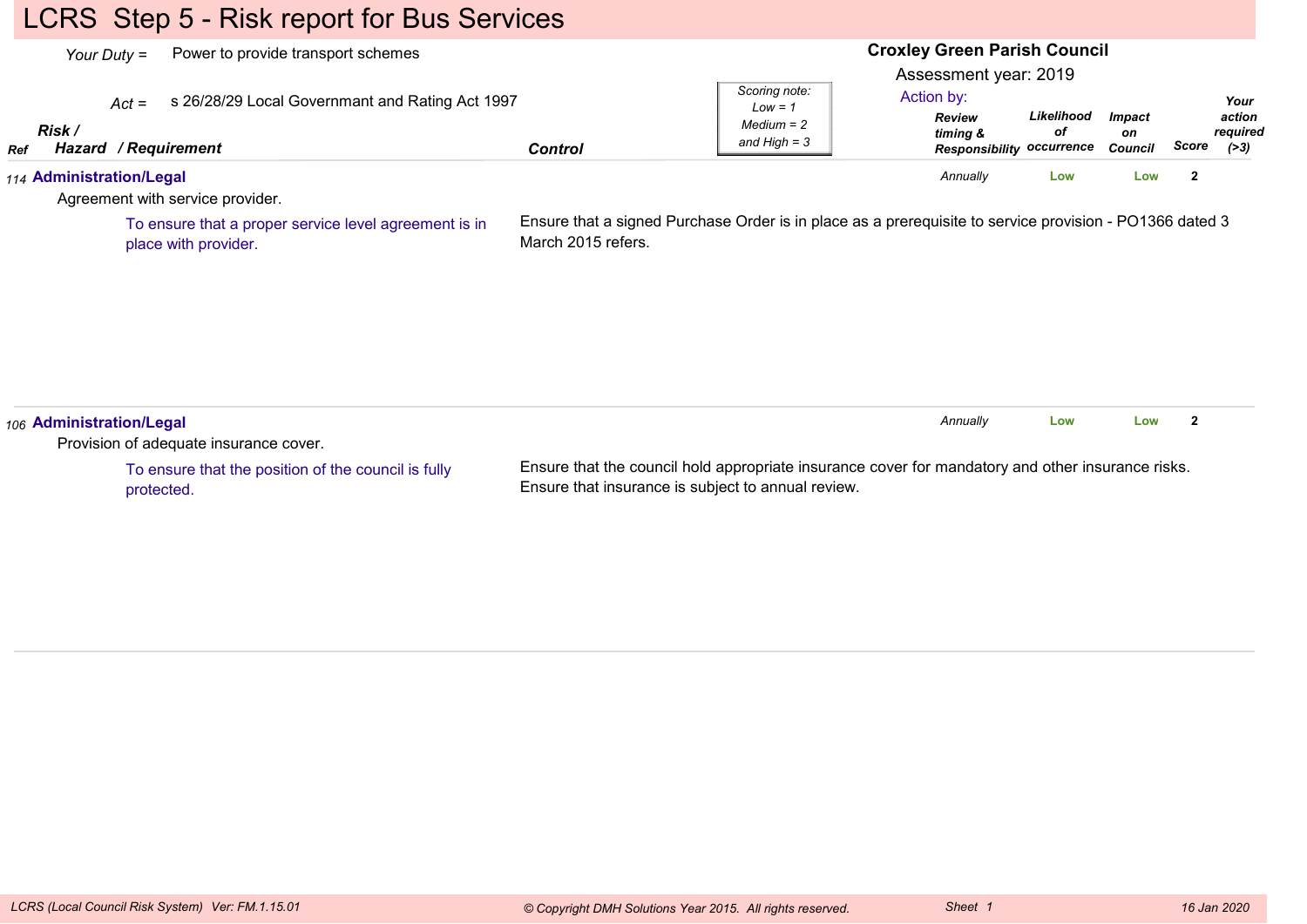| 113 Financial                 | Control of tokens.                                                                    |                                                                                                                                            | Annually | N/A | N/A | $\mathbf 0$    |
|-------------------------------|---------------------------------------------------------------------------------------|--------------------------------------------------------------------------------------------------------------------------------------------|----------|-----|-----|----------------|
|                               | Ensure proper security of tokens.                                                     | Not applicable.                                                                                                                            |          |     |     |                |
| 111 Financial                 | Cost control - subsidy level.<br>To ensure that the Council receives value for money. | Ensure that agreement with service provides for review.<br>Ensure that review is properly carried out in accordance with agreed procedure. | Annually | Low | Low | $\overline{2}$ |
| 112 Financial<br>Fare levels. | To ensure that charges are appropriate for service.                                   | Not applicable.                                                                                                                            | Annually | N/A | N/A | $\mathbf 0$    |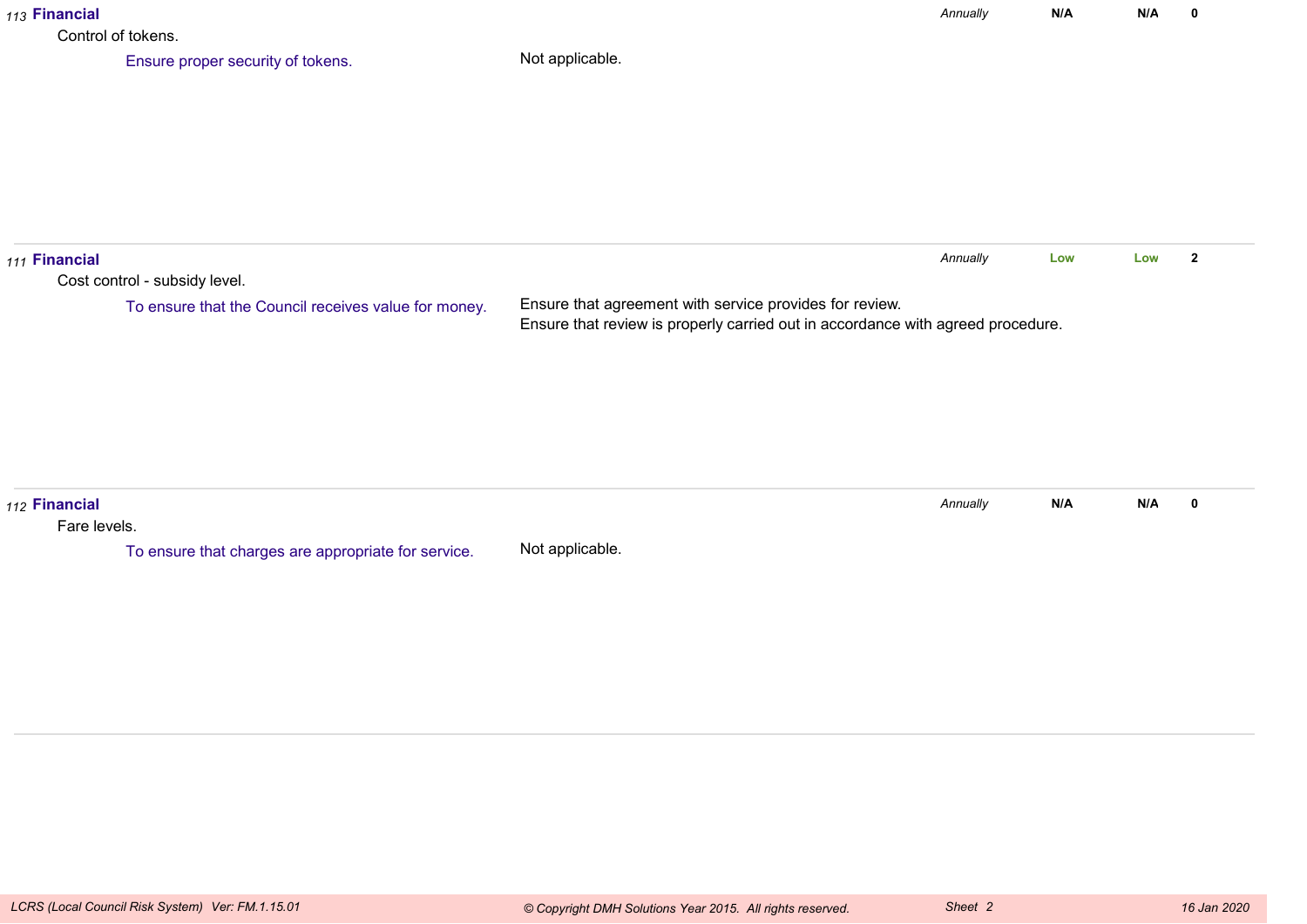| 110 Physical<br>Failure of service. |                                            |                                                                                                                                | Annually | Low | Low |  |
|-------------------------------------|--------------------------------------------|--------------------------------------------------------------------------------------------------------------------------------|----------|-----|-----|--|
|                                     | To ensure continuity of service provision. | Maintain regular liaison with service provider.<br>Check monthly invoices to ensure that non operational days are not charged. |          |     |     |  |

| Completed by: | Date: | .<br>Position: | No of Risks | No of risks<br>scored. | No of Action<br>Plans: |  |
|---------------|-------|----------------|-------------|------------------------|------------------------|--|
|               |       |                |             |                        |                        |  |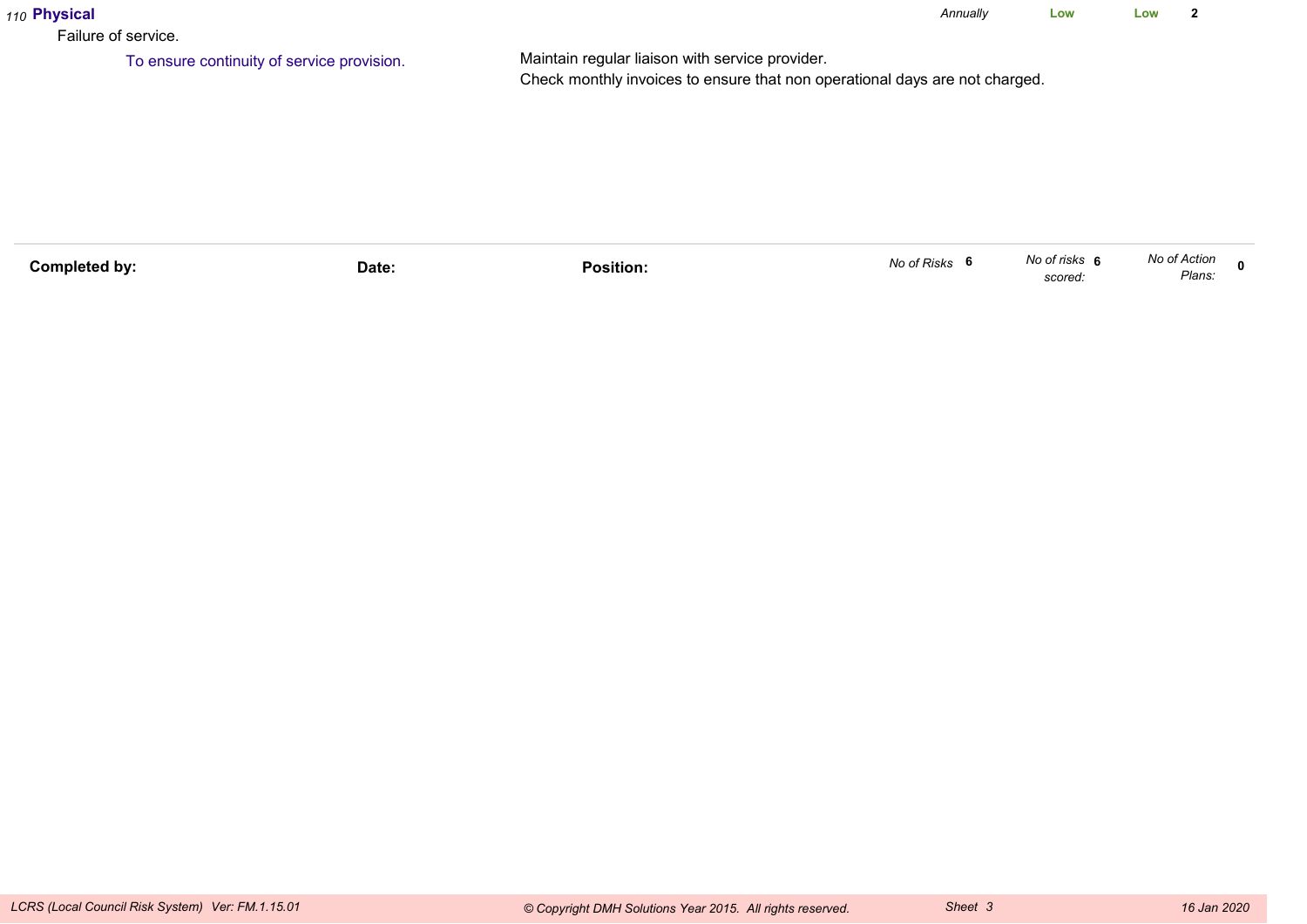# LCRS Step 5 - Risk report for Bus Shelters

| <b>Responsibility occurrence</b><br>Annually<br>$\overline{2}$<br>89 Administration/Legal<br>Low<br>Low<br>Absence of Highway Authority Licence.<br>Review requirements for licence annually.<br>To ensure that the authority has all necessary<br>licences.<br>Annually<br>$\mathbf{2}$<br>Low<br>Low | Ref | Risk / | Power to provide and maintain shelters<br>Your Duty $=$<br>s 4 Local Government (Miscellaneous Provisions) Act 1953<br>$Act =$<br>Hazard / Requirement | <b>Control</b> | Scoring note:<br>$Low = 1$<br>$Median = 2$<br>and $High = 3$ | <b>Croxley Green Parish Council</b><br>Assessment year: 2019<br>Action by:<br>Review<br>timing & | Likelihood<br>оf | <b>Impact</b><br>on<br><b>Council</b> | Score | Your<br>action<br>required<br>( > 3) |
|--------------------------------------------------------------------------------------------------------------------------------------------------------------------------------------------------------------------------------------------------------------------------------------------------------|-----|--------|--------------------------------------------------------------------------------------------------------------------------------------------------------|----------------|--------------------------------------------------------------|--------------------------------------------------------------------------------------------------|------------------|---------------------------------------|-------|--------------------------------------|
| 97 Administration/Legal                                                                                                                                                                                                                                                                                |     |        |                                                                                                                                                        |                |                                                              |                                                                                                  |                  |                                       |       |                                      |
|                                                                                                                                                                                                                                                                                                        |     |        |                                                                                                                                                        |                |                                                              |                                                                                                  |                  |                                       |       |                                      |
|                                                                                                                                                                                                                                                                                                        |     |        |                                                                                                                                                        |                |                                                              |                                                                                                  |                  |                                       |       |                                      |
| Provision of adequate insurance cover.                                                                                                                                                                                                                                                                 |     |        |                                                                                                                                                        |                |                                                              |                                                                                                  |                  |                                       |       |                                      |

To ensure that the Council has adequate insurancecover.

Bus shelters covered in overall Council Insurance Policy.Inspect shelters periodically for damage or safety risks prejudicial to public safety.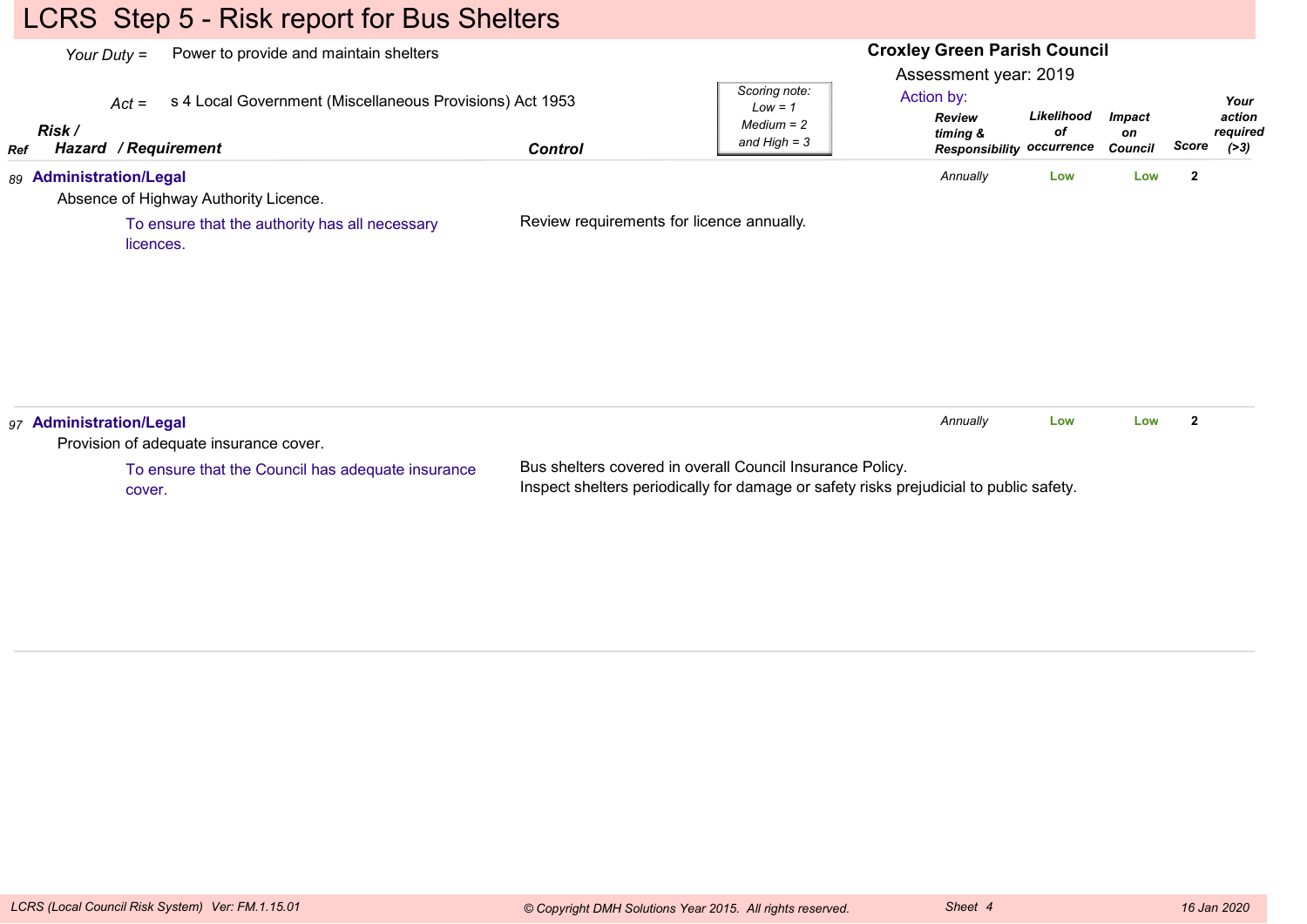| 87 Environmental               | Cleaning of Bus Shelters.                                             |                                                                                                                                                                                                                                                                               | Weekly      | Low | Low | $\overline{2}$ |
|--------------------------------|-----------------------------------------------------------------------|-------------------------------------------------------------------------------------------------------------------------------------------------------------------------------------------------------------------------------------------------------------------------------|-------------|-----|-----|----------------|
|                                | To maintain high standards of health, safety and<br>cleanliness.      | Define responsibility and standards for regular cleaning.<br>Carry out periodic physical inspection and take action where appropriate to ensure that set standards are<br>maintained.<br>Graffiti removed by professional cleaning company as and when required or repainted. |             |     |     |                |
| 115 Environmental              | Design & Position.                                                    |                                                                                                                                                                                                                                                                               | As and when | Low | Low | $\overline{2}$ |
|                                | To maintain high standards and reputation of the<br>Council.          | Ensure that design of all shelters is in keeping with architectural values of the council.<br>Ensure that shelters are properly sited.                                                                                                                                        |             |     |     |                |
| 88 Environmental<br>Vandalism. |                                                                       |                                                                                                                                                                                                                                                                               | Weekly      | Low | Low | $\overline{2}$ |
|                                | To minimise the risk of loss/damage/injury arising from<br>vandalism. | Arrange regular monitoring of sites.<br>Liaise with local enforcement agencies/PCSOs.<br>Instigate appropriate action against offenders - Police function.                                                                                                                    |             |     |     |                |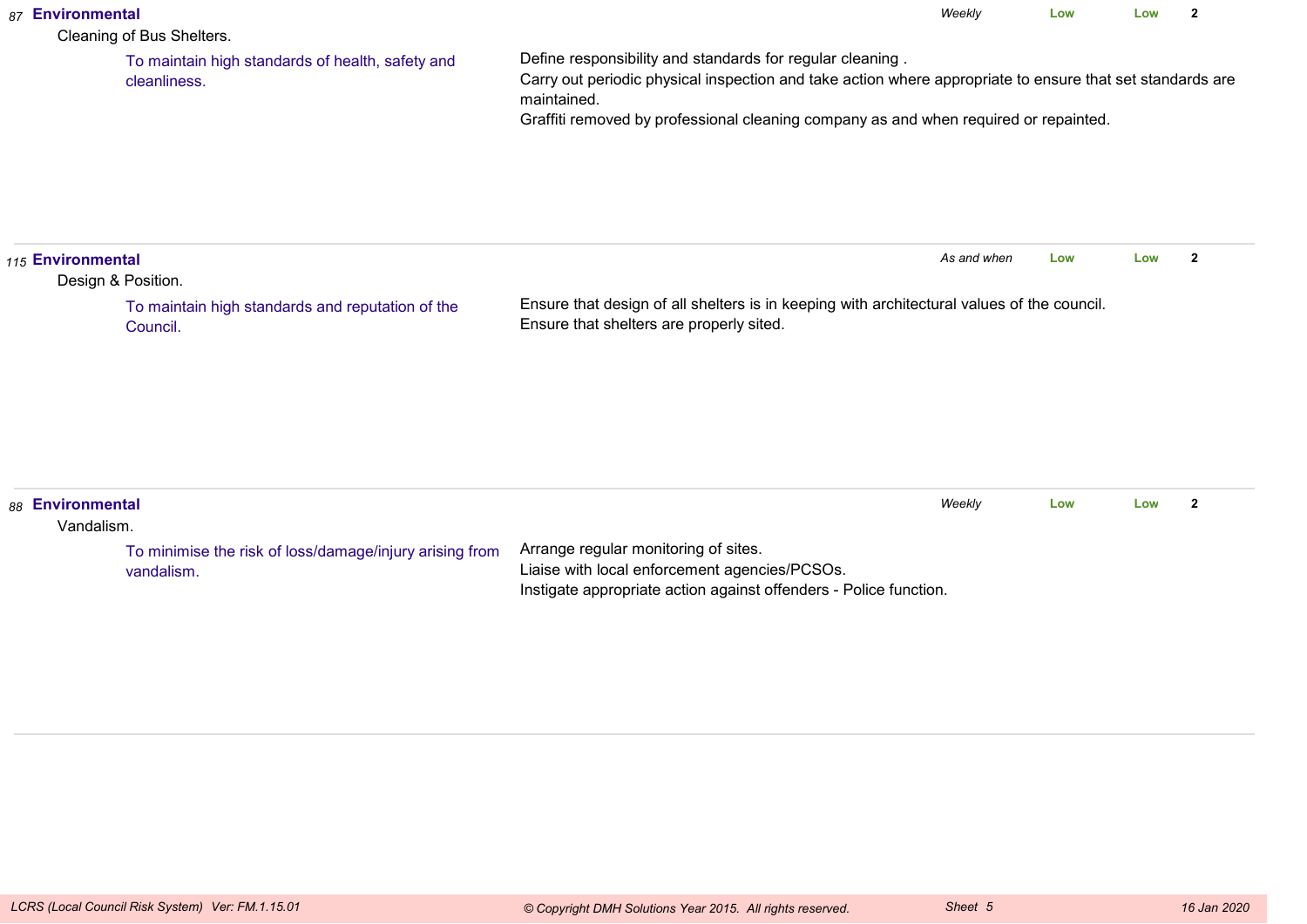### *95* **Financial**

Failure to collect all Advertising Income.

To maximise income to the council.

| 102 Physical |                                                                             |                                                                                   | Quarterly | Low | Low | $\overline{2}$ |
|--------------|-----------------------------------------------------------------------------|-----------------------------------------------------------------------------------|-----------|-----|-----|----------------|
|              | Maintenance of Bus Shelters.                                                |                                                                                   |           |     |     |                |
|              | To ensure that Bus Shelters are maintained to the<br>appropriate standards. | Maintain record of work carried out.<br>Carry out periodical physical inspection. |           |     |     |                |
|              |                                                                             |                                                                                   |           |     |     |                |
|              |                                                                             |                                                                                   |           |     |     |                |

| No of Action | Plans.                 |
|--------------|------------------------|
|              | No of risks<br>scored. |

*Annually*

**N/A**

**N/A <sup>0</sup>**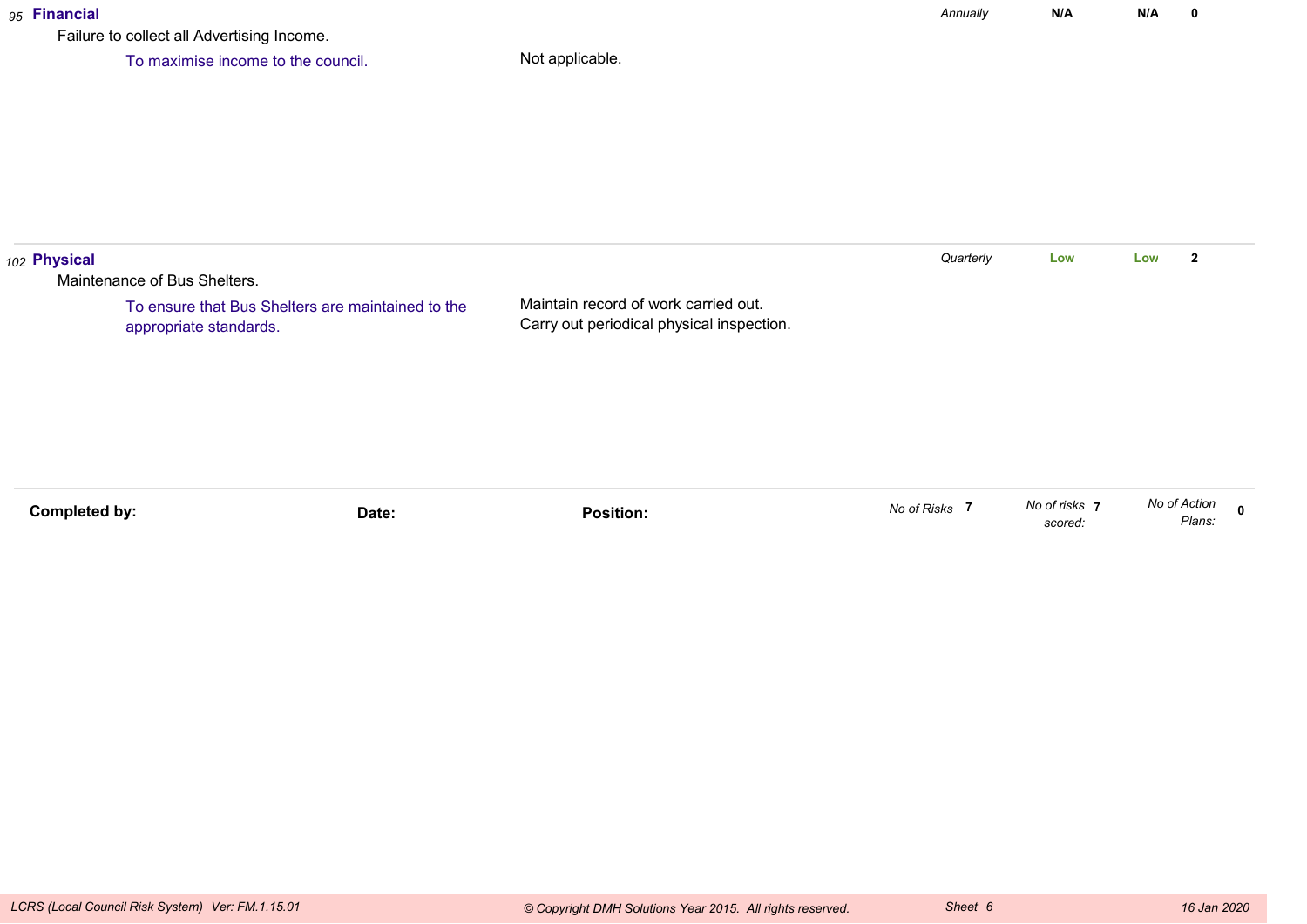# LCRS Step 5 - Risk report for Code of Conduct

|            | Duty to adopt a code of conduct<br>Your Duty $=$<br>p 3 Local Government Act 2000<br>$Act =$<br>Risk / |       |                                 | Scoring note:<br>$Low = 1$<br>$Median = 2$                                                                                                                                                                                                                                                                                                                                                                                 | <b>Croxley Green Parish Council</b><br>Assessment year: 2019<br>Action by:<br><b>Review</b><br>timing & | Likelihood<br>οf         | <b>Impact</b><br>on |                        | Your<br>action<br>required |
|------------|--------------------------------------------------------------------------------------------------------|-------|---------------------------------|----------------------------------------------------------------------------------------------------------------------------------------------------------------------------------------------------------------------------------------------------------------------------------------------------------------------------------------------------------------------------------------------------------------------------|---------------------------------------------------------------------------------------------------------|--------------------------|---------------------|------------------------|----------------------------|
| <b>Ref</b> | Hazard / Requirement                                                                                   |       | <b>Control</b>                  | and High $=$ 3                                                                                                                                                                                                                                                                                                                                                                                                             | <b>Responsibility occurrence</b>                                                                        |                          | <b>Council</b>      | Score                  | ( > 3)                     |
|            | 356 Administration/Legal<br>Failure to maintain / update Register of Interests/Gifts                   |       |                                 |                                                                                                                                                                                                                                                                                                                                                                                                                            | Quarterly                                                                                               | Low                      | Low                 | $\overline{2}$         |                            |
|            | To maintain records of members Declarations of<br>Interest                                             |       | Maintain appropriate registers. | Ensure all members are aware of their statutory responsibilities.<br>Under the Localism Act 2011 all members have signed a Grant of Dispensation form.<br>Pecuniary interests need to be declared and minuted; ensure that members are asked to leave the<br>meeting. Non disclosable interests (of no financial benefit to the members) should be minuted if they have<br>been declared by a member prior to the meeting. |                                                                                                         |                          |                     |                        |                            |
|            | Completed by:                                                                                          | Date: | <b>Position:</b>                |                                                                                                                                                                                                                                                                                                                                                                                                                            | No of Risks 1                                                                                           | No of risks 1<br>scored: |                     | No of Action<br>Plans: |                            |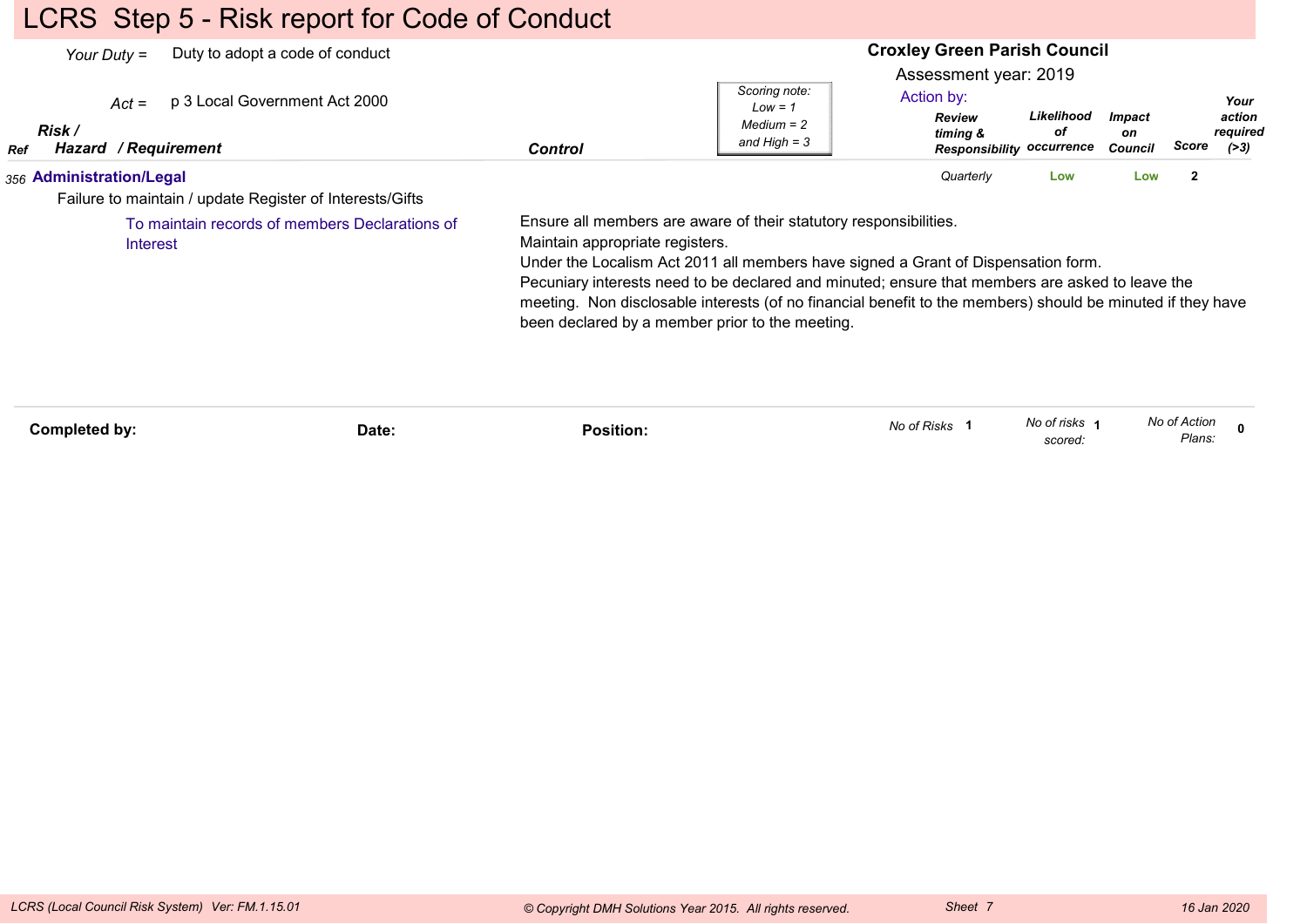# LCRS Step 5 - Risk report for Commons and Common Pastures

|            | Your Duty $=$            | Powers in relation to enclosure, as to regulation and management, and as to<br>providing common pasture                              |                                                                                                                                                                                         |                                                              | <b>Croxley Green Parish Council</b><br>Assessment year: 2019                |                  |                                       |                         |                                      |
|------------|--------------------------|--------------------------------------------------------------------------------------------------------------------------------------|-----------------------------------------------------------------------------------------------------------------------------------------------------------------------------------------|--------------------------------------------------------------|-----------------------------------------------------------------------------|------------------|---------------------------------------|-------------------------|--------------------------------------|
| <b>Ref</b> | $Act =$<br>Risk /        | s 8 (4), s.34 Enclosure Act 1845; Local Government Act 1894, Smallholdings<br>and Allotments Act 1908<br><b>Hazard / Requirement</b> | <b>Control</b>                                                                                                                                                                          | Scoring note:<br>$Low = 1$<br>$Median = 2$<br>and High $=$ 3 | Action by:<br><b>Review</b><br>timing &<br><b>Responsibility occurrence</b> | Likelihood<br>оf | <b>Impact</b><br>on<br><b>Council</b> | Score                   | Your<br>action<br>required<br>( > 3) |
|            | 100 Administration/Legal | Agreements with users not in place.                                                                                                  |                                                                                                                                                                                         |                                                              | Annually                                                                    | N/A              | N/A                                   | $\mathbf 0$             |                                      |
|            |                          | To ensure that grazing etc rights are subject to a<br>binding agreement.                                                             | Not applicable.                                                                                                                                                                         |                                                              |                                                                             |                  |                                       |                         |                                      |
|            | 104 Administration/Legal | Provision of adequate insurance cover.                                                                                               |                                                                                                                                                                                         |                                                              | Annually                                                                    | Low              | Low                                   | $\overline{\mathbf{2}}$ |                                      |
|            |                          | To ensure that the council has adequate insurance<br>protection.                                                                     | Carry out annual review.<br>Ensure all risks are identified.<br>Ensure that appropriate insurance cover is held to protect the Council - covered by Council's main<br>Insurance Policy. |                                                              |                                                                             |                  |                                       |                         |                                      |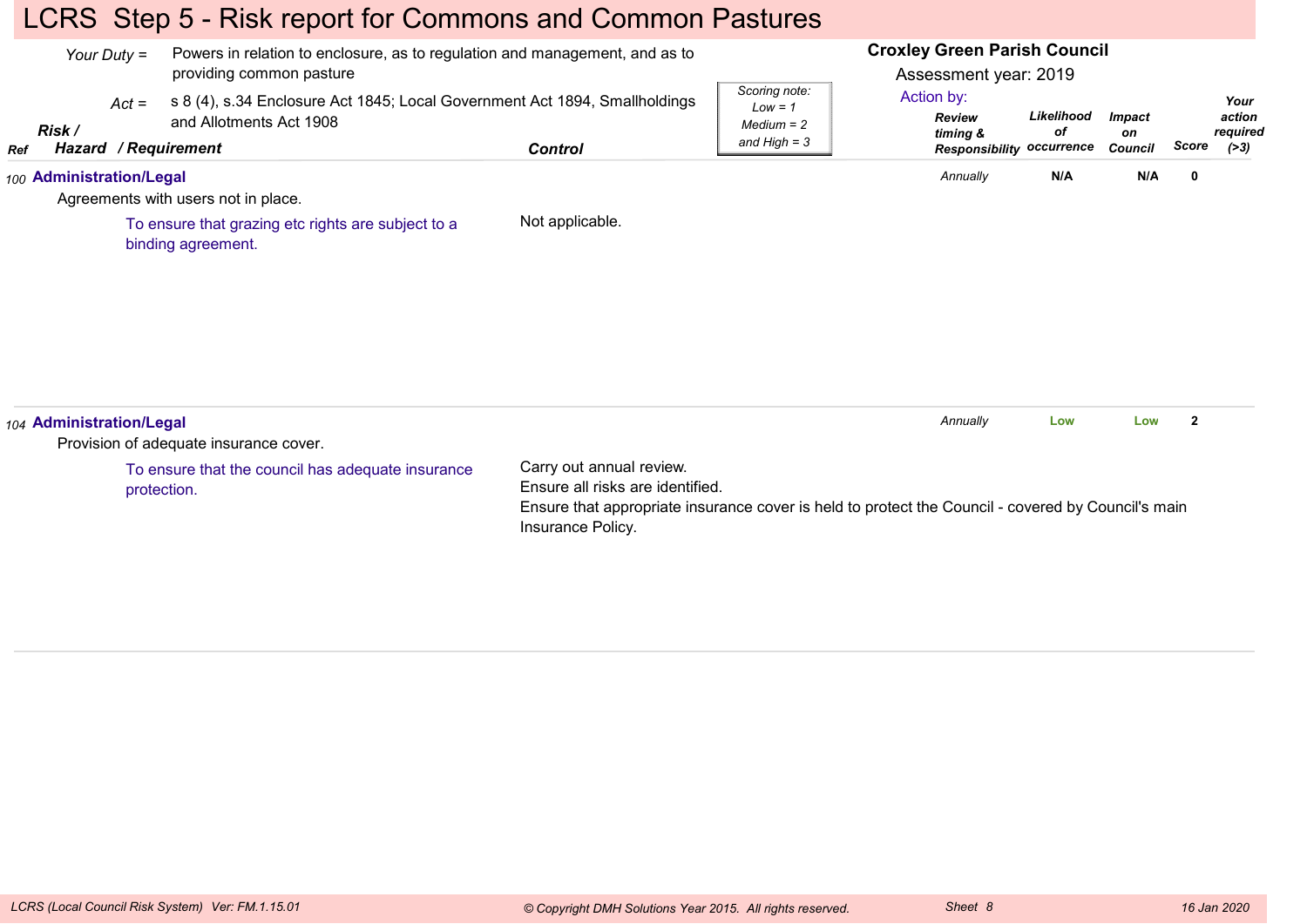| 8 | Environmental<br>Dog fouling.                                 |                                                                                                                                                                                                                | Annually | Low | Low | $\overline{\mathbf{2}}$ |
|---|---------------------------------------------------------------|----------------------------------------------------------------------------------------------------------------------------------------------------------------------------------------------------------------|----------|-----|-----|-------------------------|
|   | To minimize the health hazard associated with dog<br>fouling. | Ensure appropriate signage in place - TRDC function.<br>Provide bags/receptacles for dog waste.<br>Enforce dog fouling laws - TRDC.<br>Arrange for appropriate agency to deal with stray dogs - TRDC function. |          |     |     |                         |
|   | 443 Environmental<br>Grass cutting/mowing/hay.                |                                                                                                                                                                                                                | Annually | Low | Low | $\overline{2}$          |
|   | To ensure proper control of common land resources.            | Ensure that grass cutting/ sale of hay is subject to tender bids - meadow grass cutting currently undertaken<br>by TRDC.<br>Enforce conditions of contract.<br>Inspect contractor's insurance documentation.   |          |     |     |                         |
|   | 435 Environmental<br>Overgrazing.                             |                                                                                                                                                                                                                | Annually | N/A | N/A | $\mathbf 0$             |
|   | To minimize the risk associated with overgrazing.             | Not applicable.                                                                                                                                                                                                |          |     |     |                         |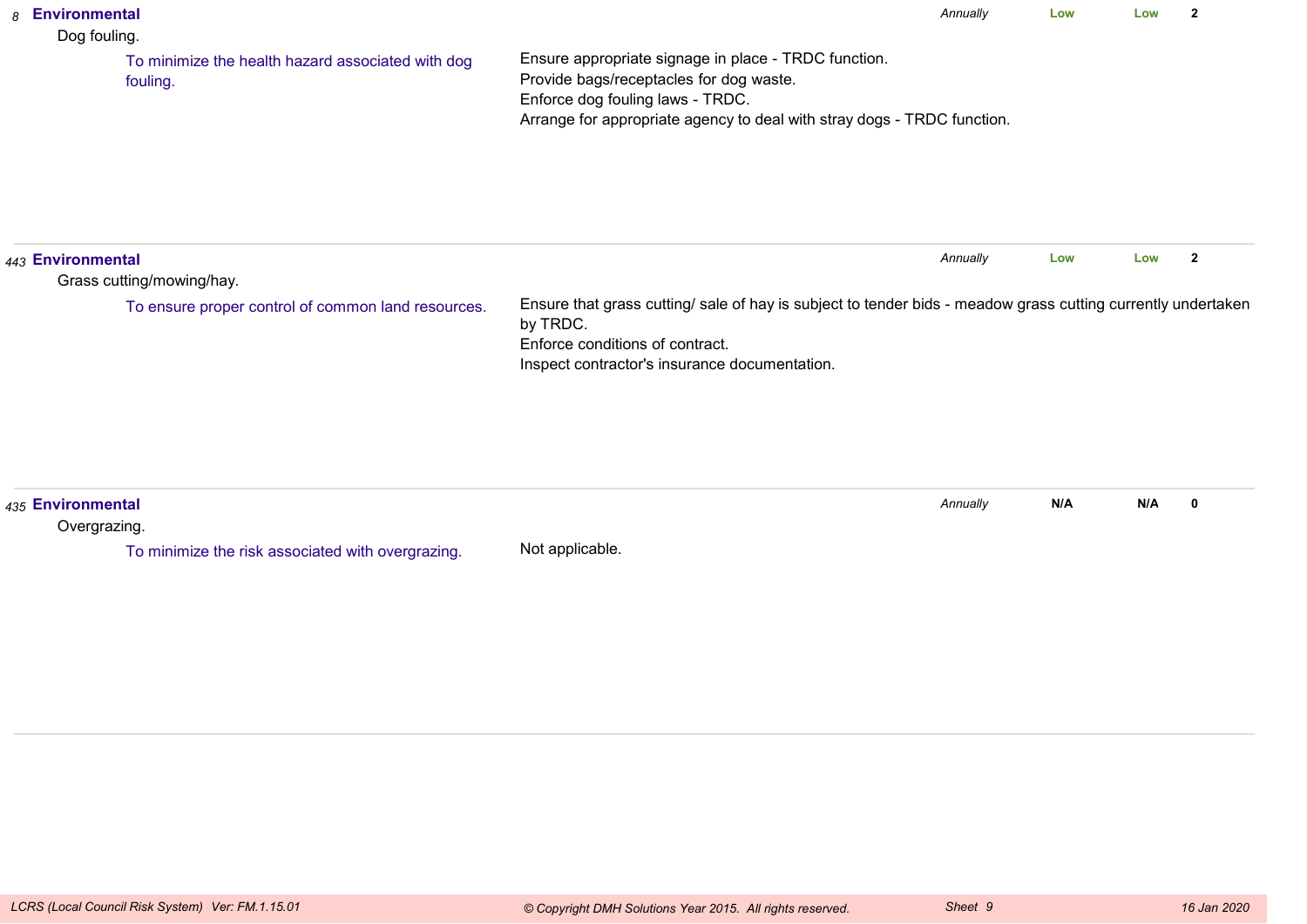| 10 Environmental<br>Vandalism.             |                                                                       |                                                                                                                                                                                                                                                                          | Monthly  | Low | Low | $\overline{2}$ |
|--------------------------------------------|-----------------------------------------------------------------------|--------------------------------------------------------------------------------------------------------------------------------------------------------------------------------------------------------------------------------------------------------------------------|----------|-----|-----|----------------|
|                                            | To minimise the risk of loss/damage/injury arising from<br>vandalism. | Arrange regular inspection.<br>Review security arrangements.<br>Maintain liaison with enforcement agency/PCSOs.<br>Instigate legal action against perpetrators where possible - TRDC/Police function.                                                                    |          |     |     |                |
| <b>Environmental</b><br>9<br>Weed control. |                                                                       |                                                                                                                                                                                                                                                                          | Annually | Low | Low | $\overline{2}$ |
|                                            | To limit weed growth.                                                 | Ensure that weed control is carried out annually as planned.<br>Arrange physical inspection of area(s) and report on effectiveness.<br>Ensure proper control of hazardous substances.<br>Monitor ragwort to ensure that it does not come within 100m of grazing animals. |          |     |     |                |
| 12 Financial                               | Failure to collect charges.                                           |                                                                                                                                                                                                                                                                          | Annually | N/A | N/A | $\mathbf 0$    |
|                                            | To ensure that all income due to the council is<br>collected.         | Not applicable.                                                                                                                                                                                                                                                          |          |     |     |                |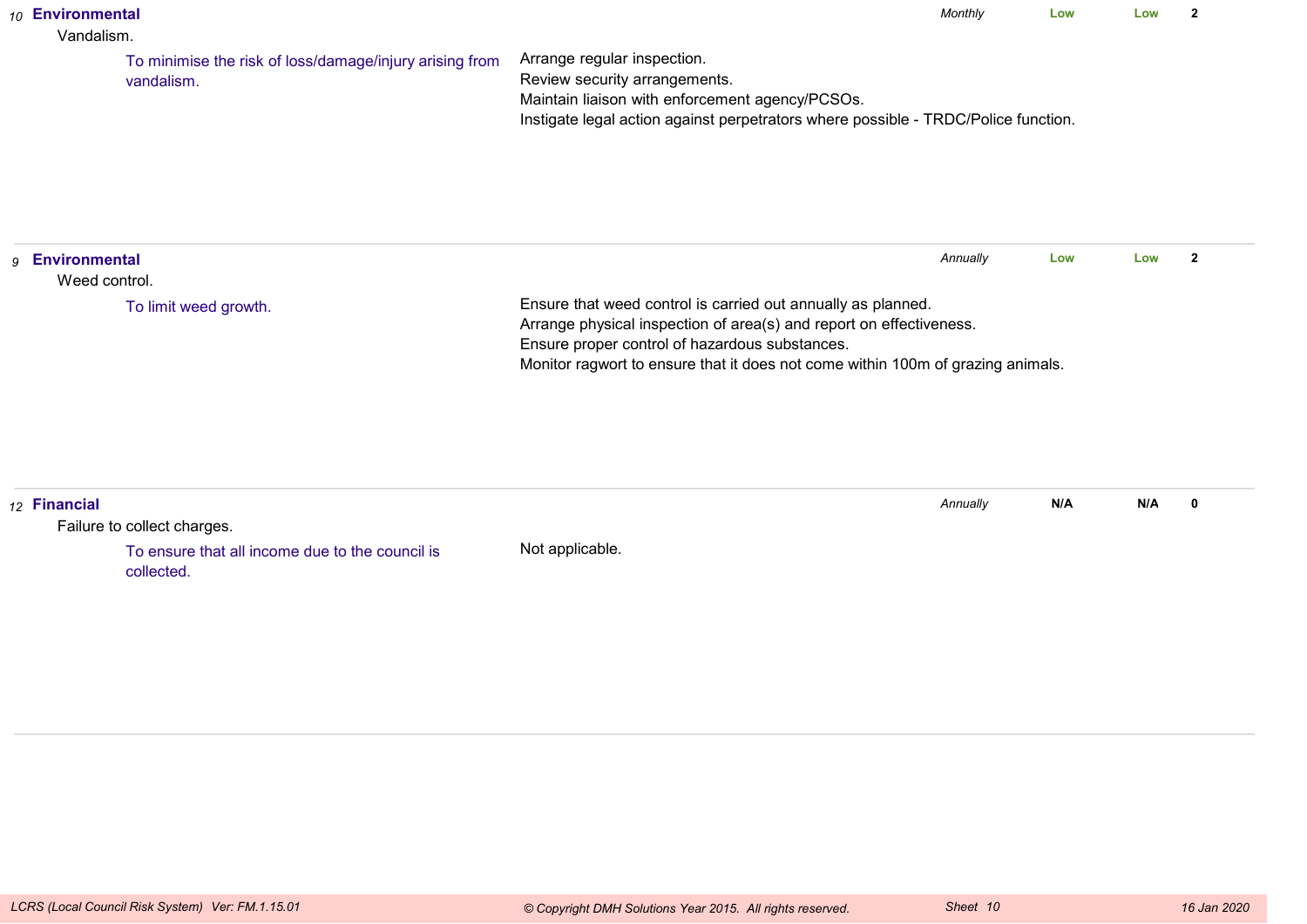| 436 Financial |                                                                                            |                                                                                                                                                                                                                                                                   | Annually | N/A | N/A | $\mathbf{0}$   |
|---------------|--------------------------------------------------------------------------------------------|-------------------------------------------------------------------------------------------------------------------------------------------------------------------------------------------------------------------------------------------------------------------|----------|-----|-----|----------------|
|               | Failure to review charges.                                                                 |                                                                                                                                                                                                                                                                   |          |     |     |                |
|               | To ensure that all charges are reviewed on a regular<br>basis.                             | Not applicable.                                                                                                                                                                                                                                                   |          |     |     |                |
|               |                                                                                            |                                                                                                                                                                                                                                                                   |          |     |     |                |
| 409 Physical  | Dumping of Rubbish/Hazardous waste.                                                        |                                                                                                                                                                                                                                                                   | Annually | Low | Low | $\overline{2}$ |
|               | To maintain standards of cleanliness and avoid risk<br>associated with dumping of rubbish. | Define responsibility for security/control of hazardous waste - TRDC function.<br>Consider policing role and maintain liaison with local enforcement agencies.<br>Arrange periodic inspection of land and report.<br>Ensure that appropriate signage is in place. |          |     |     |                |
|               |                                                                                            | Arrange prompt removal of rubbish ensuring that appropriate steps are taken to deal with any hazardous<br>waste.<br>Enforce regulations/bye-law re unauthorised dumping - TRDC function.                                                                          |          |     |     |                |
| 132 Physical  |                                                                                            |                                                                                                                                                                                                                                                                   | Annually | Low | Low | $\overline{2}$ |
|               | Inadequate maintenance of fences and boundaries.                                           | Define responsibility and ensure that maintenance is carried out in accordance with a planned programme.                                                                                                                                                          |          |     |     |                |
|               |                                                                                            | Ensure that any contracts for maintenance work are complete.                                                                                                                                                                                                      |          |     |     |                |
|               |                                                                                            | Ensure that adequate provision is made for urgent repairs.                                                                                                                                                                                                        |          |     |     |                |
|               |                                                                                            | Ensure that appropriate staff training is complete.                                                                                                                                                                                                               |          |     |     |                |
|               |                                                                                            | Arrange for periodical inspection and report.                                                                                                                                                                                                                     |          |     |     |                |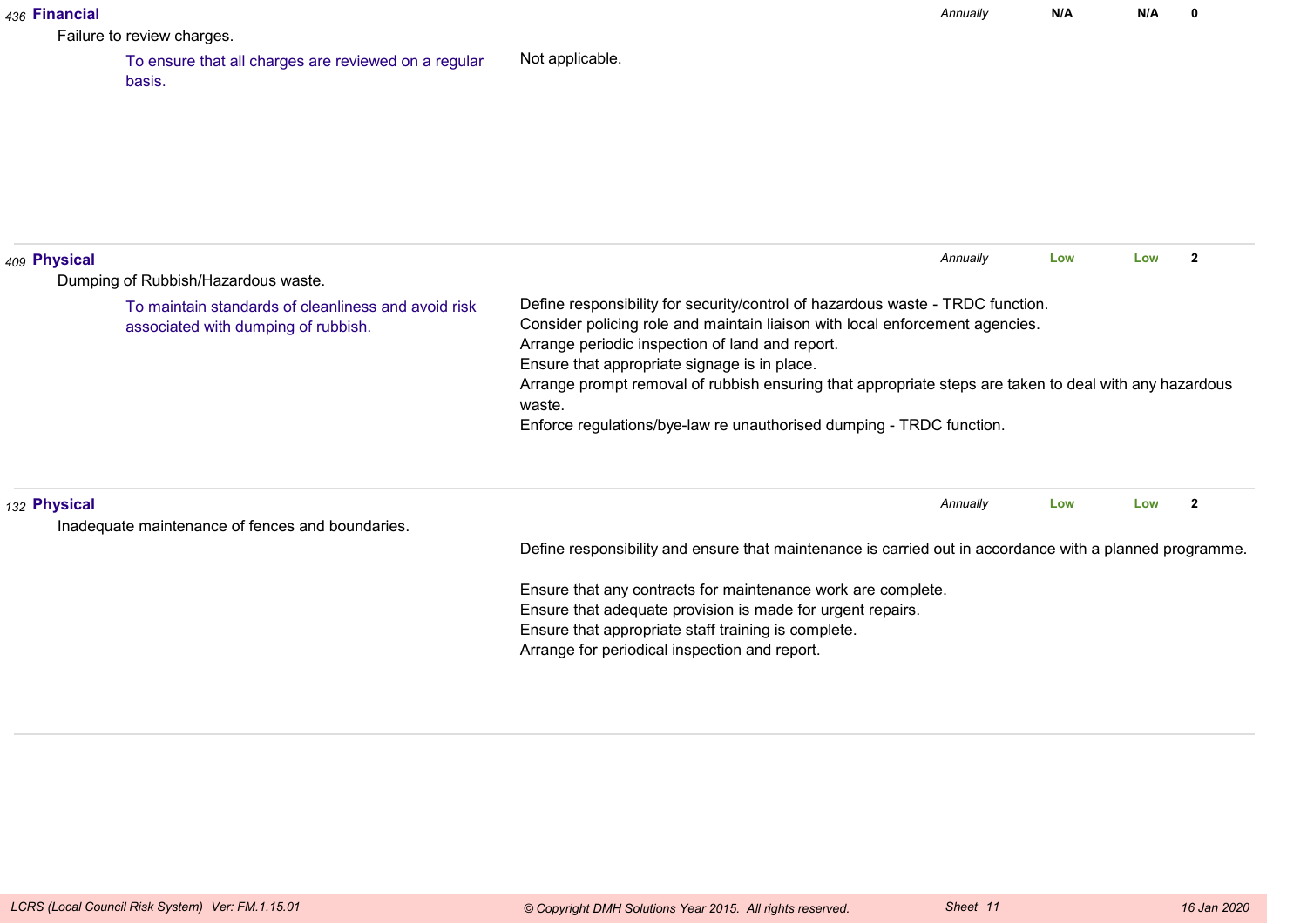| 43 Physical<br>Inadequate maintenance of footpaths & bridle paths. | Annually<br>Low<br>Low                                                                                                                                                                                                                                                                                                                                                                                      |          |     |     |                |  |  |  |  |  |
|--------------------------------------------------------------------|-------------------------------------------------------------------------------------------------------------------------------------------------------------------------------------------------------------------------------------------------------------------------------------------------------------------------------------------------------------------------------------------------------------|----------|-----|-----|----------------|--|--|--|--|--|
| To ensure proper maintenance and minimise risk.                    | Define responsibility for and ensure maintenance is carried out in accordance with planned programme<br>(see Rangers Work Schedule) and P3 Agreement with Herts County Council.<br>Arrange provision for urgent/emergency work.<br>Ensure that any contracts are complete.<br>Ensure that all necessary approvals re Preservation Orders etc. are obtained.<br>Ensure appropriate insurance cover in place. |          |     |     |                |  |  |  |  |  |
| 434 Physical<br>Inadequate maintenance of signs.                   |                                                                                                                                                                                                                                                                                                                                                                                                             | Annually | Low | Low | $\overline{2}$ |  |  |  |  |  |
| To ensure that all signs are properly maintained.                  | TRDC function.                                                                                                                                                                                                                                                                                                                                                                                              |          |     |     |                |  |  |  |  |  |
| 134 Physical<br>Inadequate maintenance of trees & hedges.          |                                                                                                                                                                                                                                                                                                                                                                                                             | Annually | Low | Low | $\overline{2}$ |  |  |  |  |  |
| To ensure proper maintenance.                                      | Define responsibility and ensure that maintenance is carried out in accordance with a planned programme.                                                                                                                                                                                                                                                                                                    |          |     |     |                |  |  |  |  |  |
|                                                                    | Ensure that any contracts for maintenance work are complete.<br>Ensure that adequate provision is made for urgent repairs.<br>Ensure that appropriate standards are maintained.<br>Ensure that appropriate staff training is complete.                                                                                                                                                                      |          |     |     |                |  |  |  |  |  |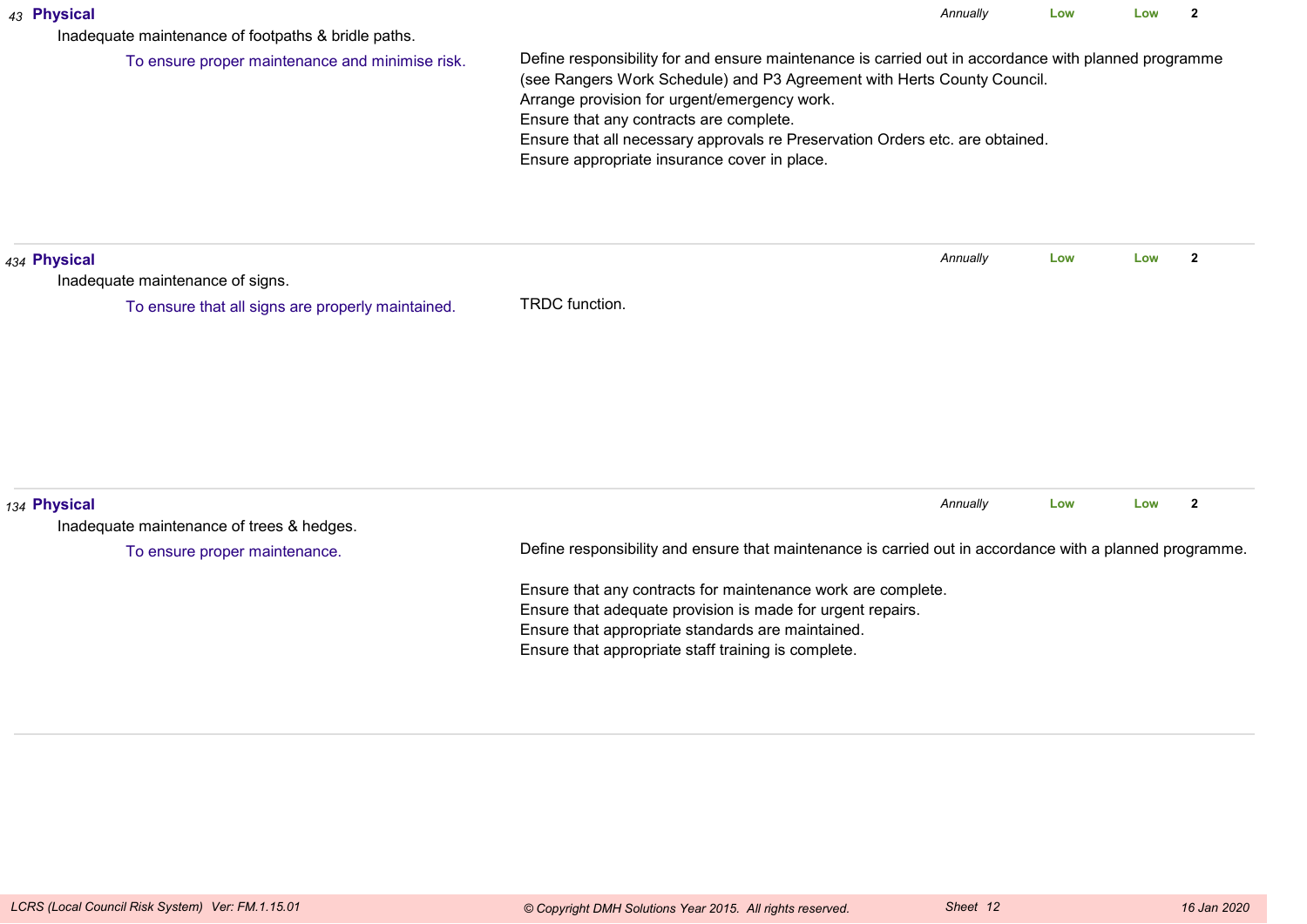| 129 Physical                                     |                                                 |                                                                                                                                                                                                                                                                                                                                                                                                                                                                                                                                                         | Annually       | Low                       | Low | $\overline{2}$                        |  |  |
|--------------------------------------------------|-------------------------------------------------|---------------------------------------------------------------------------------------------------------------------------------------------------------------------------------------------------------------------------------------------------------------------------------------------------------------------------------------------------------------------------------------------------------------------------------------------------------------------------------------------------------------------------------------------------------|----------------|---------------------------|-----|---------------------------------------|--|--|
| Personal Injury.<br>To minimise risk.            |                                                 | Ensure that gates, fences, hedges etc are properly maintained.<br>Ensure that recognised paths & walkways are properly maintained.<br>Ensure that periodic inspection is carried out.<br>Ensure that the correct, properly maintained tools/equipment are available as appropriate.<br>Ensure that all staff have appropriate training and adhere to approved working practices.<br>Ensure that any risks to the public are minimised and eliminated wherever possible.<br>Ensure that appropriate disclaimer notices, warning signs etc. are in place. |                |                           |     |                                       |  |  |
| 407 Physical<br>Poor Drainage.<br>maintained.    | To ensure adequate standards of drainage are    | TRDC function.                                                                                                                                                                                                                                                                                                                                                                                                                                                                                                                                          | Annually       | N/A                       | N/A | 0                                     |  |  |
| 408 Physical<br>Uncontrolled/unauthorised usage. | To minimise risk arising from uncontrolled use. | TRDC/Police function.                                                                                                                                                                                                                                                                                                                                                                                                                                                                                                                                   | Annually       | N/A                       | N/A | $\mathbf 0$                           |  |  |
| <b>Completed by:</b>                             | Date:                                           | <b>Position:</b>                                                                                                                                                                                                                                                                                                                                                                                                                                                                                                                                        | No of Risks 17 | No of risks 17<br>scored: |     | No of Action<br>$\mathbf 0$<br>Plans: |  |  |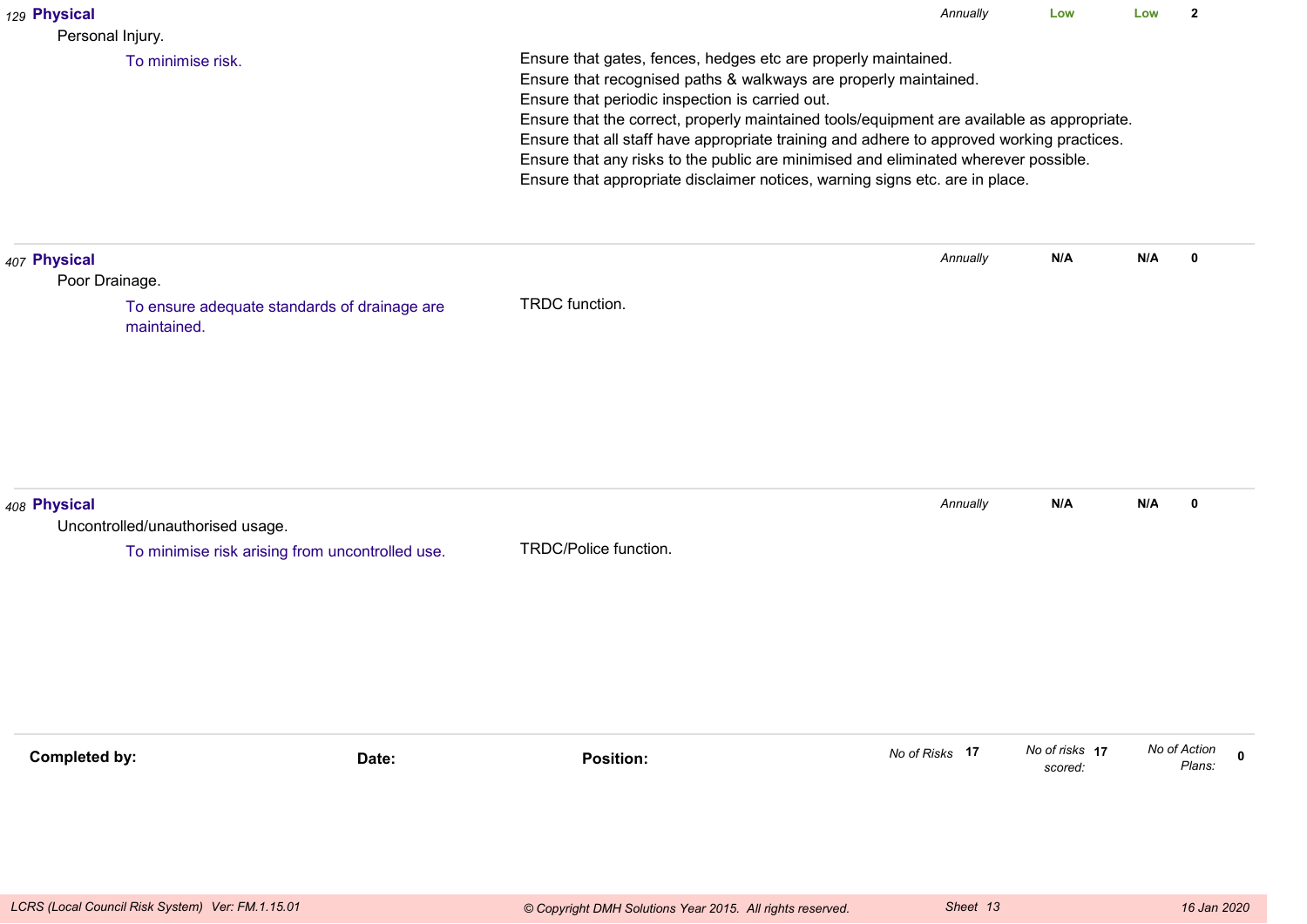# LCRS Step 5 - Risk report for Computing

|                       | Power to facilitate discharge of any function<br>Your Duty $=$     |                                                                                                                                                                                                                                                       |                                                              | <b>Croxley Green Parish Council</b><br>Assessment year: 2019                |                  |                                |                                               |
|-----------------------|--------------------------------------------------------------------|-------------------------------------------------------------------------------------------------------------------------------------------------------------------------------------------------------------------------------------------------------|--------------------------------------------------------------|-----------------------------------------------------------------------------|------------------|--------------------------------|-----------------------------------------------|
| Risk /<br>Ref         | s 111 Local Government Act 1972<br>$Act =$<br>Hazard / Requirement | <b>Control</b>                                                                                                                                                                                                                                        | Scoring note:<br>$Low = 1$<br>$Median = 2$<br>and High $=$ 3 | Action by:<br><b>Review</b><br>timing &<br><b>Responsibility occurrence</b> | Likelihood<br>оf | <b>Impact</b><br>on<br>Council | Your<br>action<br>required<br>Score<br>( > 3) |
| 0 Physical            |                                                                    |                                                                                                                                                                                                                                                       |                                                              | Annually                                                                    | Low              | Low                            | $\mathbf{2}$                                  |
|                       | Loss arising from theft/misappropriation.                          |                                                                                                                                                                                                                                                       |                                                              |                                                                             |                  |                                |                                               |
|                       | Maintain adequate security of site and equipment.                  | Allocate responsibility for security of equipment.<br>Maintain high security of site and equipment.<br>Take particular care in respect of laptops/peripherals.<br>Ensure that where appropriate internal and external security devices are installed. |                                                              |                                                                             |                  |                                |                                               |
| <sub>0</sub> Physical | Loss/damage arising from unauthorised use.                         |                                                                                                                                                                                                                                                       |                                                              | Annually                                                                    | Low              | Low                            | $\mathbf{2}$                                  |
|                       | Maintain security of computer.                                     | Restrict access through use of controlled passwords.<br>Programme periodic password change.<br>Maintain physical security of computer and site.                                                                                                       |                                                              |                                                                             |                  |                                |                                               |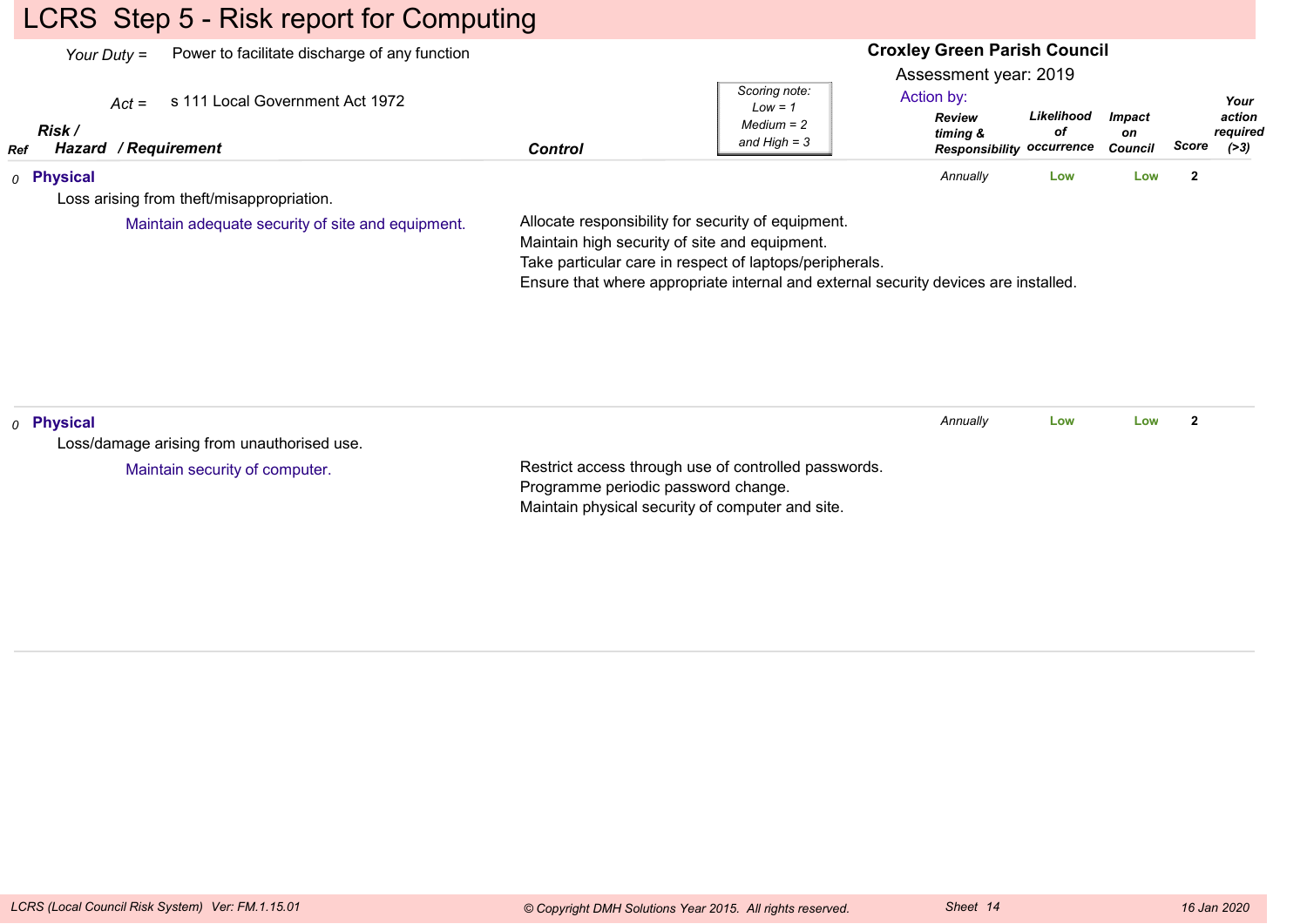| <sub>365</sub> Technical<br>Crash of IT System. |                                            |                                                                                                                                                                                                                                                                        | Monthly | Low | Low |  |
|-------------------------------------------------|--------------------------------------------|------------------------------------------------------------------------------------------------------------------------------------------------------------------------------------------------------------------------------------------------------------------------|---------|-----|-----|--|
| equipment.                                      | To minimise risk arising from breakdown of | Ensure regular backup of data onto appropriate medium - undertaken on weekly basis.<br>Ensure that equipment is properly maintained.<br>Restrict access to authorised users.<br>Ensure that only approved software is used.<br>Maintain effective anti virus software. |         |     |     |  |

| <b>Completed by:</b> | Date: | .<br>Position. | No of Risks | No of risks<br>scored. | No of Action<br>Plans: |  |
|----------------------|-------|----------------|-------------|------------------------|------------------------|--|
|                      |       |                |             |                        |                        |  |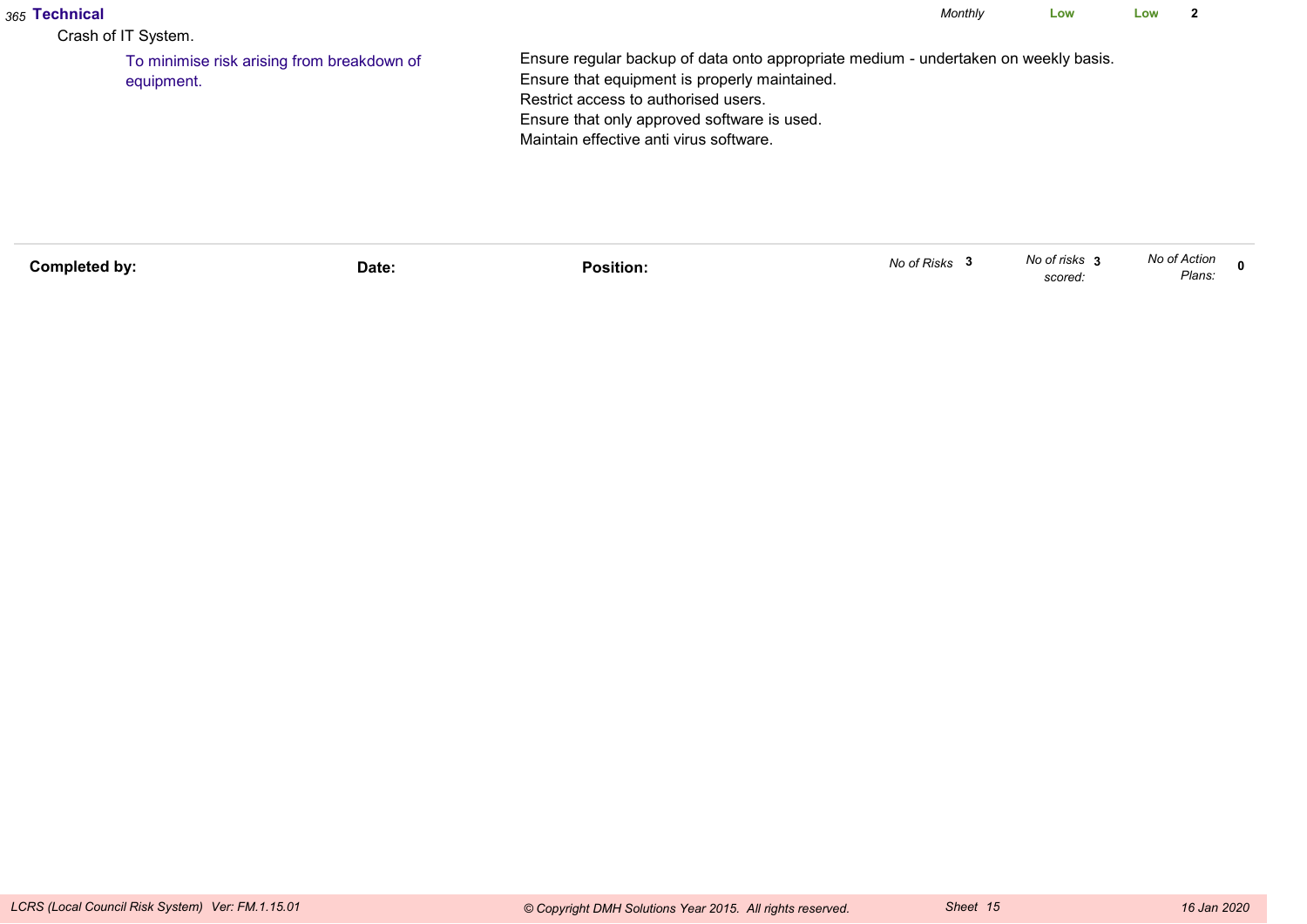# LCRS Step 5 - Risk report for Council Meetings

| Your Duty $=$                       |                                                                              | <b>Croxley Green Parish Council</b>                                                                                                                                                                                                                                                                                                                                                                     |                                                              |                                                                  |                  |                     |                         |                            |  |
|-------------------------------------|------------------------------------------------------------------------------|---------------------------------------------------------------------------------------------------------------------------------------------------------------------------------------------------------------------------------------------------------------------------------------------------------------------------------------------------------------------------------------------------------|--------------------------------------------------------------|------------------------------------------------------------------|------------------|---------------------|-------------------------|----------------------------|--|
| Risk /                              | Local Government Act 1972<br>$Act =$                                         |                                                                                                                                                                                                                                                                                                                                                                                                         | Scoring note:<br>$Low = 1$<br>$Median = 2$<br>and High $=$ 3 | Assessment year: 2019<br>Action by:<br><b>Review</b><br>timing & | Likelihood<br>оf | <b>Impact</b><br>on | <b>Score</b>            | Your<br>action<br>required |  |
| Ref                                 | Hazard / Requirement                                                         | <b>Control</b>                                                                                                                                                                                                                                                                                                                                                                                          |                                                              | <b>Responsibility</b>                                            | occurrence       | Council             |                         | ( >3)                      |  |
| 453 Administration/Legal<br>Access. |                                                                              |                                                                                                                                                                                                                                                                                                                                                                                                         |                                                              | Annually                                                         | Low              | Low                 | $\mathbf{2}$            |                            |  |
|                                     | To meet all statutory requirements and maintain<br>effective administration. | Ensure public access is available to all meetings of the council, except when Confidential business (Part 2)<br>matters) are to be discussed.<br>Members of the press and public may also be asked to leave a meeting during the discussion of quotations<br>or tenders submitted by local contractors.<br>Disability access must be provided.<br>Specific area should be set aside for Press & Public. |                                                              |                                                                  |                  |                     |                         |                            |  |
| 452 Administration/Legal            | Failure to meet statutory duty.                                              |                                                                                                                                                                                                                                                                                                                                                                                                         |                                                              |                                                                  | Low              | Low                 | $\overline{\mathbf{2}}$ |                            |  |
|                                     | To meet all statutory requirements and maintain<br>effective administration. | Ensure that all members are notified of meeting by way of summons and agenda - undertaken by email<br>with hard copy to Members who have requested hard copy.<br>Ensure that all public notices are posted as prescribed.                                                                                                                                                                               |                                                              |                                                                  |                  |                     |                         |                            |  |
|                                     |                                                                              | Ensure meeting quorate and maintain attendance records.<br>Draft minutes should be prepared of the proceedings following every meeting. Minutes approved and<br>signed by the chairman at the following meeting and the signed copies kept on file and published on the<br>web site.                                                                                                                    |                                                              |                                                                  |                  |                     |                         |                            |  |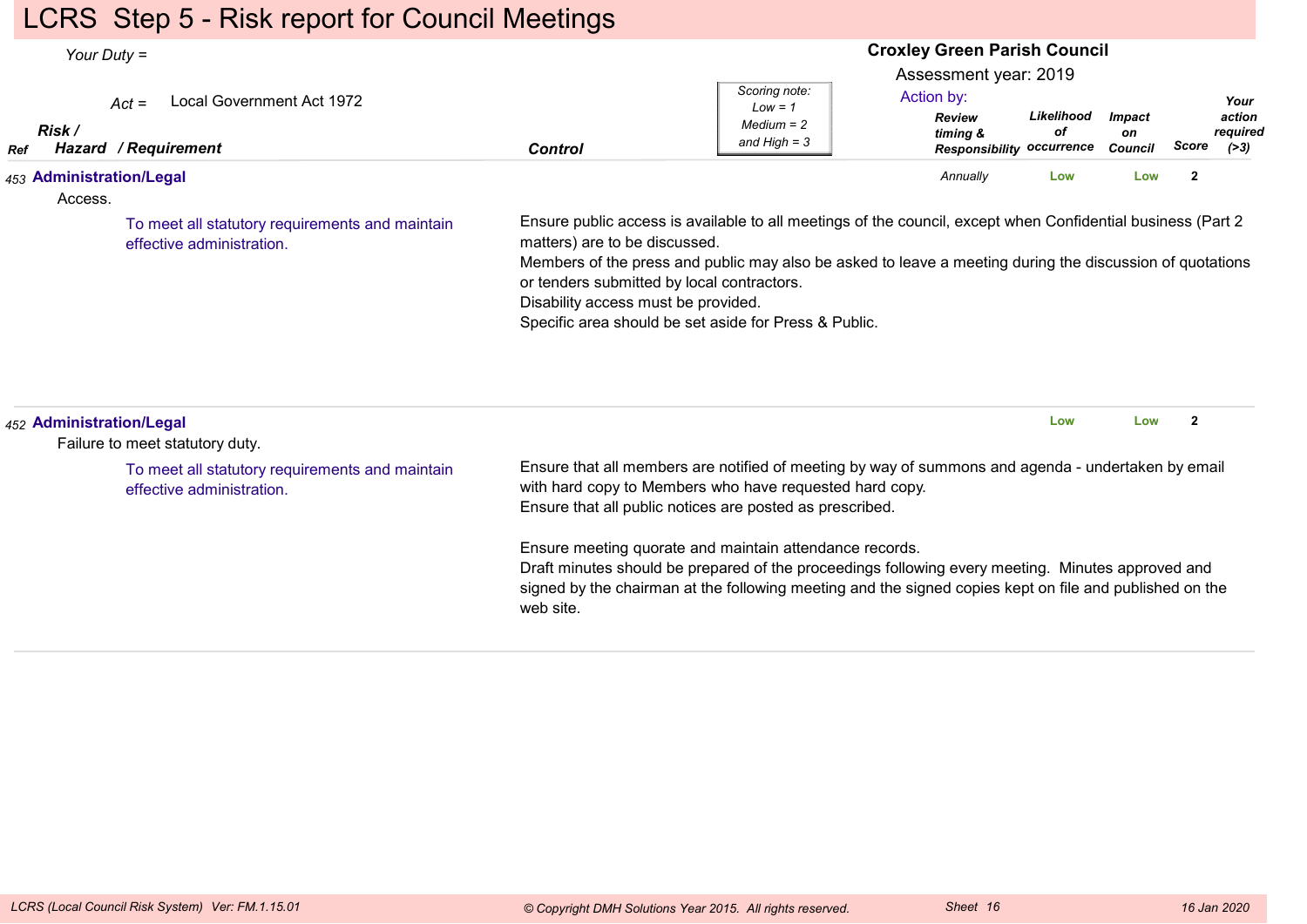| 455 Physical<br>Personal Injury. |                                                                      | Annually                                                                                                                                                                                                                                                                                                                                                                      | Low                      | Low          | 2                       |
|----------------------------------|----------------------------------------------------------------------|-------------------------------------------------------------------------------------------------------------------------------------------------------------------------------------------------------------------------------------------------------------------------------------------------------------------------------------------------------------------------------|--------------------------|--------------|-------------------------|
|                                  | Ensure that effective arrangements are in place to<br>minimise risk. | Ensure that appropriate regulations/controls are in place to minimise the risk of injury to officers, members<br>& public.<br>Ensure that defined standards are being maintained.<br>Ensure that, where necessary, appropriate notices are in place.<br>That the council has appropriate insurance cover.<br>That the relevant access and public areas are all risk assessed. |                          |              |                         |
| 454 Physical<br>Security.        |                                                                      | Annually                                                                                                                                                                                                                                                                                                                                                                      | Low                      | Low          | $\overline{\mathbf{2}}$ |
|                                  | To ensure that effective security arrangements are in<br>place.      | Define policy for security of staff, members, premises and equipment.<br>Allocate responsibility for security/control and implementation.<br>Maintain liaison with local enforcement agencies.                                                                                                                                                                                |                          |              |                         |
|                                  |                                                                      | Annual service for office alarm system to be undertaken.                                                                                                                                                                                                                                                                                                                      |                          |              |                         |
| Completed by:                    | Date:                                                                | No of Risks 4<br><b>Position:</b>                                                                                                                                                                                                                                                                                                                                             | No of risks 4<br>scored: | No of Action | $\Omega$<br>Plans:      |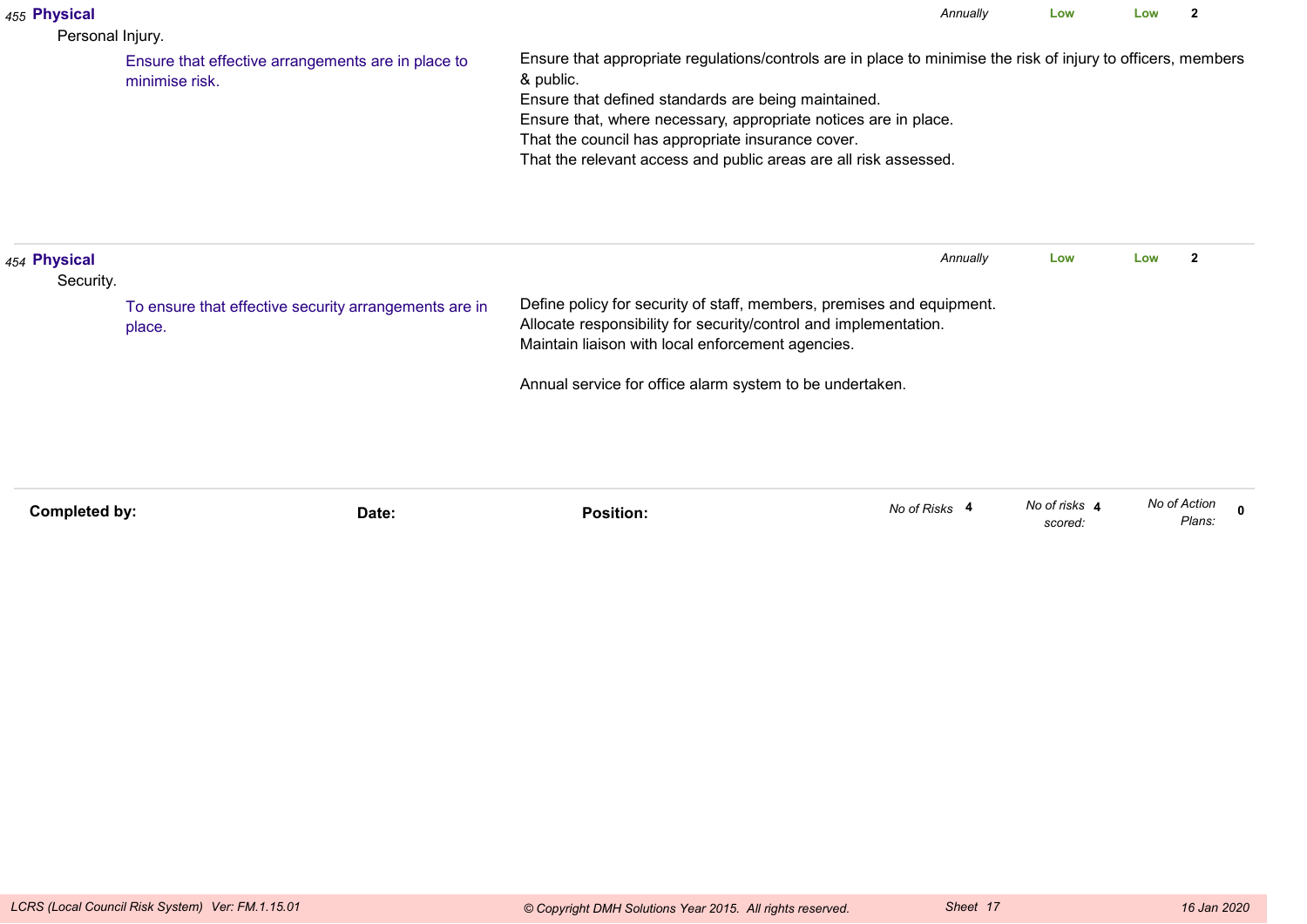# LCRS Step 5 - Risk report for Council Property and Documents

| Your Duty $=$ |                                |         | Duty to disclose documents and to adopt publication scheme |                |                                                              | <b>Croxley Green Parish Council</b>                                                                  |                  |                                       |       |                                      |  |
|---------------|--------------------------------|---------|------------------------------------------------------------|----------------|--------------------------------------------------------------|------------------------------------------------------------------------------------------------------|------------------|---------------------------------------|-------|--------------------------------------|--|
| Ref           | Risk /<br>Hazard / Requirement | $Act =$ | Freedom of Information Act 2000                            | <b>Control</b> | Scoring note:<br>$Low = 1$<br>$Median = 2$<br>and High $=$ 3 | Assessment year: 2019<br>Action by:<br><b>Review</b><br>timing &<br><b>Responsibility occurrence</b> | Likelihood<br>οf | <i><b>Impact</b></i><br>on<br>Council | Score | Your<br>action<br>reauired<br>( > 3) |  |
|               | 314 Financial                  |         |                                                            |                |                                                              | Annually                                                                                             | Low              | Low                                   |       |                                      |  |
|               |                                |         | Legal Liability as a result of Asset Ownership.            |                |                                                              |                                                                                                      |                  |                                       |       |                                      |  |
|               |                                |         | Provision of adequate public liability insurance           |                | Ensure that adequate Public Liability Insurance is in place. |                                                                                                      |                  |                                       |       |                                      |  |

Ensure that adequate Public Liability Insurance is in place. Ensure that the Asset Register is maintained and reviewed annually.

| 312 Physical                    |                                                                                    | Monthly | Low | Low |  |  |
|---------------------------------|------------------------------------------------------------------------------------|---------|-----|-----|--|--|
| Loss / Damage to Civic Regalia. |                                                                                    |         |     |     |  |  |
| To safeguard council assets.    | Maintain and update a Register of Assets on a regular basis.                       |         |     |     |  |  |
|                                 | Ensure that the council has adequate insurance against damage and theft.           |         |     |     |  |  |
|                                 | Ensure that proper security/storage is in place.                                   |         |     |     |  |  |
|                                 | Ensure that users are aware of their responsibility when regalia is in their care. |         |     |     |  |  |
|                                 |                                                                                    |         |     |     |  |  |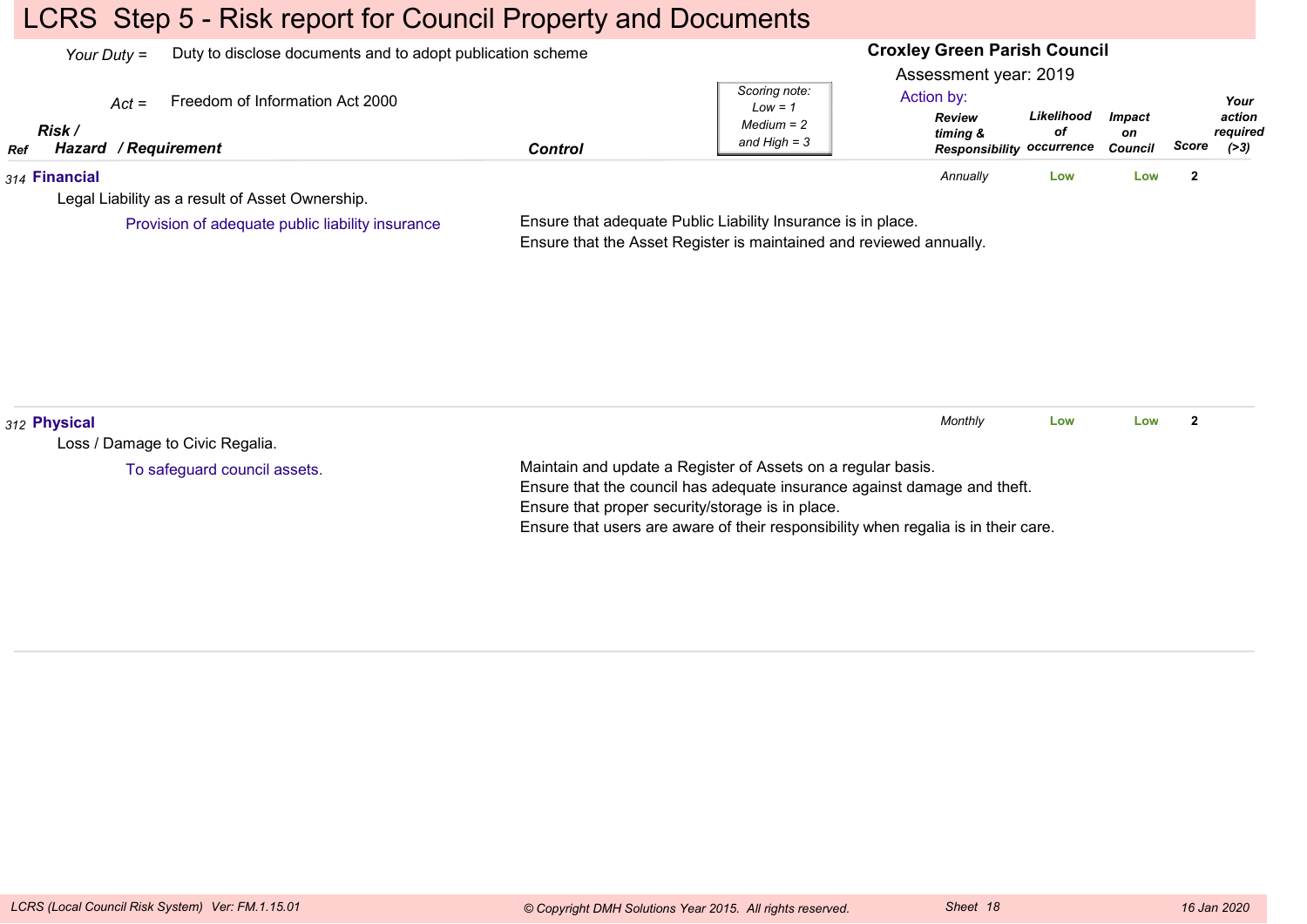| 307 Physical         |                                                                                                        |                                                                                                                                                                                                                               | Annually                                                                                                                                                                       | Low                      | Low          | $\mathbf{2}$ |              |  |  |
|----------------------|--------------------------------------------------------------------------------------------------------|-------------------------------------------------------------------------------------------------------------------------------------------------------------------------------------------------------------------------------|--------------------------------------------------------------------------------------------------------------------------------------------------------------------------------|--------------------------|--------------|--------------|--------------|--|--|
| Loss of assets.      | To minimise the risk of loss through<br>theft/misappropriation of assets.                              | Allocate responsibility for and maintain effective security of all assets.<br>Maintain an Asset Register and ensure that this is updated on a regular basis.<br>Ensure that adequate and appropriate insurance cover is held. |                                                                                                                                                                                |                          |              |              |              |  |  |
| 313 Professional     | Failure to effectively process documents.                                                              |                                                                                                                                                                                                                               | Daily                                                                                                                                                                          | Low                      | Low          | $\mathbf{2}$ |              |  |  |
|                      | To ensure effective processing and safe keeping of all<br>documentation received by the Parish Council |                                                                                                                                                                                                                               | Allocate responsibility for maintenance of effective control of documentation.<br>Define procedure for recording document's receipt, circulation, response, handling & filing. |                          |              |              |              |  |  |
|                      |                                                                                                        |                                                                                                                                                                                                                               |                                                                                                                                                                                |                          |              |              |              |  |  |
| <b>Completed by:</b> | Date:                                                                                                  | <b>Position:</b>                                                                                                                                                                                                              | No of Risks 4                                                                                                                                                                  | No of risks 4<br>scored: | No of Action | Plans:       | $\mathbf{0}$ |  |  |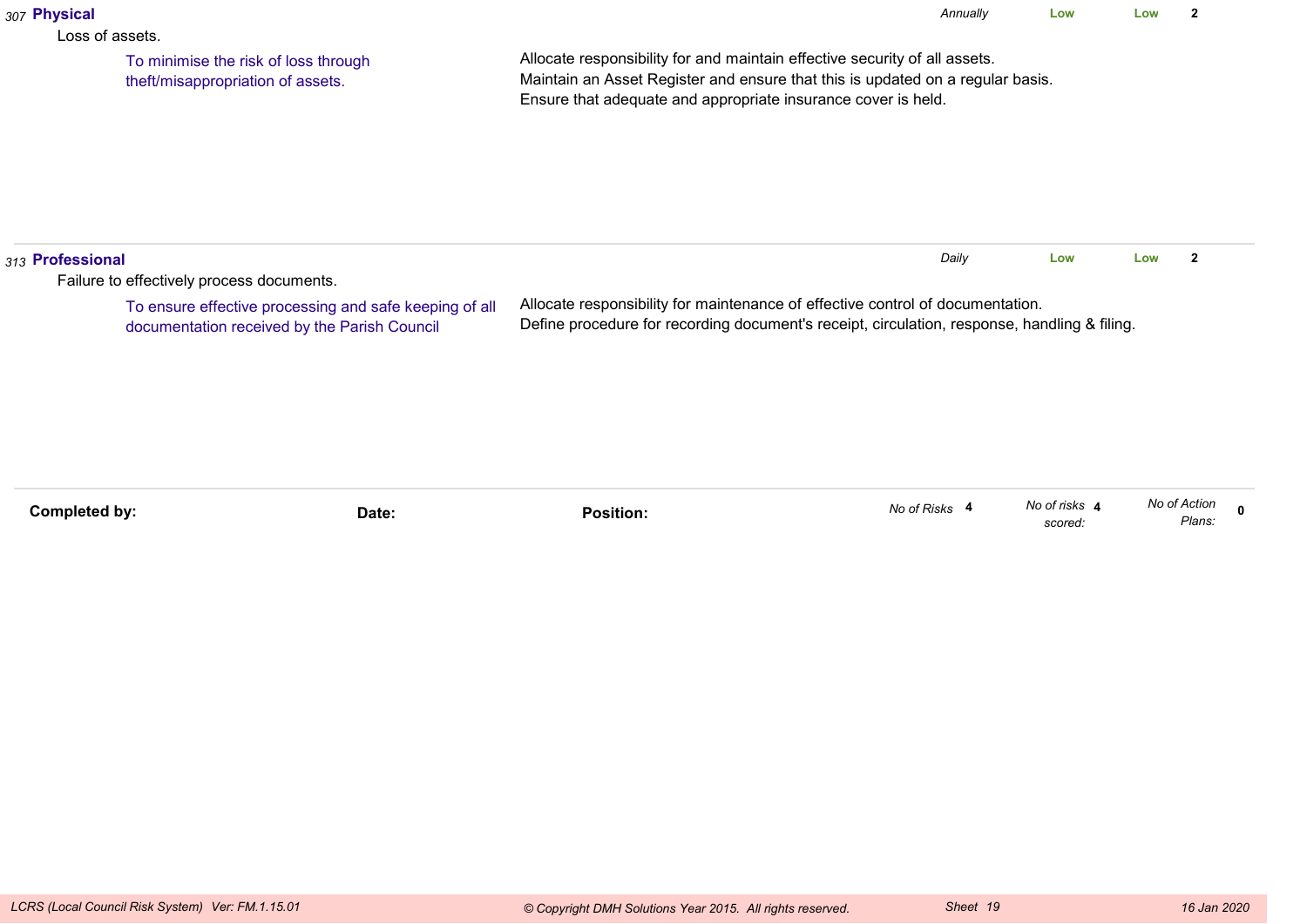# LCRS Step 5 - Risk report for Data Protection

| Your Duty $=$                                           | Duty of Notification and Duty to Disclose (subject access) |                | <b>Croxley Green Parish Council</b>                                                                                                                          |                                                                  |                                                      |                         |              |                                      |  |
|---------------------------------------------------------|------------------------------------------------------------|----------------|--------------------------------------------------------------------------------------------------------------------------------------------------------------|------------------------------------------------------------------|------------------------------------------------------|-------------------------|--------------|--------------------------------------|--|
| $Act =$<br>Risk /<br>Hazard / Requirement<br><b>Ref</b> | Data Protection Act 1998                                   | <b>Control</b> | Scoring note:<br>$Low = 1$<br>Medium = 2<br>and High $=$ 3                                                                                                   | Assessment year: 2019<br>Action by:<br><b>Review</b><br>timing & | Likelihood<br>οf<br><b>Responsibility occurrence</b> | Impact<br>on<br>Council | Score        | Your<br>action<br>required<br>( > 3) |  |
| 37 Administration/Legal<br>Breach of confidentiality.   |                                                            |                |                                                                                                                                                              | Daily                                                            | Low                                                  | Low                     | $\mathbf{2}$ |                                      |  |
|                                                         | To ensure that statutory requirements are met.             | compliance.    | Arrange Registration under the Data Protection Act.<br>Formalise Procedure for dealing with Confidential Data. Including General Data Protection Regulations |                                                                  |                                                      |                         |              |                                      |  |

| Completed by: | Date: | Position. | No of Risks | No of risks<br>scored: | No of Action<br>Plans: |  |
|---------------|-------|-----------|-------------|------------------------|------------------------|--|
|               |       |           |             |                        |                        |  |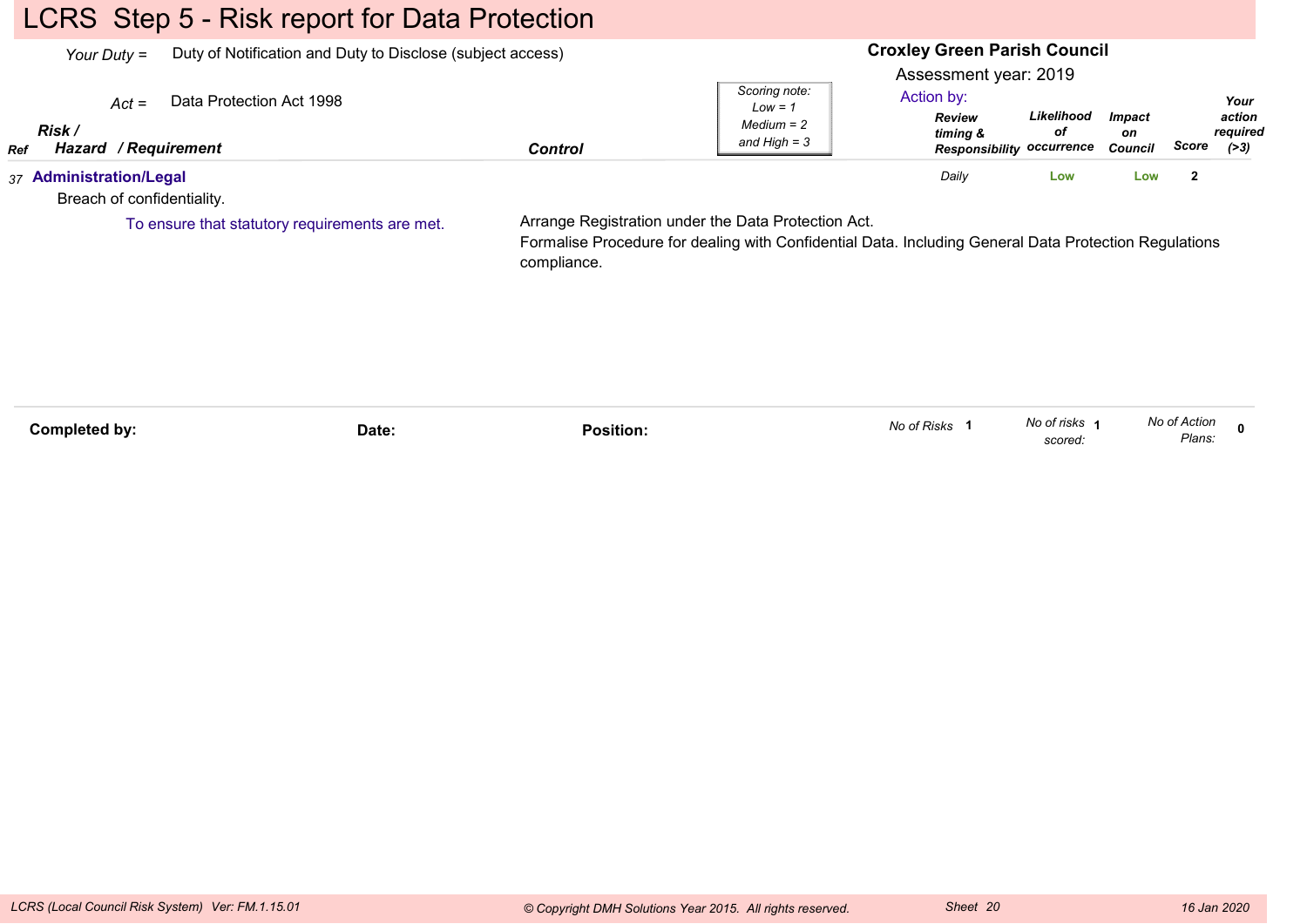## LCRS Step 5 - Risk report for Employment of Staff

#### **Croxley Green Parish Council**Assessment year: 2019*Your Duty =* Duty to Appoint *Act =* s 112 Local Government Act 1972 *RefRisk / Hazard Control / RequirementReview timing & ResponsibilityoccurrenceLikelihoodofImpacton Council ScoreScoring note:Low = 1 Medium = 2 and High = 3Your action required(>3)*Action by:*364* **Administration/Legal** Failure to comply with Employment Law.Issue contracts of employment to all employees Arrange annual review of Staff Contracts of Employment Awareness of new legislation. Arrange the necessary training to fulfil requirements. *Annually* **Low Low <sup>2</sup>** To ensure that the council fulfils its responsibilities.**Financial**Overpayment or underpayment of salaries and expenses.Monthly payroll schedule to be verified by staff.Monthly employers payments to be verified by staff and recorded on spreadsheet.Cheques and electronic payments to be signed/verified by the relevant third party/ies as laid out in policy.Staff affected by over or under payment to be advised of situation.*Monthly* **Low Low <sup>2</sup>** Ensure that all payments to staff are in accordancewith employment contracts approved by the council.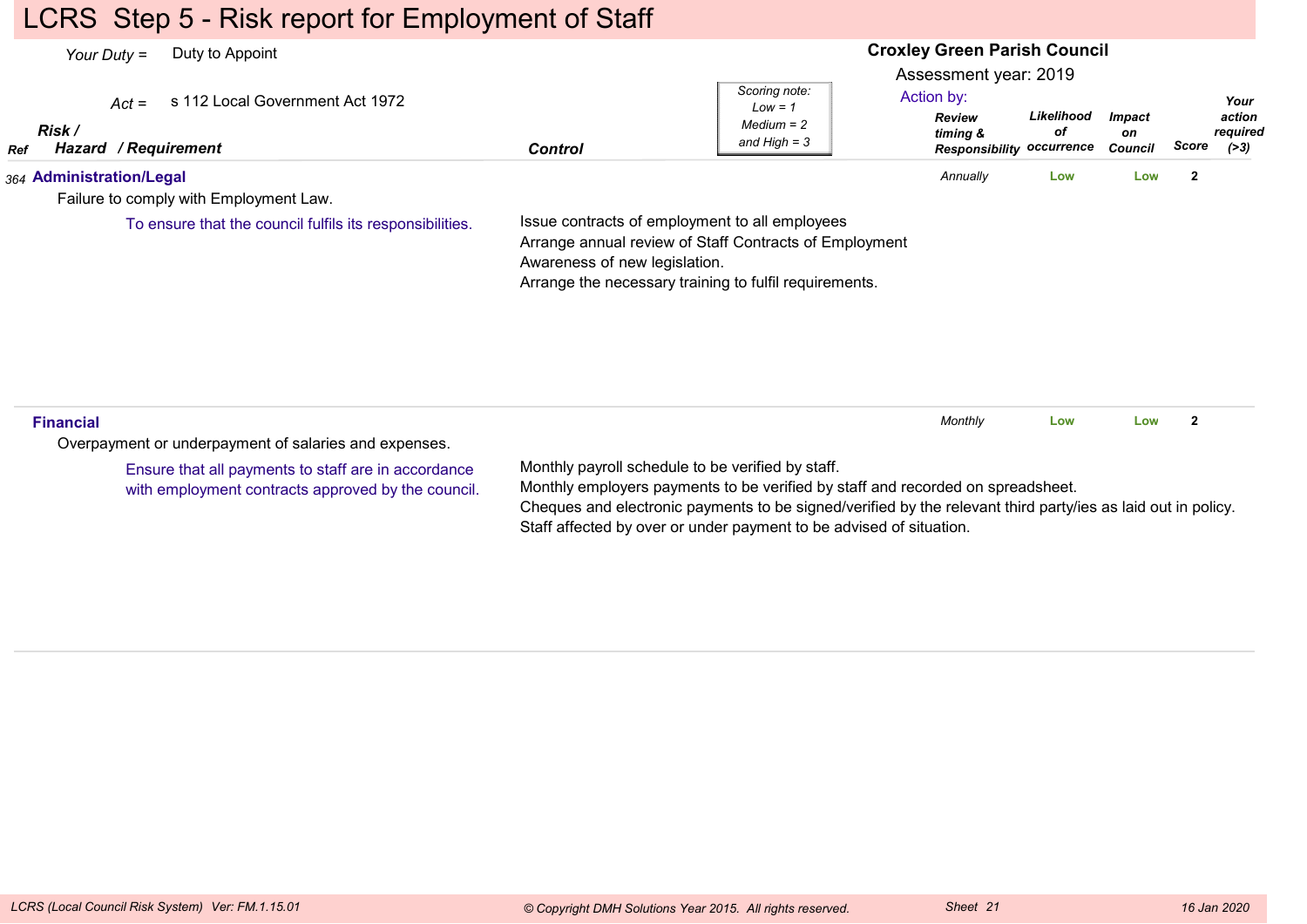| 352 Professional<br>Attacks on Personnel.                                                              |                                                                                                                                                                                                                                                                                                                                                                   | Monthly     | Low | Low | $\mathbf{2}$   |
|--------------------------------------------------------------------------------------------------------|-------------------------------------------------------------------------------------------------------------------------------------------------------------------------------------------------------------------------------------------------------------------------------------------------------------------------------------------------------------------|-------------|-----|-----|----------------|
| To protect staff.                                                                                      | Ensure that an effective security system is in operation - panic alarm installed at both work stations.<br>Ensure appropriate insurance cover held.<br>Ensure other workers in building are aware of staff working alone.<br>Ensure staff have telephone access at all times during their work.<br>Advise staff to take all relevant safe guides and precautions. |             |     |     |                |
| 361 Professional<br>Inability to recruit.                                                              |                                                                                                                                                                                                                                                                                                                                                                   | As and when | Low | Low | $\overline{2}$ |
| To improve recruitment.                                                                                | Review recruitment policy.<br>Advertise as widely as possible, on web site and social media.                                                                                                                                                                                                                                                                      |             |     |     |                |
| 38 Professional<br>Inability to retain staff.<br>To minimise risk arising from high turnover of staff. | Regular staff appraisals.<br>Complete exit questionnaire.                                                                                                                                                                                                                                                                                                         | Annually    | Low | Low | $\mathbf{2}$   |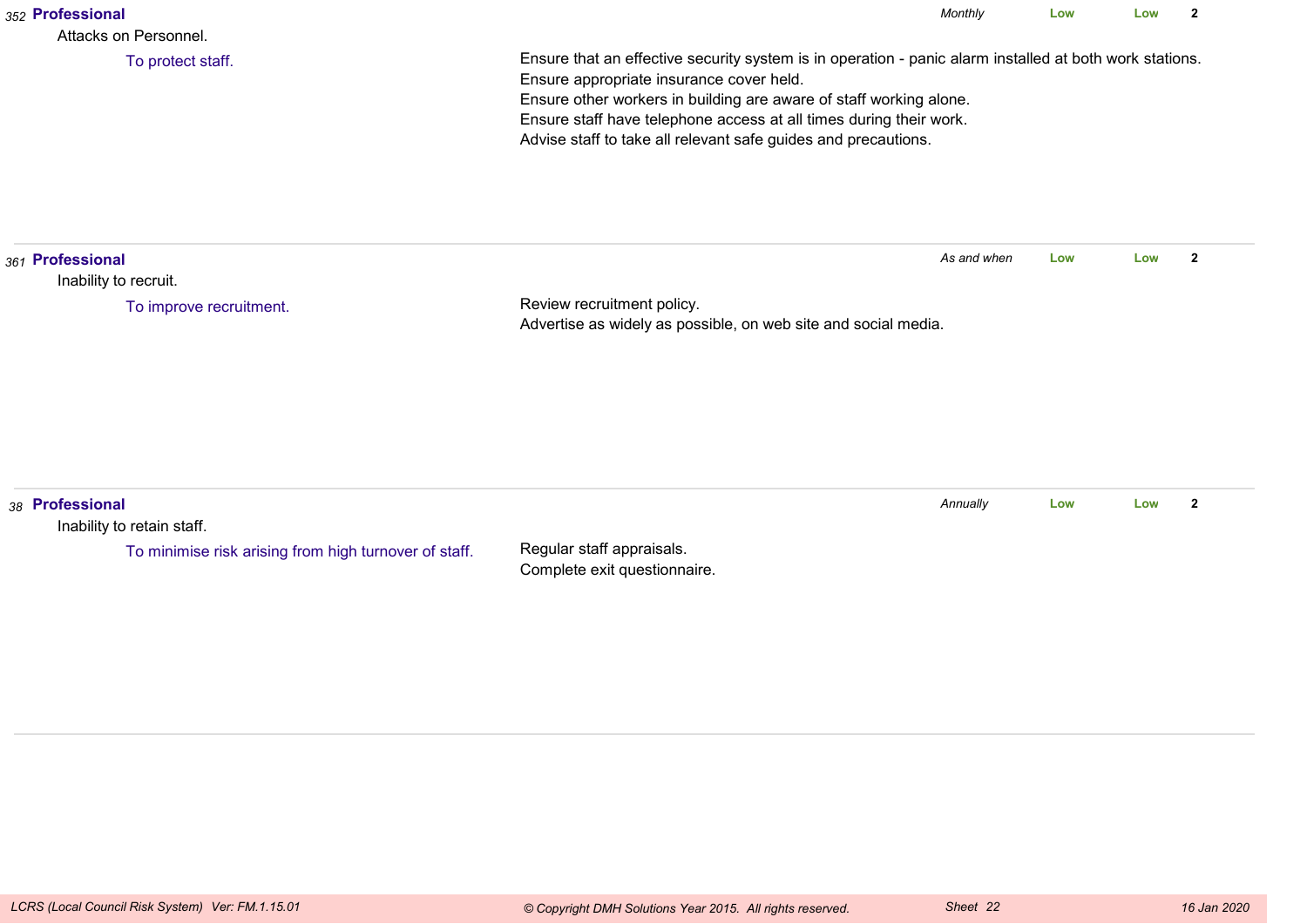| 363 Professional | Lack of Employee motivation/efficiency.               |                                                                                                                                                                                                                                                                                                                                 | Annually      | Low                      | Low | $\mathbf{2}$                          |
|------------------|-------------------------------------------------------|---------------------------------------------------------------------------------------------------------------------------------------------------------------------------------------------------------------------------------------------------------------------------------------------------------------------------------|---------------|--------------------------|-----|---------------------------------------|
|                  | To meet commitment of council employment policy.      | Ensure that each employee has job description.<br>Arrange regular staff appraisals.<br>Maintain appropriate staff records.<br>Defined training policy in operation.                                                                                                                                                             |               |                          |     |                                       |
| 362 Professional | Lack of Training.                                     |                                                                                                                                                                                                                                                                                                                                 | Annually      | Low                      | Low | $\mathbf{2}$                          |
|                  | To meet Council commitment to staff training.         | Determine a policy for training.<br>Arrange annual review.<br>Regular Staff Appraisals to highlight any training needs.<br>Take advantage of any localised training through local associations, SLCC etc<br>Encourage staff to network with other Clerks in the relevant association.<br>Maintain appropriate training records. |               |                          |     |                                       |
| 358 Professional | Loss of key staff.                                    |                                                                                                                                                                                                                                                                                                                                 | Quarterly     | Low                      | Low | $\overline{2}$                        |
|                  | To avoid problems arising from loss of key personnel. | Ensure procedures for key functions documented. Procedural manuals and necessary training are<br>provided to ensure that all key tasks can be carried out in the event of a sudden loss of a key member of<br>staff.<br>Contingency Plan prepared.                                                                              |               |                          |     |                                       |
| Completed by:    | Date:                                                 | <b>Position:</b>                                                                                                                                                                                                                                                                                                                | No of Risks 8 | No of risks 8<br>scored: |     | No of Action<br>$\mathbf 0$<br>Plans: |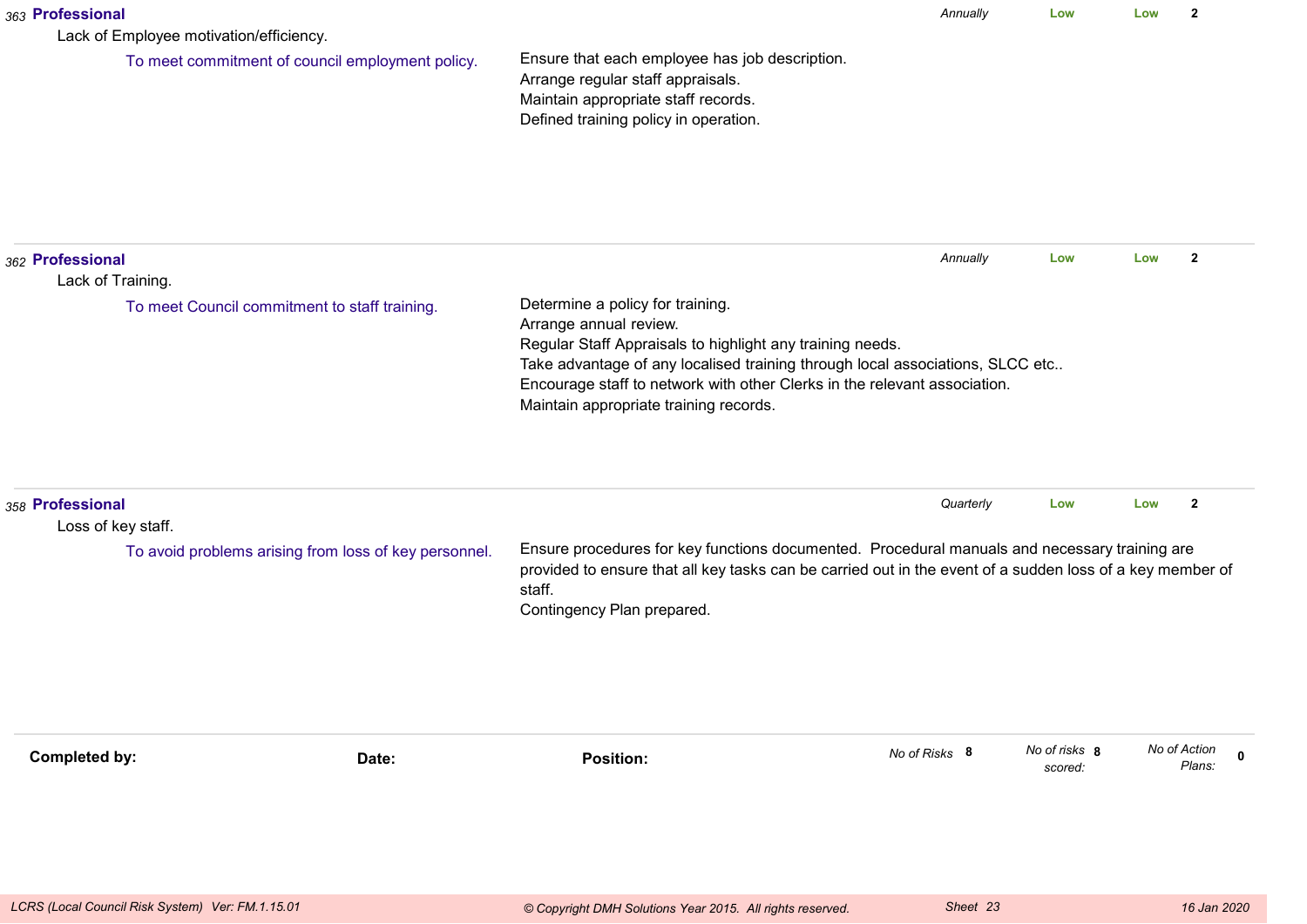## LCRS Step 5 - Risk report for Financial Management

| Your Duty =              | Duty to ensure responsibility for financial affairs  |         |                                                            | <b>Croxley Green Parish Council</b>                                                                  |                  |                                       |       |                                    |
|--------------------------|------------------------------------------------------|---------|------------------------------------------------------------|------------------------------------------------------------------------------------------------------|------------------|---------------------------------------|-------|------------------------------------|
| Risk /<br><b>Ref</b>     | $Act =$ s 151 LGA 1972<br>Hazard / Requirement       | Control | Scoring note:<br>Low = 1<br>$Median = 2$<br>and High $=$ 3 | Assessment year: 2019<br>Action by:<br><b>Review</b><br>timing &<br><b>Responsibility occurrence</b> | Likelihood<br>οf | <i><b>Impact</b></i><br>on<br>Council | Score | Your<br>action<br>required<br>(>3) |
| 303 Administration/Legal | Failure to comply with Customs & Excise regulations. |         |                                                            | Quarterly                                                                                            | Low              | Low                                   | -2    |                                    |

Efficient financial administration.

Ensure that value added tax is properly administered.

Refer to guidance in HMCE Notice 749. Seek further guidance from HMCE where necessary.Ensure that all input tax and output tax is properly recorded.

 Complete and submit VAT claims promptly and on time. VAT claims made twice yearly - April to Septemberand October to March.

| 302 Administration/Legal                           |                                                                                                    | Quarterly                                                                                                | Low | Low |  |  |  |
|----------------------------------------------------|----------------------------------------------------------------------------------------------------|----------------------------------------------------------------------------------------------------------|-----|-----|--|--|--|
| Failure to comply with Inland Revenue regulations. |                                                                                                    |                                                                                                          |     |     |  |  |  |
| Efficient financial administration.                | Maintenance of comprehensive records of all BACS payment instructions to payroll administrators to |                                                                                                          |     |     |  |  |  |
|                                                    |                                                                                                    | include details of income tax, national insurance and pension payments kept on spreadsheet and hard copy |     |     |  |  |  |

in annual salary folder.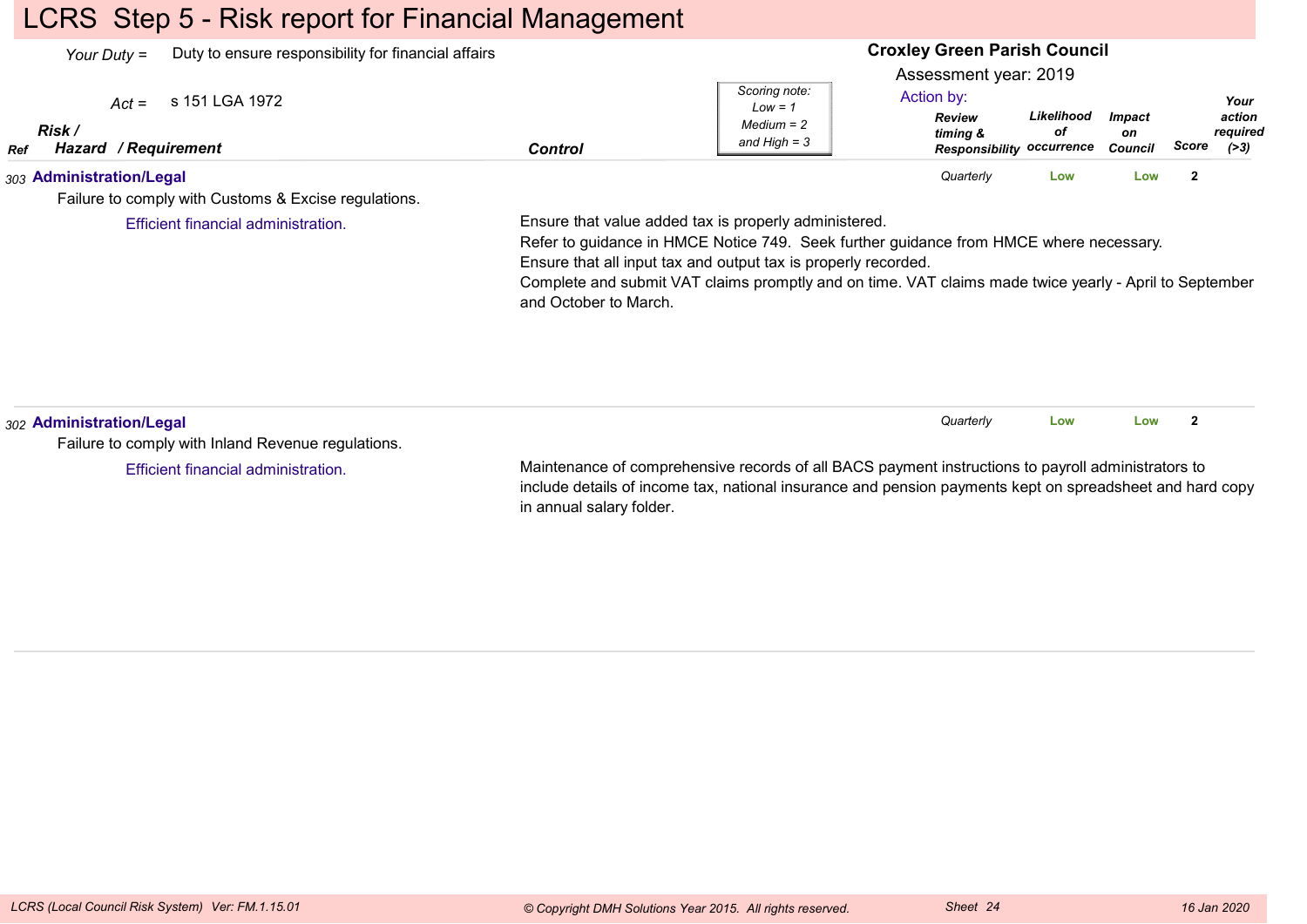| 0 Administration/Legal<br>Failure to maintain record of council assets.                                                        | Annually                                                                                                                                                                                                                                                                                                                                                                                                                                                                                                                                                                                                                                    | Low | Low | $\overline{2}$ |  |
|--------------------------------------------------------------------------------------------------------------------------------|---------------------------------------------------------------------------------------------------------------------------------------------------------------------------------------------------------------------------------------------------------------------------------------------------------------------------------------------------------------------------------------------------------------------------------------------------------------------------------------------------------------------------------------------------------------------------------------------------------------------------------------------|-----|-----|----------------|--|
| To minimize the risk of loss associated with failure to<br>maintain adequate records.                                          | Define responsibility for maintenance of asset register.<br>Ensure that all acquisitions/disposals are accurately and promptly recorded.<br>Carry our periodical inventory checks.                                                                                                                                                                                                                                                                                                                                                                                                                                                          |     |     |                |  |
| <sub>0</sub> Administration/Legal                                                                                              | Annually                                                                                                                                                                                                                                                                                                                                                                                                                                                                                                                                                                                                                                    | Low | Low | $\mathbf{2}$   |  |
| Incurring expenditure without proper legal authority.<br>To ensure all expenditure is intra vires, ie. "within the<br>powers". | Record in minutes powers under which expenditure is being approved.                                                                                                                                                                                                                                                                                                                                                                                                                                                                                                                                                                         |     |     |                |  |
| 304 Financial                                                                                                                  | Quarterly                                                                                                                                                                                                                                                                                                                                                                                                                                                                                                                                                                                                                                   | Low | Low | $\overline{2}$ |  |
| Failure to ensure proper use of funds under specific powers / S137.                                                            |                                                                                                                                                                                                                                                                                                                                                                                                                                                                                                                                                                                                                                             |     |     |                |  |
| To ensure that expenditure is properly authorised and<br>controlled.                                                           | Ensure that all expenditure under section 137 is separately recorded in the cash book.<br>Ensure that total expenditure granted under section 137 does not exceed the statutory limitation for the<br>council.<br>Ensure that all grant applications are complete and fully supported by the applicants annual accounts prior<br>to submission to the council or relevant committee for consideration.<br>Ensure that all grant applications are complete and fully supported prior to submission.<br>Ensure that all approvals are properly recorded in the minutes.<br>Ensure that no other alternative statutory authority is available. |     |     |                |  |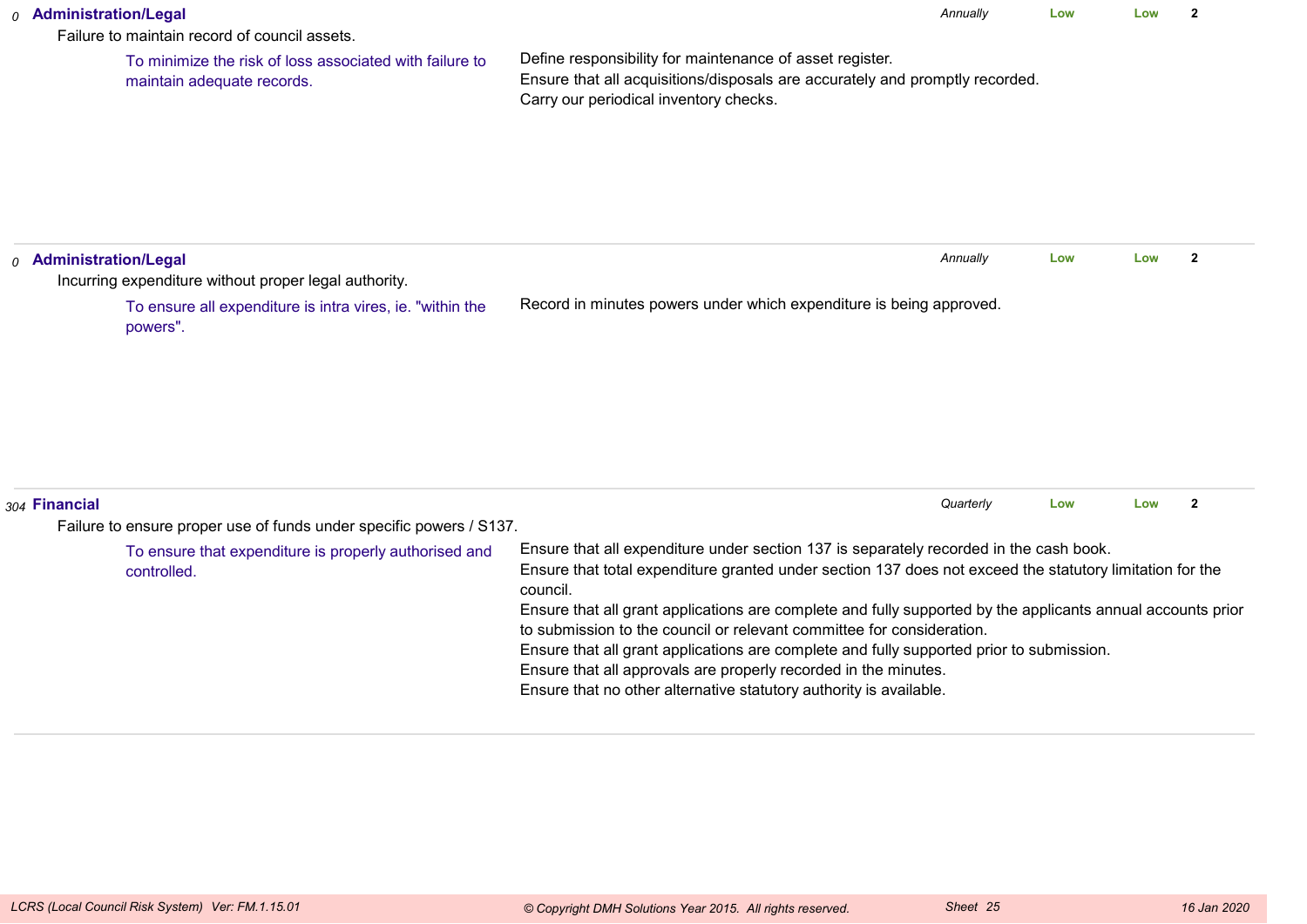|  | 41 Financial<br>Failure to keep proper financial records.               | Monthly                                                                                                                                                                                                                                                                                                                                                            | Low | Low | $\mathbf{2}$   |  |  |  |  |
|--|-------------------------------------------------------------------------|--------------------------------------------------------------------------------------------------------------------------------------------------------------------------------------------------------------------------------------------------------------------------------------------------------------------------------------------------------------------|-----|-----|----------------|--|--|--|--|
|  |                                                                         | Define responsibility through appointment of Proper Financial Officer, ie. Responsible Financial Officer.<br>Current Clerk is RFO.                                                                                                                                                                                                                                 |     |     |                |  |  |  |  |
|  |                                                                         | Ensure that the appropriate standing orders and financial regulations in place and subjected to periodic<br>review.                                                                                                                                                                                                                                                |     |     |                |  |  |  |  |
|  |                                                                         | Annual Accounts prepared for presentation to the of the Full Council for approval.<br>Annual Return completed for submission to the External Auditor.                                                                                                                                                                                                              |     |     |                |  |  |  |  |
|  |                                                                         | Monthly Management Accounts submitted to Finance & Administration Committee, published with F&A<br>Minutes and on web site. F&A Minutes adopted at full Council meetings.                                                                                                                                                                                          |     |     |                |  |  |  |  |
|  | $o$ Financial                                                           | Monthly                                                                                                                                                                                                                                                                                                                                                            | Low | Low | $\overline{2}$ |  |  |  |  |
|  | Failure to maintain an effective payments system.                       |                                                                                                                                                                                                                                                                                                                                                                    |     |     |                |  |  |  |  |
|  | To minimize the risk of loss.                                           | Determine responsibility for control of expenditure.<br>All payments to be supported by an invoice/voucher - Manual written on treatment of Invoices upon receipt.                                                                                                                                                                                                 |     |     |                |  |  |  |  |
|  |                                                                         | All detail to be checked and payment entered into a cash book or equivalent - Omega Financial Accounts<br>system used.                                                                                                                                                                                                                                             |     |     |                |  |  |  |  |
|  |                                                                         | All cheques to be signed by at least two authorised Members. Clerk authorised to co-sign cheques in<br>exceptional circumstances.                                                                                                                                                                                                                                  |     |     |                |  |  |  |  |
|  |                                                                         | Signatories to endorse cheques counterfoils and check payment against invoices/payment vouchers as                                                                                                                                                                                                                                                                 |     |     |                |  |  |  |  |
|  | 360 Financial                                                           | Monthly                                                                                                                                                                                                                                                                                                                                                            | Low | Low | $\overline{2}$ |  |  |  |  |
|  | Failure to set a precept within sound budgeting arrangements.           |                                                                                                                                                                                                                                                                                                                                                                    |     |     |                |  |  |  |  |
|  | To ensure that the budget procedure is both efficient<br>and effective. | Determine responsibility of clerk/committee/council.<br>Ensure that presentation to committee/council follows an agreed timetable.<br>Ensure that the precept is set as a result following members consideration of all relevant estimated<br>expenditure requirements for the forthcoming financial year for all heads of expenditure, and anticipated<br>income. |     |     |                |  |  |  |  |
|  |                                                                         | Ensure all charges made by the council are reviewed annually. The adequacy of all balances and reserves<br>are also reviewed annually. Ensure effective budget monitoring is in place throughout the year and<br>quarterly financial statements presented to the council or relevant committee.                                                                    |     |     |                |  |  |  |  |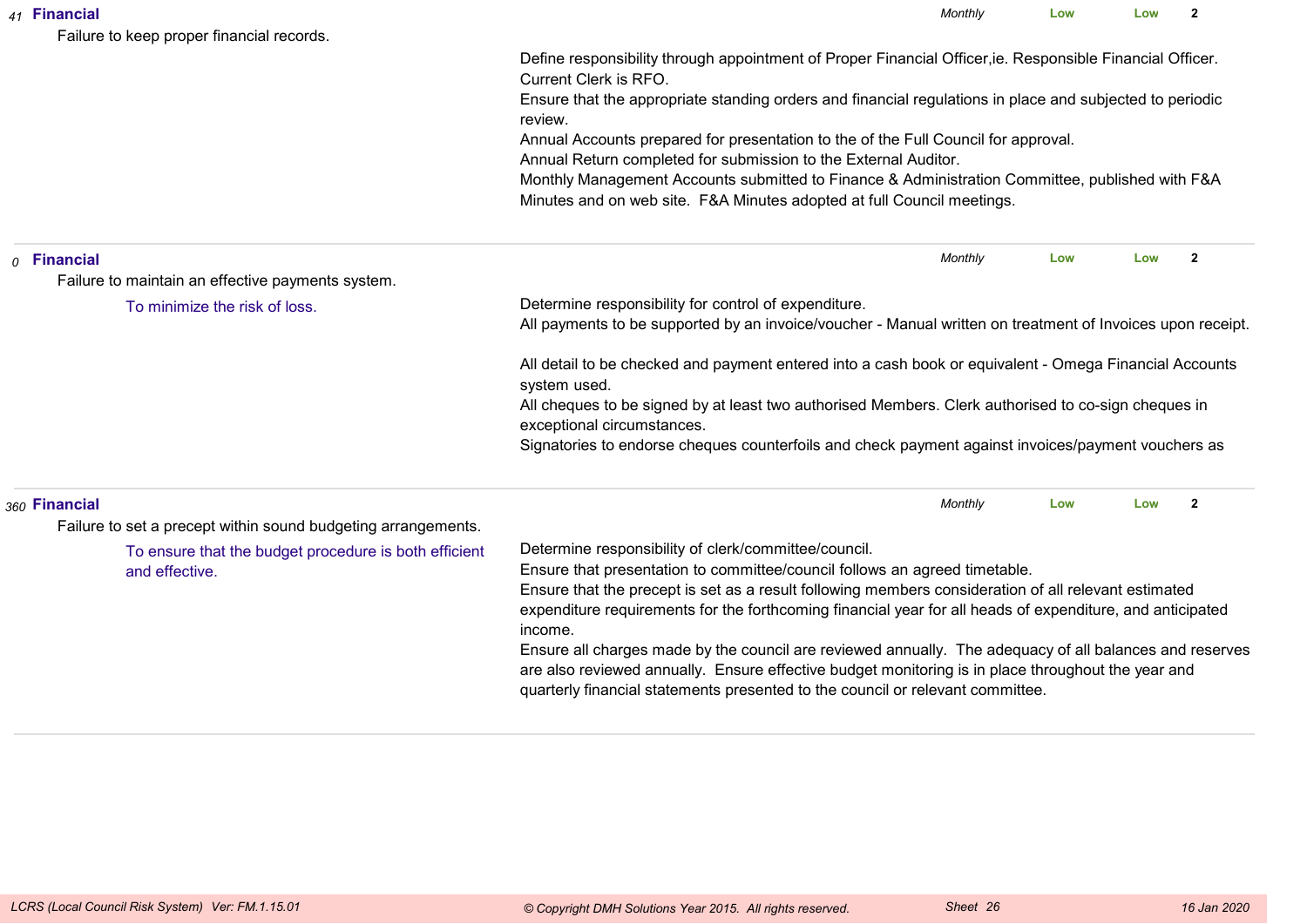| 306 Financial        |                                                                    |                                                                                                                                                                                                                                                                                                                                                                                                                                    | Quarterly      | Low                       | Low | $\mathbf{2}$           |
|----------------------|--------------------------------------------------------------------|------------------------------------------------------------------------------------------------------------------------------------------------------------------------------------------------------------------------------------------------------------------------------------------------------------------------------------------------------------------------------------------------------------------------------------|----------------|---------------------------|-----|------------------------|
|                      | Loss of money through theft/misappropriation.                      |                                                                                                                                                                                                                                                                                                                                                                                                                                    |                |                           |     |                        |
|                      | To ensure that effective financial controls are in place.          | Determine responsibility for cash at all sources.<br>Ensure that receipts are issued for all income.<br>Ensure that secure arrangements are in place for all monies held pending banking.<br>Ensure proper arrangements are in place for prompt for recording and banking of all cash received.<br>Ensure that regular bank reconciliation is carried out.<br>Ensure that the council holds adequate fidelity guarantee insurance. |                |                           |     |                        |
| 347 Financial        | Poor Financial Management                                          |                                                                                                                                                                                                                                                                                                                                                                                                                                    | Annually       | Low                       | Low | $\mathbf{2}$           |
|                      | To ensure effective management of financial affairs of<br>council. | Determine responsibility for the management of the financial affairs of the council.<br>Maintain and review Standing Orders/Financial regulations on a regular basis.<br>Ensure that an effective budgetary control and financial reporting system are in place.<br>Maintain an effective internal audit by an independent auditor                                                                                                 |                |                           |     |                        |
| 305 Financial        | Risk to third party as a consequence of providing a service        |                                                                                                                                                                                                                                                                                                                                                                                                                                    | Annually       | Low                       | Low | $\mathbf{2}$           |
|                      | To protect interest of council.                                    | Ensure that appropriate insurance cover/policy is in force.                                                                                                                                                                                                                                                                                                                                                                        |                |                           |     |                        |
| <b>Completed by:</b> | Date:                                                              | <b>Position:</b>                                                                                                                                                                                                                                                                                                                                                                                                                   | No of Risks 11 | No of risks 11<br>scored: |     | No of Action<br>Plans: |
|                      |                                                                    |                                                                                                                                                                                                                                                                                                                                                                                                                                    |                |                           |     |                        |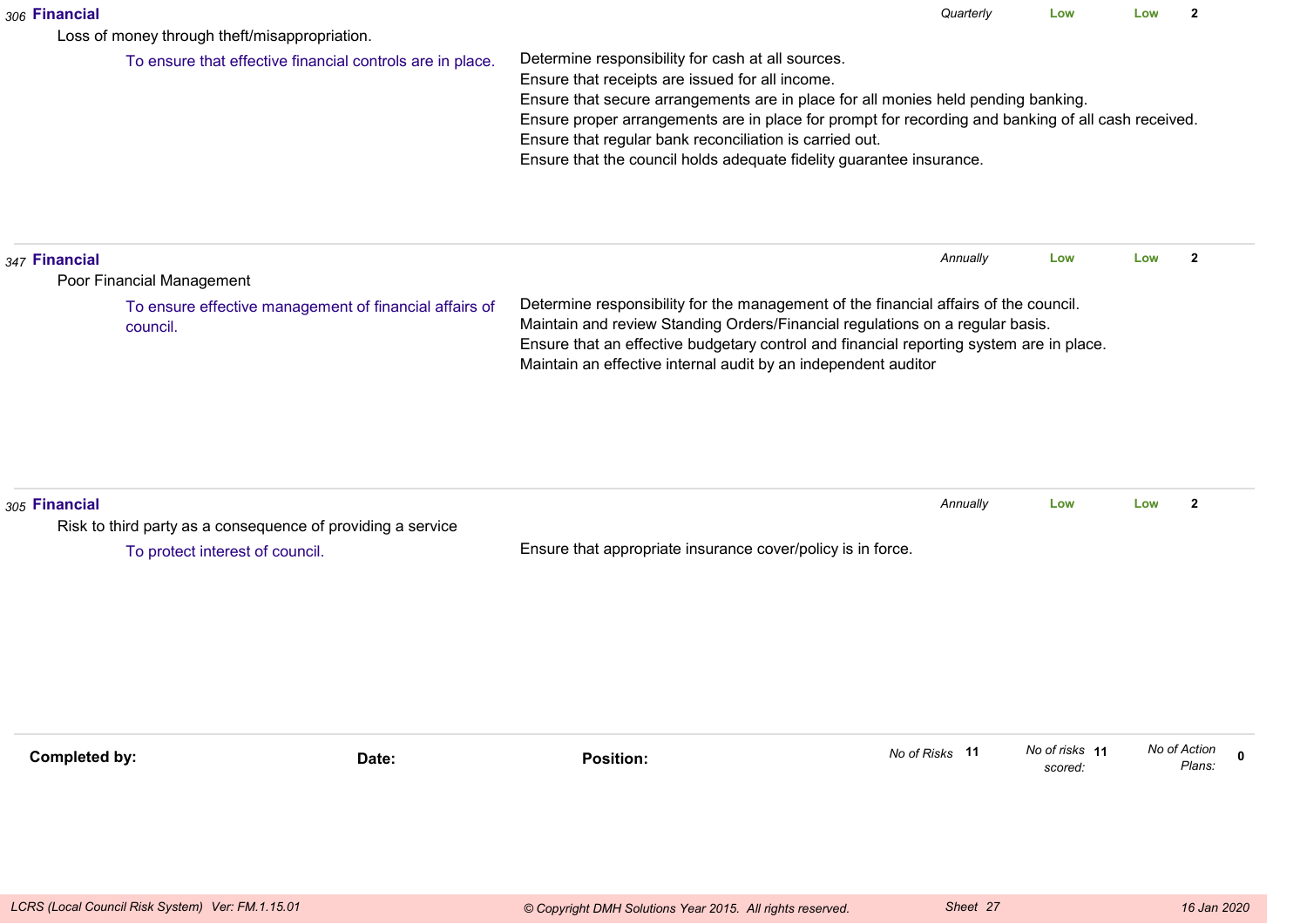# LCRS Step 5 - Risk report for Gifts

| Your Duty $=$                                               | Power to accept                             |                         |                                                              |                                                                                                      | <b>Croxley Green Parish Council</b> |                                |              |                                    |  |  |
|-------------------------------------------------------------|---------------------------------------------|-------------------------|--------------------------------------------------------------|------------------------------------------------------------------------------------------------------|-------------------------------------|--------------------------------|--------------|------------------------------------|--|--|
| $Act =$<br>Risk /<br><b>Hazard / Requirement</b><br>Ref     | s 139 Local Government Act 1972             | <b>Control</b>          | Scoring note:<br>$Low = 1$<br>$Median = 2$<br>and High $=$ 3 | Assessment year: 2019<br>Action by:<br><b>Review</b><br>timing &<br><b>Responsibility occurrence</b> | Likelihood<br>οf                    | <b>Impact</b><br>on<br>Council | Score        | Your<br>action<br>required<br>(>3) |  |  |
| 453 Administration/Legal<br>Failure to notify/record gifts. |                                             |                         |                                                              | Annually                                                                                             | Low                                 | Low                            | $\mathbf{2}$ |                                    |  |  |
|                                                             | To protect interest of council and members. | Maintain gift register. | Ensure that all staff/members are aware of responsibilities. |                                                                                                      |                                     |                                |              |                                    |  |  |

| Completed by: | Date: | Position. | No of Risks | No of risks<br>scored. | No of Action<br>Plans: |  |
|---------------|-------|-----------|-------------|------------------------|------------------------|--|
|               |       |           |             |                        |                        |  |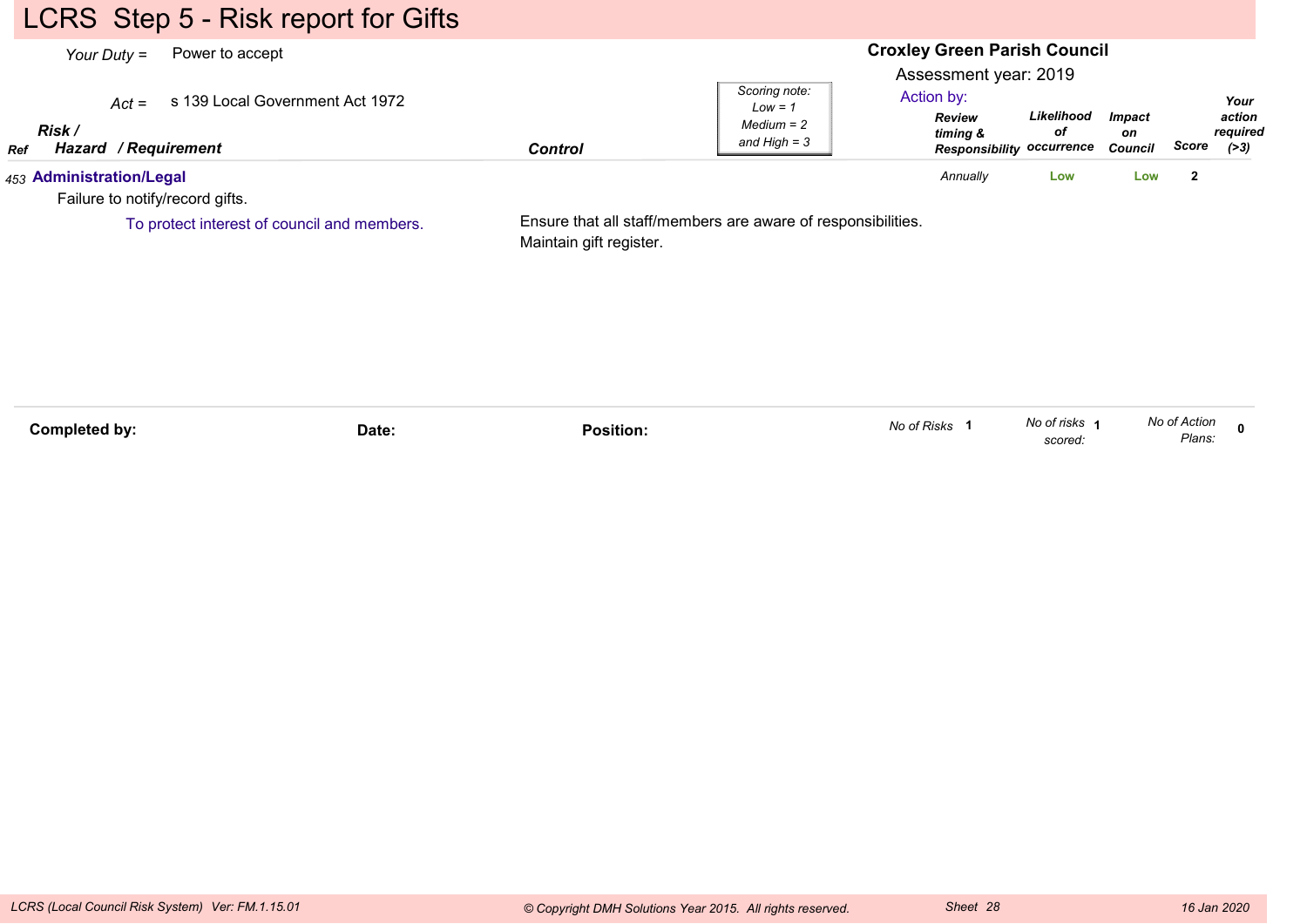# LCRS Step 5 - Risk report for Land

|     | Your Duty $=$           |                          | Power to accept gifts of land | Power to acquire by agreement, to appropriate, to dispose of land         |         |                                                              | <b>Croxley Green Parish Council</b><br>Assessment year: 2019         |                  |                                       |       |                                      |
|-----|-------------------------|--------------------------|-------------------------------|---------------------------------------------------------------------------|---------|--------------------------------------------------------------|----------------------------------------------------------------------|------------------|---------------------------------------|-------|--------------------------------------|
| Ref | Risk /<br>Hazard        | $Act =$<br>/ Requirement | 1972                          | s 124, 126, 127 and 139 - Local Government Act 1972, Local Government Act | Control | Scoring note:<br>$Low = 1$<br>$Median = 2$<br>and High $=$ 3 | Action by:<br><b>Review</b><br>timina &<br>Responsibility occurrence | Likelihood<br>οf | <i><b>Impact</b></i><br>on<br>Council | Score | Your<br>action<br>reauired<br>( > 3) |
|     | 27 Administration/Legal |                          |                               | Maintenance and Security of Deeds of ownership etc.                       |         |                                                              | Annually                                                             | Low              | Low                                   |       |                                      |

To ensure security of records.

Determine responsibility for security.

 Ensure that all deeds and relevant documentation held in fire proof cabinet/safe or otherwise deposited withappropriate third party for safe keeping.

Maintain a copy of each deed for administrative purposes.

| 25 Administration/Legal<br>Maintenance of Asset Register           | Annually<br>Low<br>Low                                                                                                                                                                                                                                                                                                                          |
|--------------------------------------------------------------------|-------------------------------------------------------------------------------------------------------------------------------------------------------------------------------------------------------------------------------------------------------------------------------------------------------------------------------------------------|
| To ensure that all assets of the council are properly<br>recorded. | Define responsibility for maintenance of an asset register.<br>Ensure that all purchases/ disposals are accurately and promptly recorded.<br>All assets of the council are listed on an Assets Register which is updated on an annual basis and cross<br>referenced with the insurance schedule.<br>All items valued at over £100 are included. |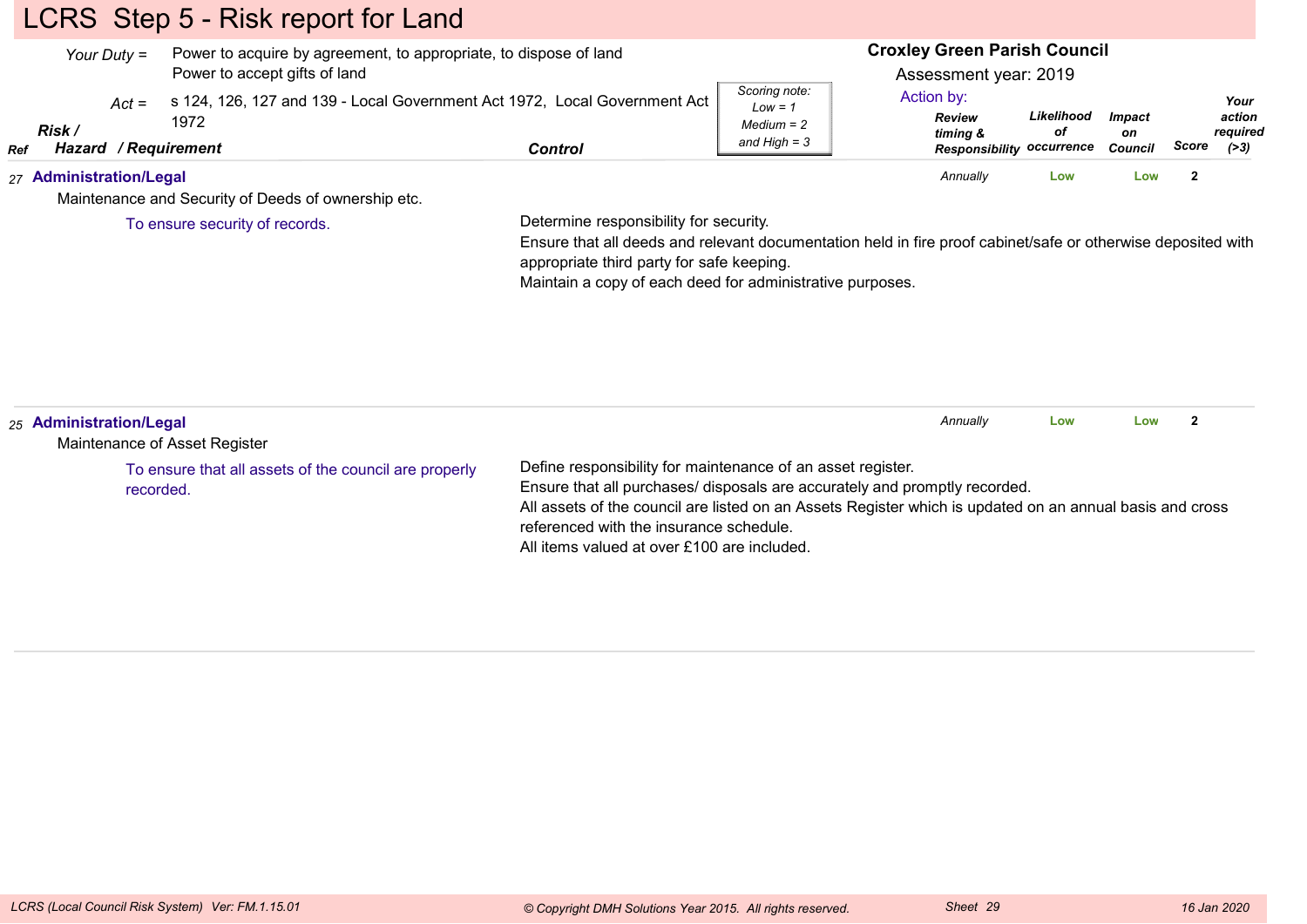#### **Environmental**

*Annually* **LowLow <sup>2</sup>**

Failure to comply within consultation deadline.

To meet consultation timetable.

Ensure adequate number of Planning and Environment committee meetings are arranged.Where necessary liaise with the Planning Authority for possible extension.

| 20 Environmental<br>Fly tipping                                 |                                                                                                                                                                                                                                                                                                          | Annually | Low | Low |   |
|-----------------------------------------------------------------|----------------------------------------------------------------------------------------------------------------------------------------------------------------------------------------------------------------------------------------------------------------------------------------------------------|----------|-----|-----|---|
| To minimize risks associated with fly tipping.                  | Define policy/responsibility for site control/security.<br>Enforce conditions of tenancy agreement.<br>Carry out periodical site inspection.<br>Provide proper facilities for control and removal of waste.<br>Liaise with police/other authority where necessary.<br>Provide adequate budget provision. |          |     |     |   |
| 21 Environmental<br>Maintenance of land including grass cutting |                                                                                                                                                                                                                                                                                                          | Annually | Low | Low | 2 |

To ensure that council assets are properlymaintained.

Define responsibility for maintenance and ensure that a planned programme is in place.

Ensure that any service contracts are properly signed and sealed.

 Maintain adequate records of inspection to ensure that maintenance has been properly carried out andrecorded.

Included in Rangers monthly Works List.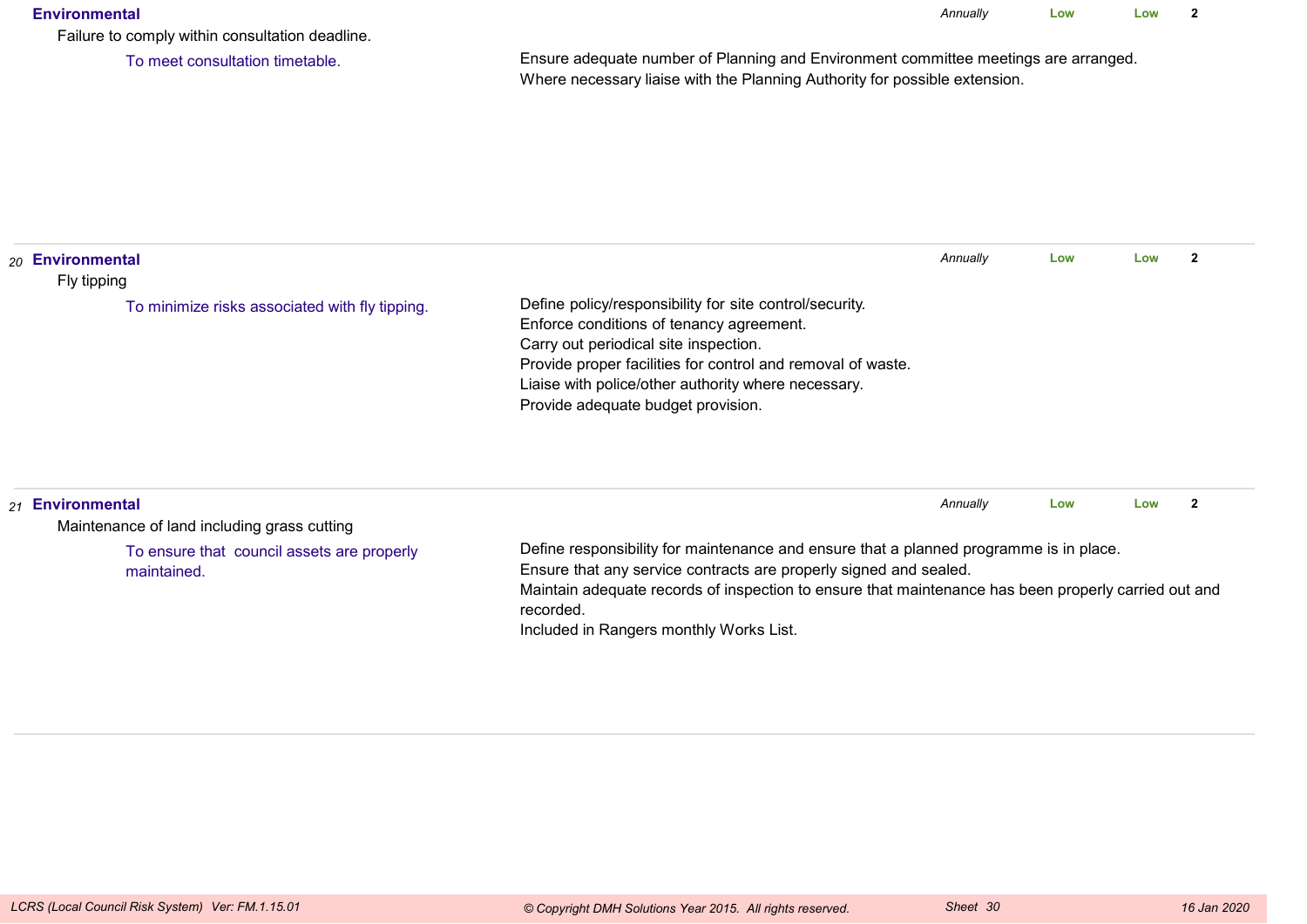|                                                                                                                                                                                                                                                                          | 413 Environmental<br>Vandalism |                                                                       |                                                                                                                                                                                                                                                                                                                                                                                                                                                                                                                                                                                              | Annually | Low | l ow | $\overline{2}$ |
|--------------------------------------------------------------------------------------------------------------------------------------------------------------------------------------------------------------------------------------------------------------------------|--------------------------------|-----------------------------------------------------------------------|----------------------------------------------------------------------------------------------------------------------------------------------------------------------------------------------------------------------------------------------------------------------------------------------------------------------------------------------------------------------------------------------------------------------------------------------------------------------------------------------------------------------------------------------------------------------------------------------|----------|-----|------|----------------|
|                                                                                                                                                                                                                                                                          |                                | To minimise the risk of loss/damage/injury arising from<br>vandalism. | Review security and monitor all areas on a regular basis<br>Maintain liaison with law enforcement agencies.<br>Define a policy for dealing with antisocial behaviour - provision of PCSOs.<br>Instigate legal action against perpetrators where appropriate - TRDC/Police function.                                                                                                                                                                                                                                                                                                          |          |     |      |                |
|                                                                                                                                                                                                                                                                          | 26 Financial                   | Failure to collect income                                             |                                                                                                                                                                                                                                                                                                                                                                                                                                                                                                                                                                                              | Annually | Low | Low  | $\overline{2}$ |
|                                                                                                                                                                                                                                                                          |                                | To minimize risk of loss.                                             | Maintain records of all rents, tithes etc. due from land holdings.<br>Ensure that conditions of contracts are adhered to.<br>Define responsibility for collection of income<br>Ensure that all income due to the council and received is properly recorded.<br>Ensure receipts are issued for all income received. Arrange for prompt banking of all income.<br>Ensure procedures are in place for issue of reminders for unpaid income. Follow defined procedure for<br>reminders.<br>Ensure Council approval for write-off on any bad debts. Ensure audit testing procedures are in place. |          |     |      |                |
|                                                                                                                                                                                                                                                                          | 24 Financial                   | Failure to review rents and other charges                             |                                                                                                                                                                                                                                                                                                                                                                                                                                                                                                                                                                                              | Annually | Low | Low  | $\overline{2}$ |
| Ensure that all rents and charges are subject to review as part of the budgetary process.<br>To ensure that all rents and charges are subject to<br>Ensure that contractual conditions for review of land rents, grazing rights etc. are strictly adhered to.<br>review. |                                |                                                                       |                                                                                                                                                                                                                                                                                                                                                                                                                                                                                                                                                                                              |          |     |      |                |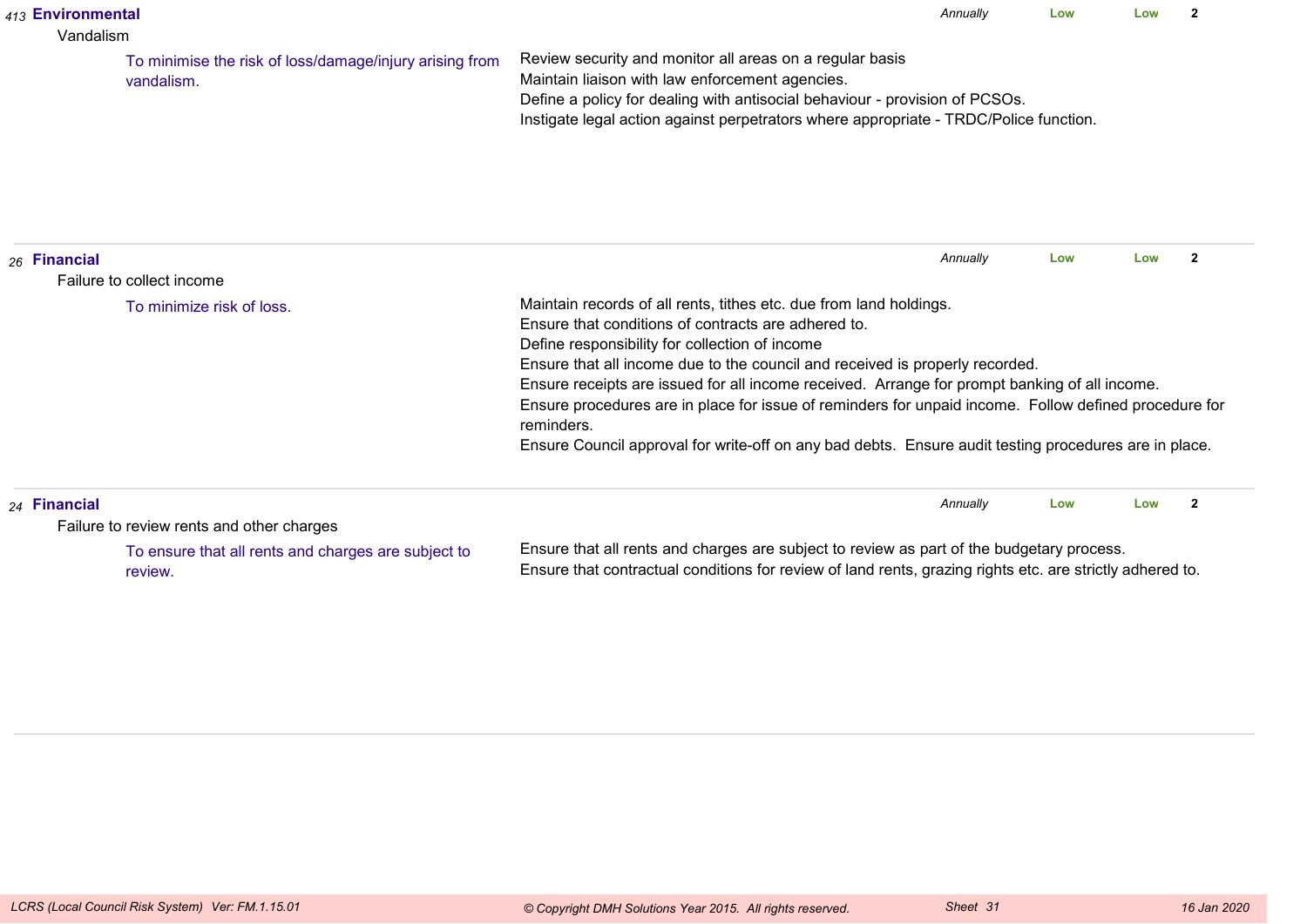| 23 Financial | Inadequate budget provision                              |                                                                                                                                                                                                                                                                                                                                                                                            | Annually | Low | Low | $\overline{2}$ |
|--------------|----------------------------------------------------------|--------------------------------------------------------------------------------------------------------------------------------------------------------------------------------------------------------------------------------------------------------------------------------------------------------------------------------------------------------------------------------------------|----------|-----|-----|----------------|
|              | To ensure proper budget provision.                       | Ensure that all anticipated income/costs are provided for in Budgetary process.                                                                                                                                                                                                                                                                                                            |          |     |     |                |
| 235 Physical | Maintenance of fences, hedges, gates, footpaths etc.     |                                                                                                                                                                                                                                                                                                                                                                                            | Annually | Low | Low | $\overline{2}$ |
|              | To ensure proper maintenance of council owned<br>assets. | Define responsibility for maintenance and ensure that a planned programme is in place - Rangers monthly<br>Works List.<br>Ensure that any service contracts are properly signed and sealed.<br>Maintain adequate records of inspection to ensure that maintenance has been properly carried out and<br>recorded.                                                                           |          |     |     |                |
| 428 Physical | Maintenance of furniture                                 |                                                                                                                                                                                                                                                                                                                                                                                            | Monthly  | Low | Low | $\overline{2}$ |
|              | To ensure proper maintenance of council assets.          | Determine responsibility for maintenance and ensure that a planned programme is in place - Rangers<br>monthly Works List.<br>Arrange regular inspection of seats etc and maintain adequate records of inspection. Arrange for prompt<br>repairs to damage.<br>Ensure that any service contracts are place.<br>All public furniture owned by the council are listed on the Assets Register. |          |     |     |                |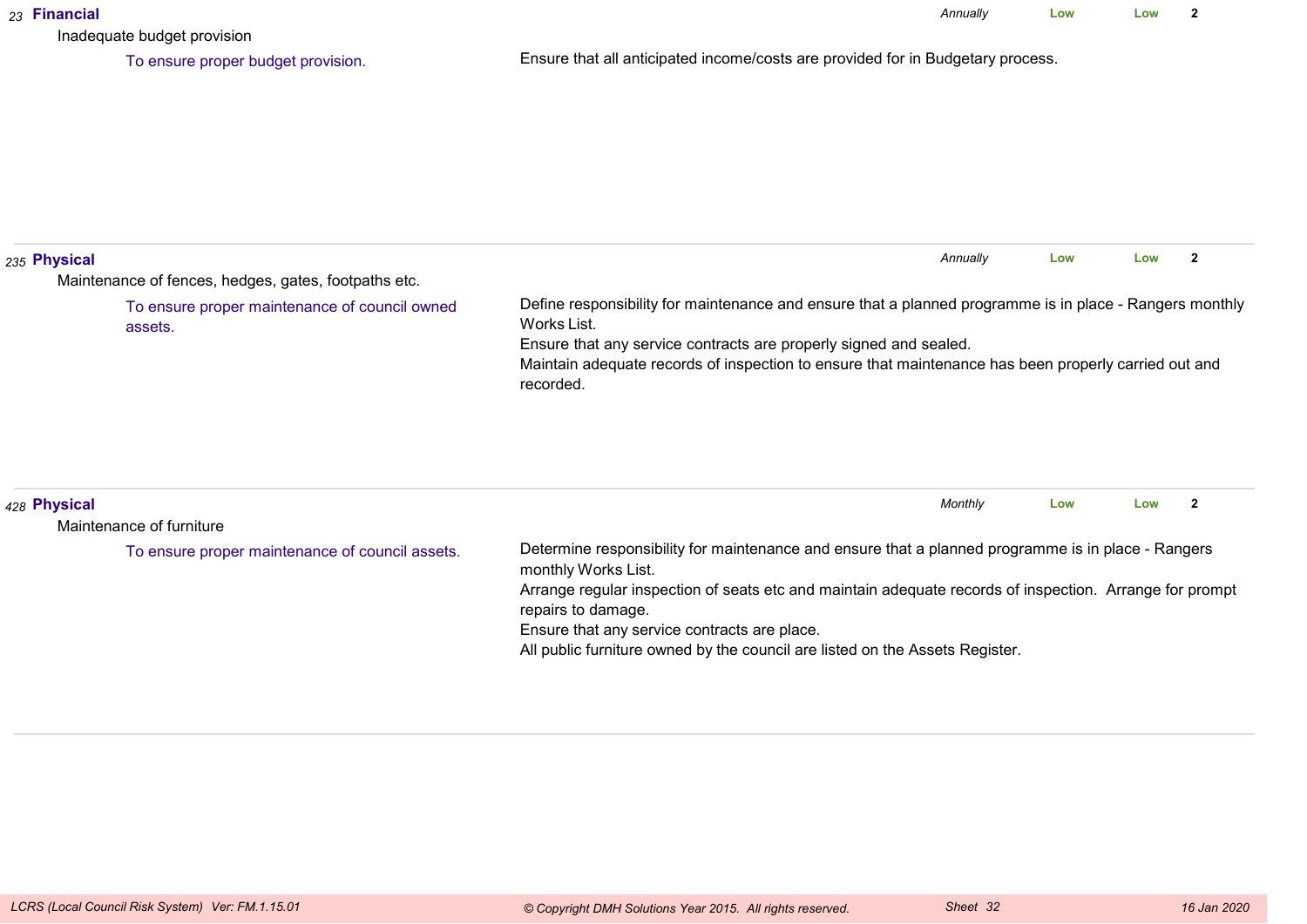| 239 Physical<br>Public/Personal Injury                                                                |                                                                                                                                                                                                                                                                                                                                                                                                                                                                                                                                  | Annually       | Low                       | Low | $\overline{2}$         |             |  |
|-------------------------------------------------------------------------------------------------------|----------------------------------------------------------------------------------------------------------------------------------------------------------------------------------------------------------------------------------------------------------------------------------------------------------------------------------------------------------------------------------------------------------------------------------------------------------------------------------------------------------------------------------|----------------|---------------------------|-----|------------------------|-------------|--|
| To minimize risk of injury.                                                                           | Ensure that all staff have appropriate training and adhere to approved working practices.<br>Ensure that the correct, properly maintained tools/equipment are available as appropriate.<br>Ensure that all appropriate disclaimer notices, warning signs etc. are minimised and eliminated wherever<br>possible.<br>All training records are held on personnel files. An Accident Book is held to record any injuries. Individual<br>responsibilities are identified in job description. Council holds adequate insurance cover. |                |                           |     |                        |             |  |
| 230 Physical<br>Security of equipment<br>To ensure that proper security arrangements are in<br>place. | Define policy for security of premises and equipment.<br>Determine responsibility for security/control of equipment.<br>Ensure effective security arrangements in place.<br>Maintain asset register.                                                                                                                                                                                                                                                                                                                             | Annually       | Low                       | Low | $\mathbf{2}$           |             |  |
| 414 Physical<br>Unauthorised access/trespass<br>To maintain security of council assets.               | Determine council policy for access.<br>Ensure that appropriate signage is in place.<br>Maintain liaison with enforcement agencies.<br>Instigate appropriate action against offenders PCSOs/Police function.<br>Arrangements set up jointly with other local Parish Councils for use of Watford based solicitors (Penman<br>Sedgwick) to initiate legal proceedings.                                                                                                                                                             | Annually       | Low                       | Low | $\overline{2}$         |             |  |
| <b>Completed by:</b><br>Date:                                                                         | <b>Position:</b>                                                                                                                                                                                                                                                                                                                                                                                                                                                                                                                 | No of Risks 14 | No of risks 14<br>scored: |     | No of Action<br>Plans: | $\mathbf 0$ |  |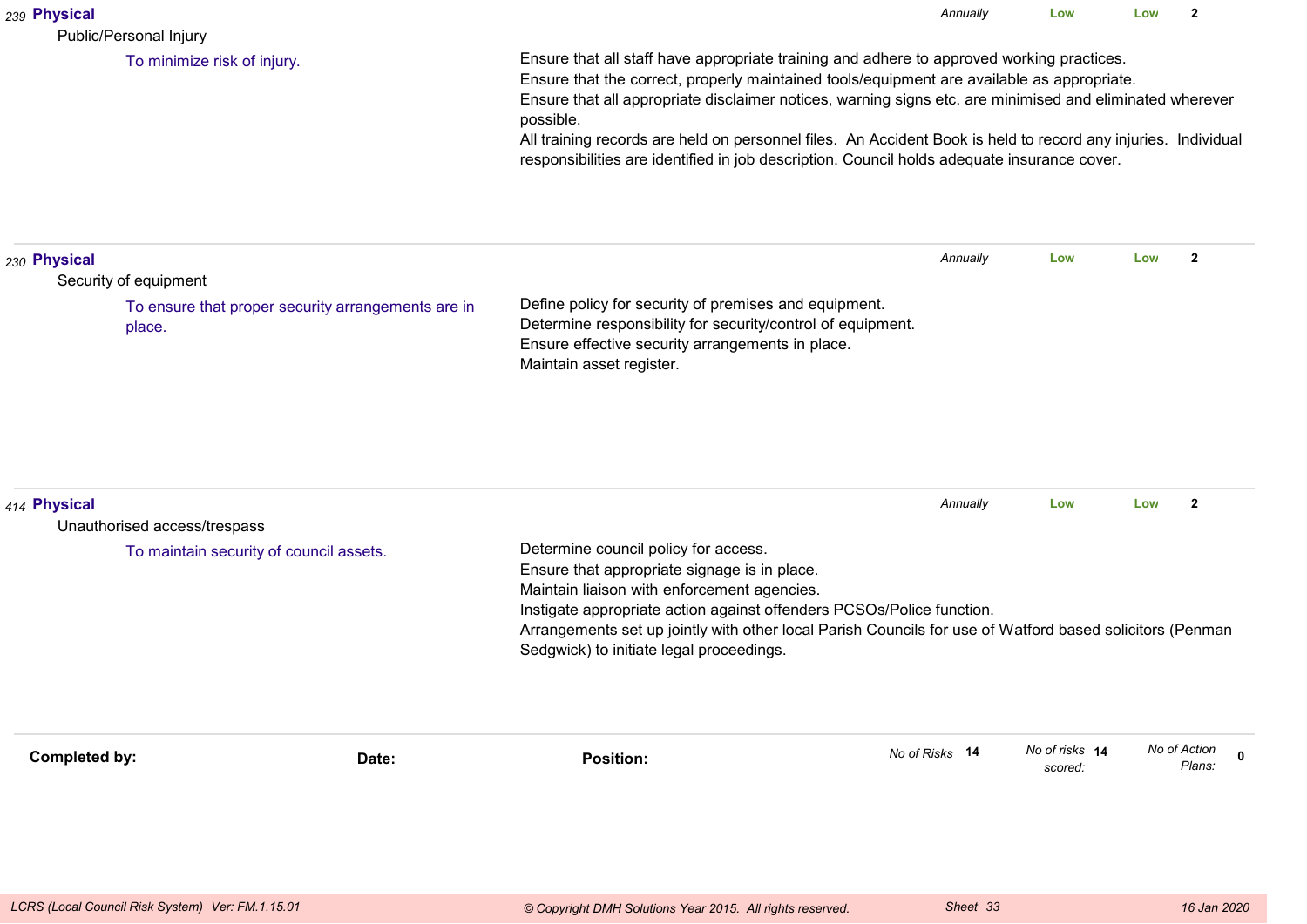## LCRS Step 5 - Risk report for Litter

*Your Duty =*Power to provide receptacles; Duty to empty & cleanse those provided

#### **Croxley Green Parish Council**

Assessment year: 2019

| 225 Administration/Legal                      |         |                                | Monthly                                                       | Low        | Low                                   |       |                              |
|-----------------------------------------------|---------|--------------------------------|---------------------------------------------------------------|------------|---------------------------------------|-------|------------------------------|
| <b>Risk</b><br>/ Reauirement<br>Hazard<br>Ref | Control | $Median = 2$<br>and High = $3$ | <b>Review</b><br>timing &<br><b>Responsibility occurrence</b> | οf         | <i><b>Impact</b></i><br>on<br>Council | Score | action<br>required<br>( > 3) |
| $Act =$ s 5 and 6 - Litter Act 1983           |         | Scoring note:<br>$Low = 1$     | Action by:                                                    | Likelihood |                                       |       | Your                         |

Inefficient service provision

To employ trained/experienced personnel.

Ensure that staff have appropriate training.

Ensure that staff are aware of all health & safety issues

All staff have a written contract of employment.

Protective clothing and personal safety equipment issued to all operational staff.

| Environmental<br>Inappropriate location of litter bins |                                                                                      | Annually | Low | Low |  |
|--------------------------------------------------------|--------------------------------------------------------------------------------------|----------|-----|-----|--|
| To determine location for best use.                    | Define council policy and plan for location of bins.<br>Carry out periodical review. |          |     |     |  |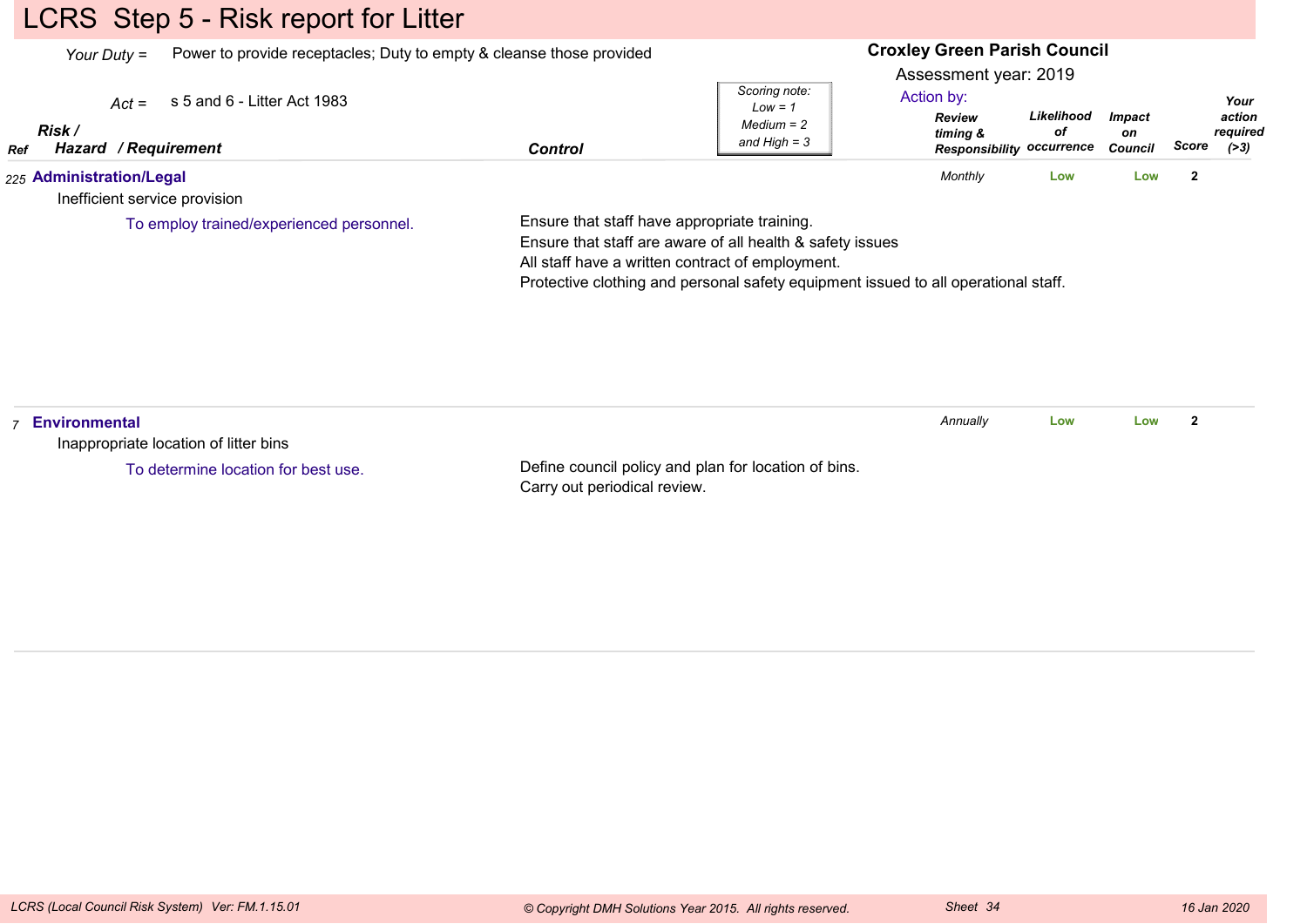| Unauthorised Fly posting/nuisance. |  |
|------------------------------------|--|

*Annually* **LowLow <sup>2</sup>**

Define policy on fly posting - Herts Highways function.Maintain liaison with enforcement agencies.Take action as appropriate against offenders - Herts Highways function.

| <b>Environmental</b><br>Vandalism/theft/damage                        |                                                                                                                                                                                                                                                                             | Annually | Low | Low | -2 |
|-----------------------------------------------------------------------|-----------------------------------------------------------------------------------------------------------------------------------------------------------------------------------------------------------------------------------------------------------------------------|----------|-----|-----|----|
| To minimise the risk of loss/damage/injury arising from<br>vandalism. | Review security and monitor all areas on a regular basis.<br>Maintain liaison with local enforcement agencies/PCSOs.<br>Define a policy for dealing with anti-social behaviour - PCSOs.<br>Instigate legal action against perpetrators where appropriate - Police function. |          |     |     |    |

| $\rho$ Financial            |                                                                     | Annually | Low | Low |  |
|-----------------------------|---------------------------------------------------------------------|----------|-----|-----|--|
| Inadequate budget provision |                                                                     |          |     |     |  |
| To ensure adequate funding. | Ensure that service requirements are included in budgetary process. |          |     |     |  |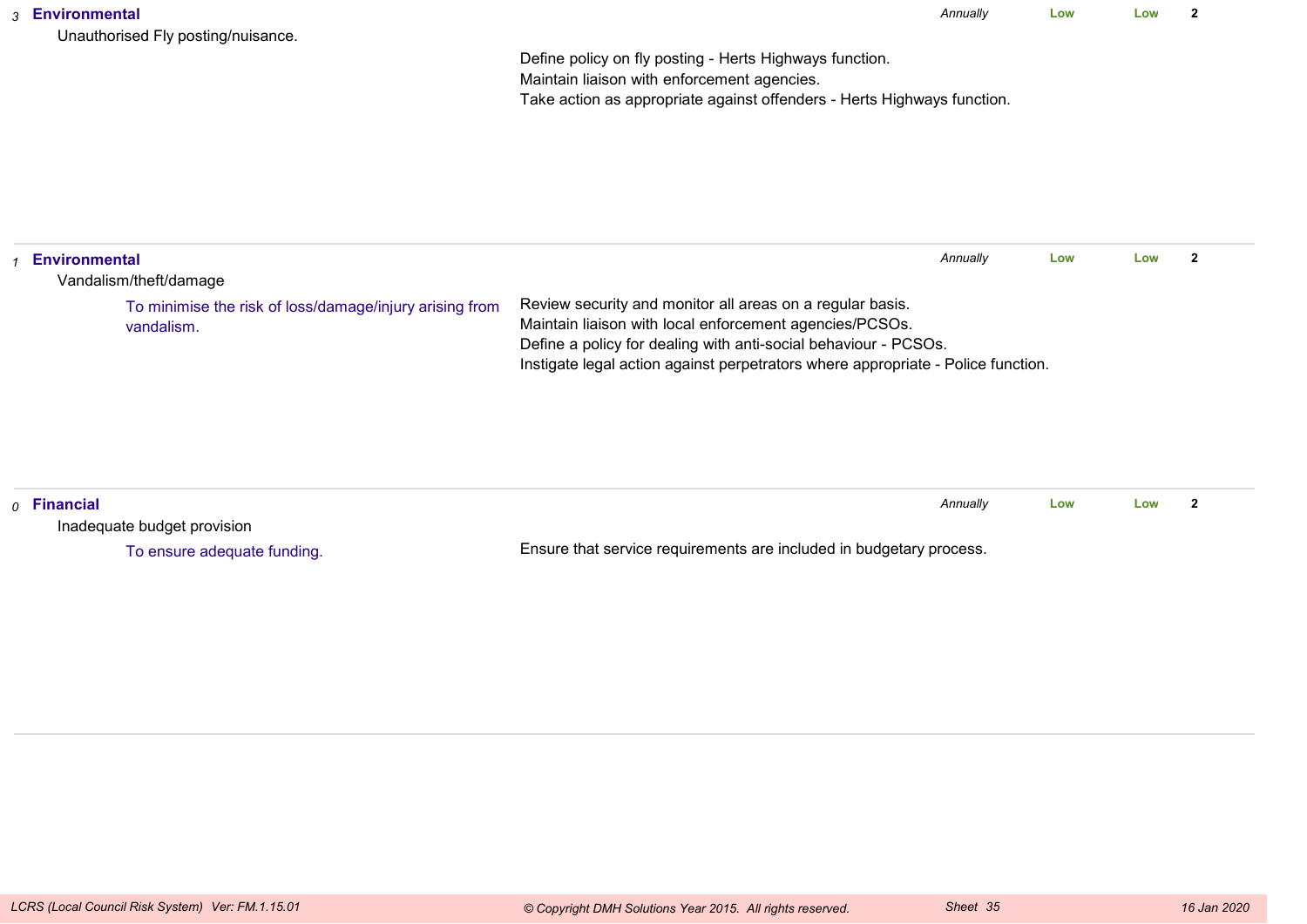| 437 Financial                  | Inadequate insurance cover                                     |       |                                                                                                                                                  | Annually      | Low                      | Low          | $\mathbf{2}$   |              |
|--------------------------------|----------------------------------------------------------------|-------|--------------------------------------------------------------------------------------------------------------------------------------------------|---------------|--------------------------|--------------|----------------|--------------|
|                                | To ensure that the council has proper insurance<br>protection. |       | Ensure that council has determined policy for insurance cover and that appropriate cover is in place.<br>Arrange periodical review.              |               |                          |              |                |              |
| 2 Physical<br>Failure to empty |                                                                |       |                                                                                                                                                  | Monthly       | Low                      | Low          | $\overline{2}$ |              |
|                                | To maintain high standard of service provision.                |       | Define responsibility for clearing bins<br>Implement effective programme,<br>Ensure appropriate plans in place for emergency/overflow situation. |               |                          |              |                |              |
| <b>Completed by:</b>           |                                                                | Date: | <b>Position:</b>                                                                                                                                 | No of Risks 7 | No of risks 7<br>scored: | No of Action | Plans:         | $\mathbf{0}$ |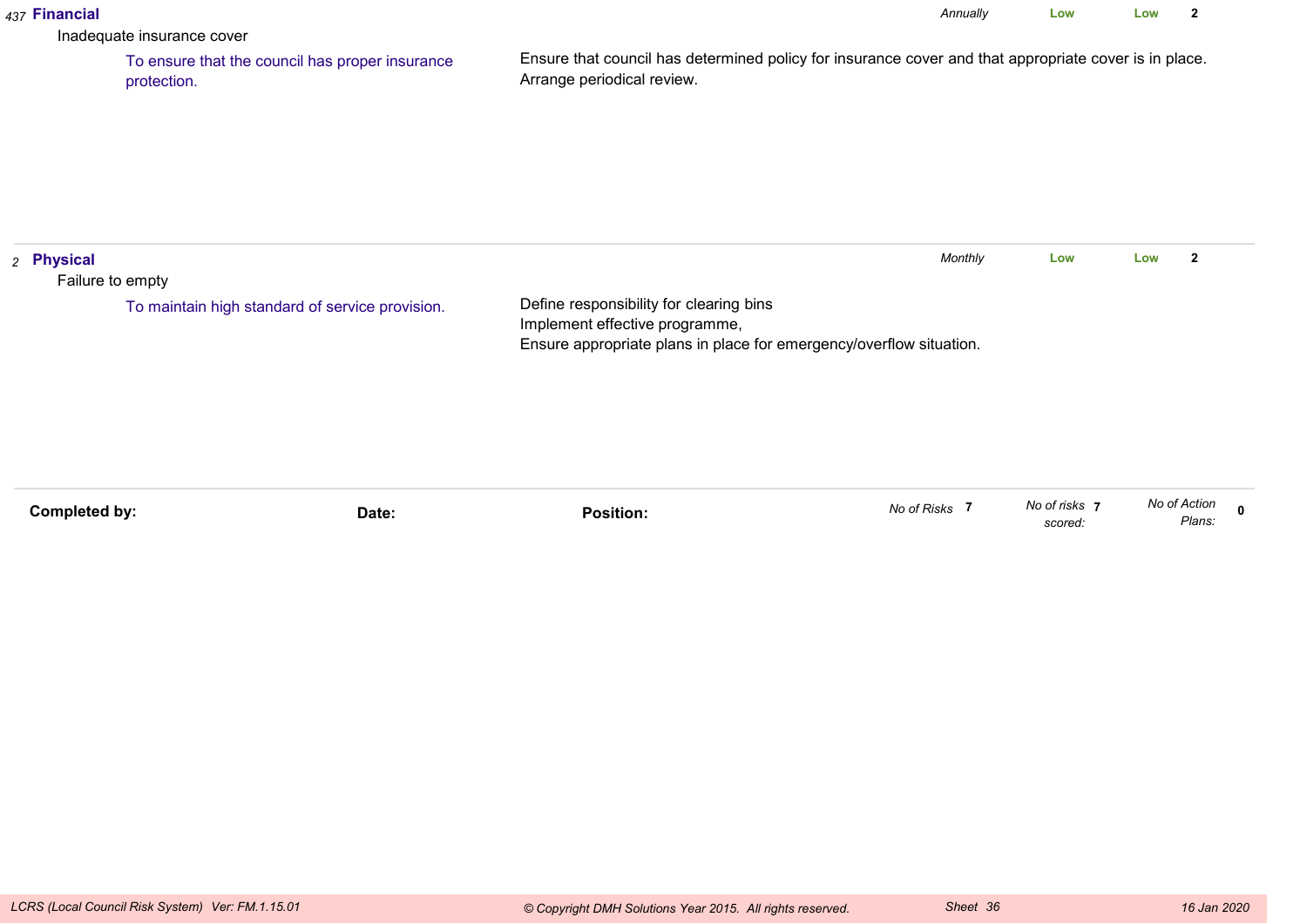### LCRS Step 5 - Risk report for Local functions

|     | Your Duty =                                                                           |                                        | N/a - Local group to cover any risks not listed in other groups |                                    |                                                              |                                                                                          | <b>Croxley Green Parish Council</b><br>Assessment year: 2019 |       |                                      |  |
|-----|---------------------------------------------------------------------------------------|----------------------------------------|-----------------------------------------------------------------|------------------------------------|--------------------------------------------------------------|------------------------------------------------------------------------------------------|--------------------------------------------------------------|-------|--------------------------------------|--|
| Ref | Risk /                                                                                | $Act =$<br><b>Hazard / Requirement</b> | Not applicable                                                  | <b>Control</b>                     | Scoring note:<br>$Low = 1$<br>$Median = 2$<br>and $High = 3$ | Action by:<br>Likelihood<br>Review<br>оf<br>timing &<br><b>Responsibility occurrence</b> | <b>Impact</b><br>on<br>Council                               | Score | Your<br>action<br>required<br>( > 3) |  |
|     |                                                                                       | 464 Administration/Legal               |                                                                 |                                    |                                                              | N/A                                                                                      | N/A                                                          | 0     |                                      |  |
|     | This record is created to allow any non listed Function<br>to be added to the system. |                                        | Amend to your local requirement.                                |                                    |                                                              |                                                                                          |                                                              |       |                                      |  |
|     |                                                                                       |                                        |                                                                 | For information / set-up purposes. |                                                              |                                                                                          |                                                              |       |                                      |  |
|     |                                                                                       |                                        |                                                                 |                                    |                                                              |                                                                                          |                                                              |       |                                      |  |
|     |                                                                                       |                                        |                                                                 |                                    |                                                              |                                                                                          |                                                              |       |                                      |  |
|     |                                                                                       |                                        |                                                                 |                                    |                                                              |                                                                                          |                                                              |       |                                      |  |
|     |                                                                                       |                                        |                                                                 |                                    |                                                              |                                                                                          |                                                              |       |                                      |  |

| Completed by: | ⊃ate: | .<br>Position. | <sup>∿</sup> '∩ of Risks ∴ | No of risks | No of<br>Action |  |
|---------------|-------|----------------|----------------------------|-------------|-----------------|--|
|               |       |                |                            | scored      | Plans:          |  |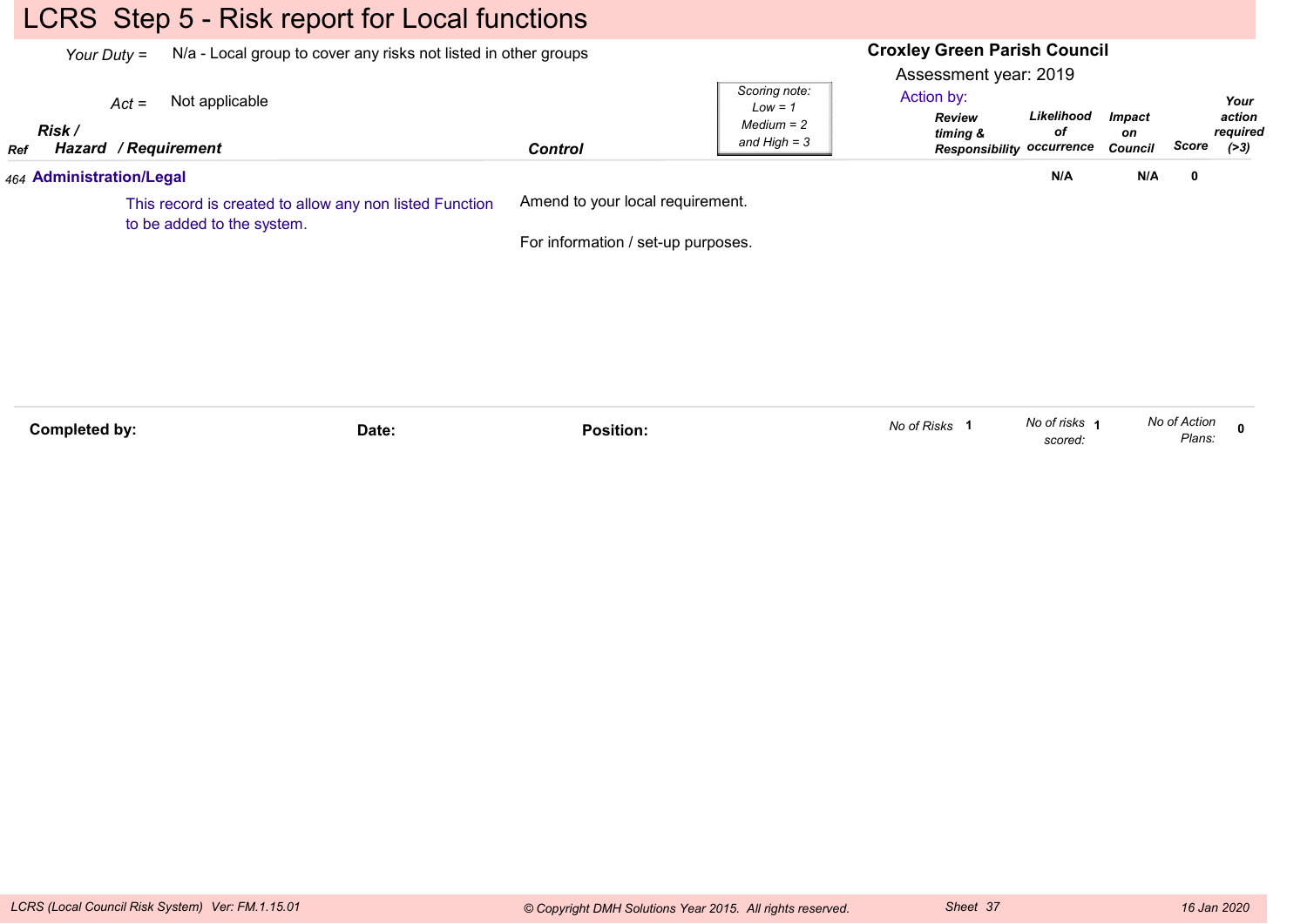### LCRS Step 5 - Risk report for Meeting of the Council

#### **Croxley Green Parish Council**Assessment year: 2019*Your Duty =* Duty to meet *Act =* s 12 Local Government Act 1972 *RefRisk / Hazard Control / RequirementReview timing & Responsibility occurrenceLikelihoodofImpacton Council ScoreScoring note:Low = 1 Medium = 2 and High = 3Your action required(>3)*Action by:*0* **Administration/Legal** Disability & Discrimination ActEnsure that all conditions of the Act as they affect service provision are met.Allocate responsibility to ensure that standards/ongoing requirements are met.Carry out periodical review of service.*Annually* **Low Low <sup>2</sup>** Ensure that provisions of the act are met.*36* **Administration/Legal** Failure to comply with new Regulations /LegislationEnsure that proper training policy is in place.Continue in membership of appropriate local/national associations.The members also subscribe to appropriate publications which provide information on new regulations andlegislation. Encourage staff networking.*Monthly* **Low Low <sup>2</sup>** All Meetings open to everyone.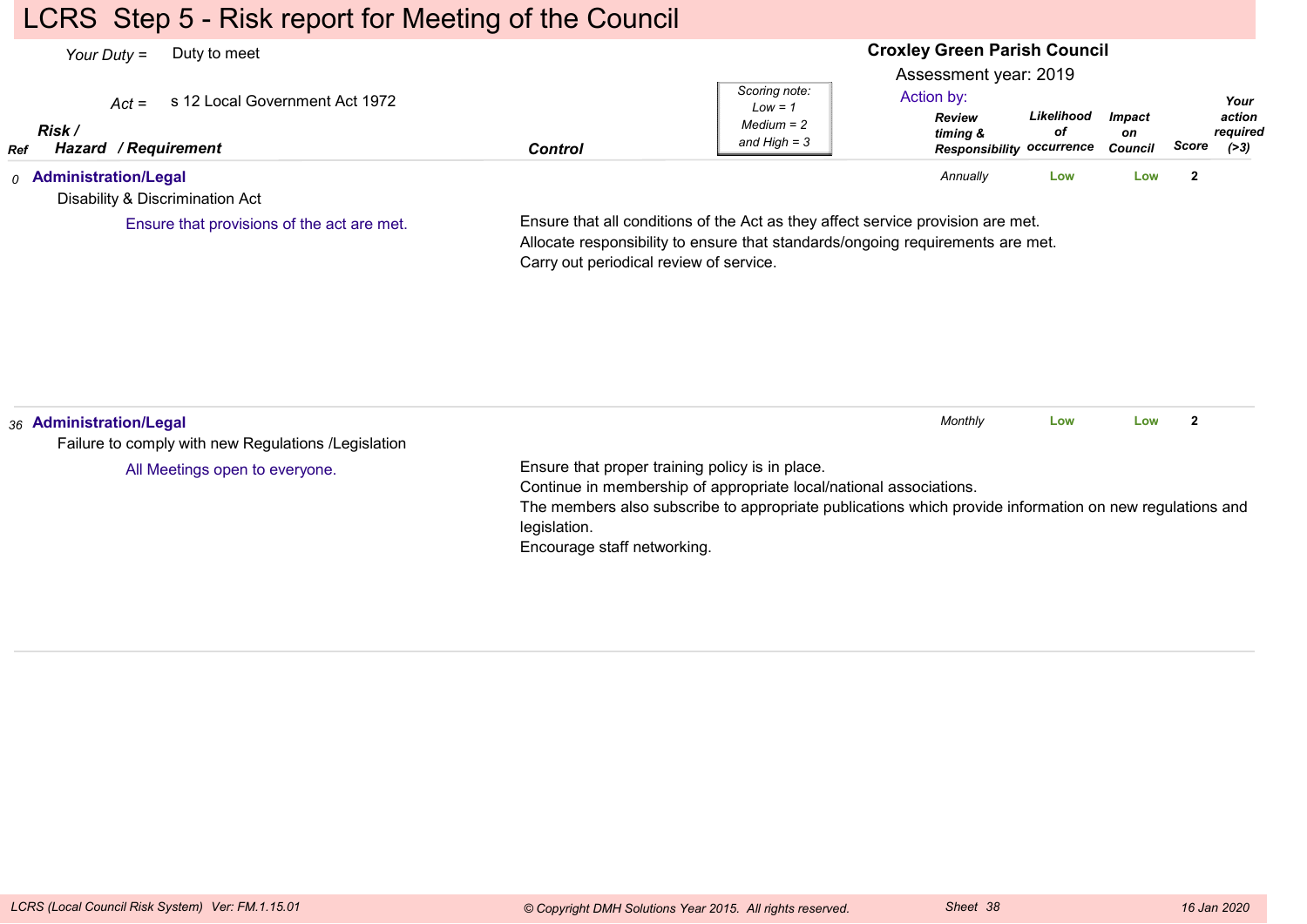| 355 Administration/Legal<br>Failure to meet statutory duty on meetings                                                       |                                                                                                                                                                                                                                                                                                                                                                                                    | Monthly                                                                                                                                                                                                                                                                                                                                                                                        | Low                      | Low          | $\mathbf{2}$          |  |  |  |
|------------------------------------------------------------------------------------------------------------------------------|----------------------------------------------------------------------------------------------------------------------------------------------------------------------------------------------------------------------------------------------------------------------------------------------------------------------------------------------------------------------------------------------------|------------------------------------------------------------------------------------------------------------------------------------------------------------------------------------------------------------------------------------------------------------------------------------------------------------------------------------------------------------------------------------------------|--------------------------|--------------|-----------------------|--|--|--|
| All Meetings open to everyone.                                                                                               | Notice Board in Barton Way Library.<br>Maintain attendance records.                                                                                                                                                                                                                                                                                                                                | All notices are posted in the prescribed places 3 clear days prior to any meeting. Conspicuous place is the<br>All Councillors are notified of Meetings by way of a summons and agenda. Principally undertaken by<br>electronic means other than to those who require paper copies.<br>Minutes of all meetings are taken and approved copies signed by the chairman and kept on a minute file. |                          |              |                       |  |  |  |
| 34 Administration/Legal<br>Failure to report Council business in Minutes                                                     |                                                                                                                                                                                                                                                                                                                                                                                                    | Quarterly                                                                                                                                                                                                                                                                                                                                                                                      | Low                      | Low          | $\overline{2}$        |  |  |  |
| Proper recording of council minutes.                                                                                         | Ensure proper, timely and accurate recording of council business in the minutes.<br>Ensure that all minutes are signed and paginated and are presented to the next meeting for approval and<br>adoption.<br>The approved minutes are signed by the chairman and placed in the minute file with each page dated.<br>That the minute numbers run consecutively.<br>Maintain security of master copy. |                                                                                                                                                                                                                                                                                                                                                                                                |                          |              |                       |  |  |  |
| 40 Administration/Legal<br>Failure to respond to the elector's wish to exercise its rights<br>All Meetings open to everyone. | Ensure members and staff are aware of Electors' Rights.<br>Ensure that time is set aside prior to the start of each meeting for members questions and comments.<br>Follow procedures for dealing with enquiries.<br>Increase awareness of accessibility of the Council to the public.                                                                                                              | Annually                                                                                                                                                                                                                                                                                                                                                                                       | Low                      | Low          | $\mathbf{2}$          |  |  |  |
| Completed by:                                                                                                                | <b>Position:</b><br>Date:                                                                                                                                                                                                                                                                                                                                                                          | No of Risks 5                                                                                                                                                                                                                                                                                                                                                                                  | No of risks 5<br>scored: | No of Action | $\mathbf 0$<br>Plans: |  |  |  |
|                                                                                                                              |                                                                                                                                                                                                                                                                                                                                                                                                    |                                                                                                                                                                                                                                                                                                                                                                                                |                          |              |                       |  |  |  |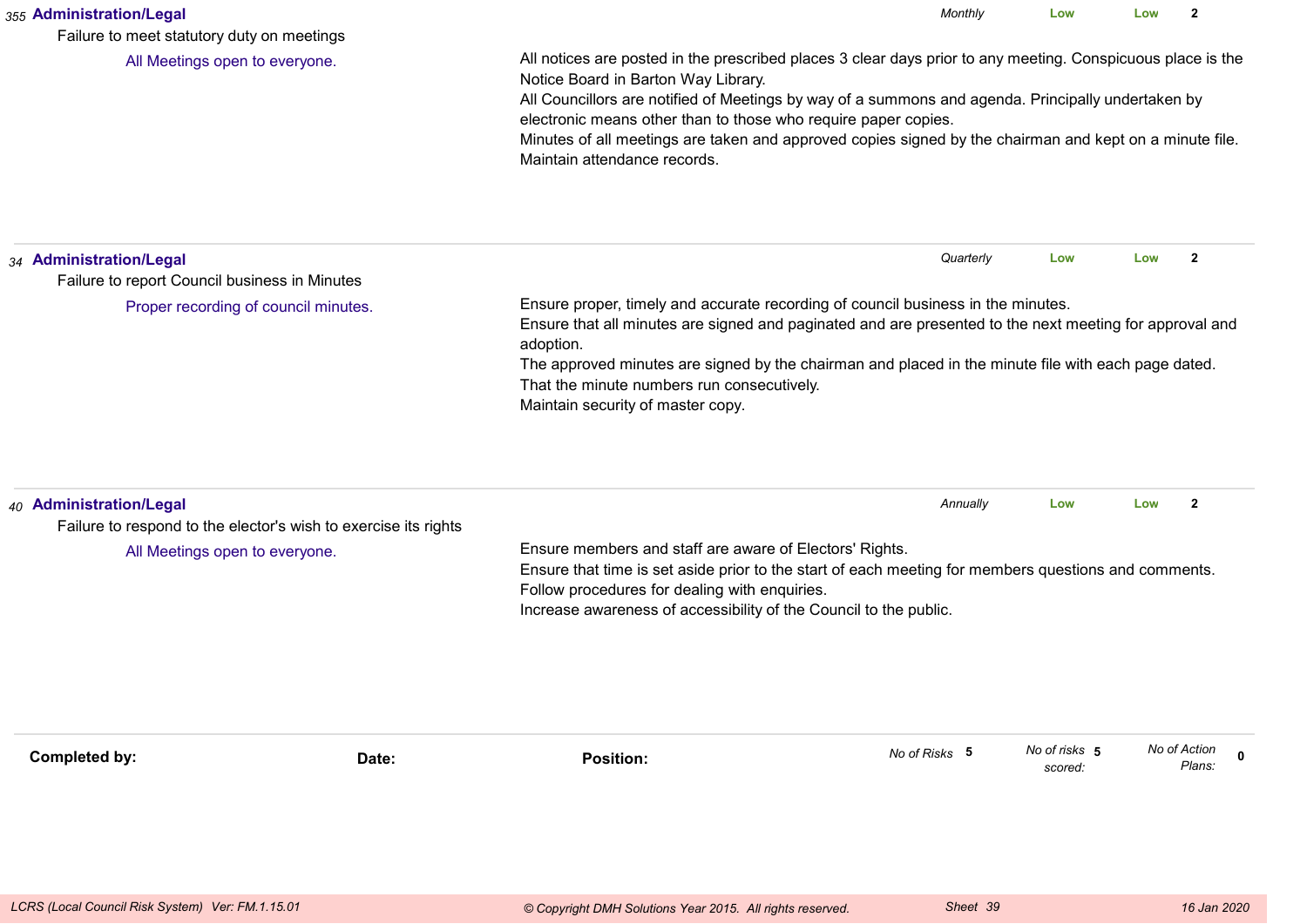# LCRS Step 5 - Risk report for Newsletters

| Power to provide from 'free resource'<br>Your Duty $=$<br>s 137 Local Government Act 1972<br>$Act =$<br>Risk /<br>Hazard / Requirement<br>Ref | <b>Control</b> | Scoring note:<br>$Low = 1$<br>$Median = 2$<br>and High $=$ 3                                                                                                                                                                                                                                              | <b>Croxley Green Parish Council</b><br>Assessment year: 2019<br>Action by:<br><b>Review</b><br>timing &<br><b>Responsibility occurrence</b> | Likelihood<br>οf | <i><b>Impact</b></i><br>on<br>Council | Your<br>action<br>required<br>Score<br>(>3) |
|-----------------------------------------------------------------------------------------------------------------------------------------------|----------------|-----------------------------------------------------------------------------------------------------------------------------------------------------------------------------------------------------------------------------------------------------------------------------------------------------------|---------------------------------------------------------------------------------------------------------------------------------------------|------------------|---------------------------------------|---------------------------------------------|
| 251 Administration/Legal<br>Defamation                                                                                                        |                |                                                                                                                                                                                                                                                                                                           | As and when                                                                                                                                 | Low              | Low                                   | $\mathbf{2}$                                |
| To minimize associated risk.                                                                                                                  |                | Ensure that all input is subject to careful check and approved by Full Council.<br>Arrange for professional examination of any sensitive material.<br>Ensure that adequate insurance cover is held.<br>Arrangement set up with Wellers Hedleys, Solicitors, on a 'pay as you go' basis for legal support. |                                                                                                                                             |                  |                                       |                                             |
| 397 Administration/Legal<br>Failure to meet minimum requirement for quality status                                                            |                |                                                                                                                                                                                                                                                                                                           | Quarterly                                                                                                                                   | Low              | Low                                   | $\mathbf{2}$                                |

To meet required standard.

Content of Newsletters/Parish magazine to be agreed by the Clerk and/or any extant editorial committee.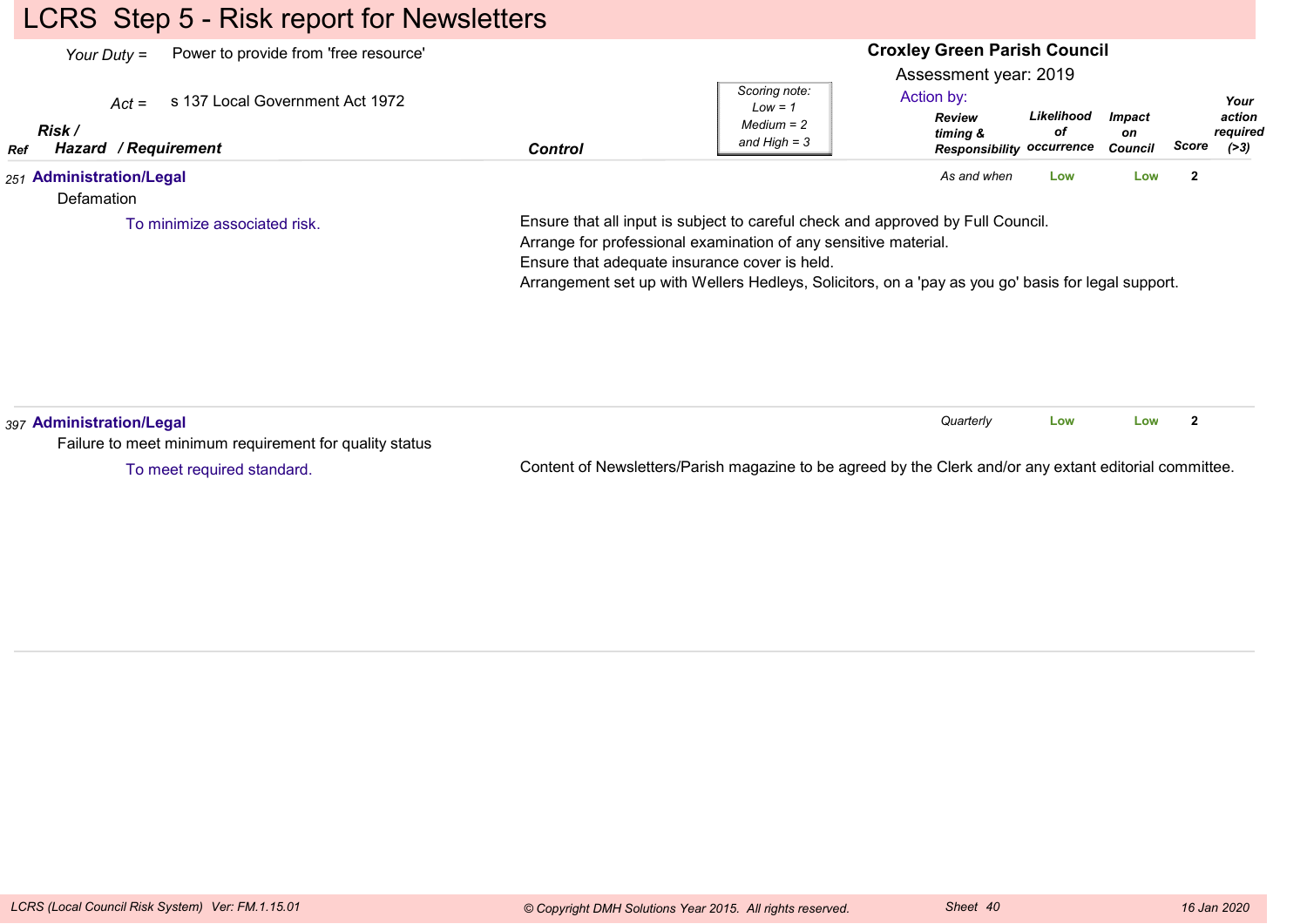#### *0* **Administration/Legal**

Failure to meet statutory obligation re non - political content

To meet required standard.

Ensure that content of newsletter is carefully tested to ensure that statutory requirement is met.

| $_0$ Environmental                                                 |                                                                                                                                                                                                                                                                                                                                                                                                                                                                          | Quarterly | Low | Low | $\overline{2}$ |
|--------------------------------------------------------------------|--------------------------------------------------------------------------------------------------------------------------------------------------------------------------------------------------------------------------------------------------------------------------------------------------------------------------------------------------------------------------------------------------------------------------------------------------------------------------|-----------|-----|-----|----------------|
| Failure to deliver and litter                                      |                                                                                                                                                                                                                                                                                                                                                                                                                                                                          |           |     |     |                |
| To minimise litter arising from newsletter distribution.           | Determine policy for distribution.<br>Prepare written conditions for service providers.<br>Test distribution arrangements.<br>Take appropriate action against offenders.                                                                                                                                                                                                                                                                                                 |           |     |     |                |
| $\rho$ Financial<br>Failure to collect income from advertising etc |                                                                                                                                                                                                                                                                                                                                                                                                                                                                          | Annually  | Low | Low | $\mathbf{2}$   |
| To maximise income and minimize loss.                              | Determine responsibility for collection of income<br>Ensure that all income due to the council and received is properly recorded.<br>Ensure receipts are issued for all income received.<br>Arrange for prompt banking of all income.<br>Ensure procedures are in place for issue of reminders for unpaid income.<br>Follow defined procedure for reminders.<br>Ensure Council approval for write-off on any bad debts.<br>Ensure audit testing procedures are in place. |           |     |     |                |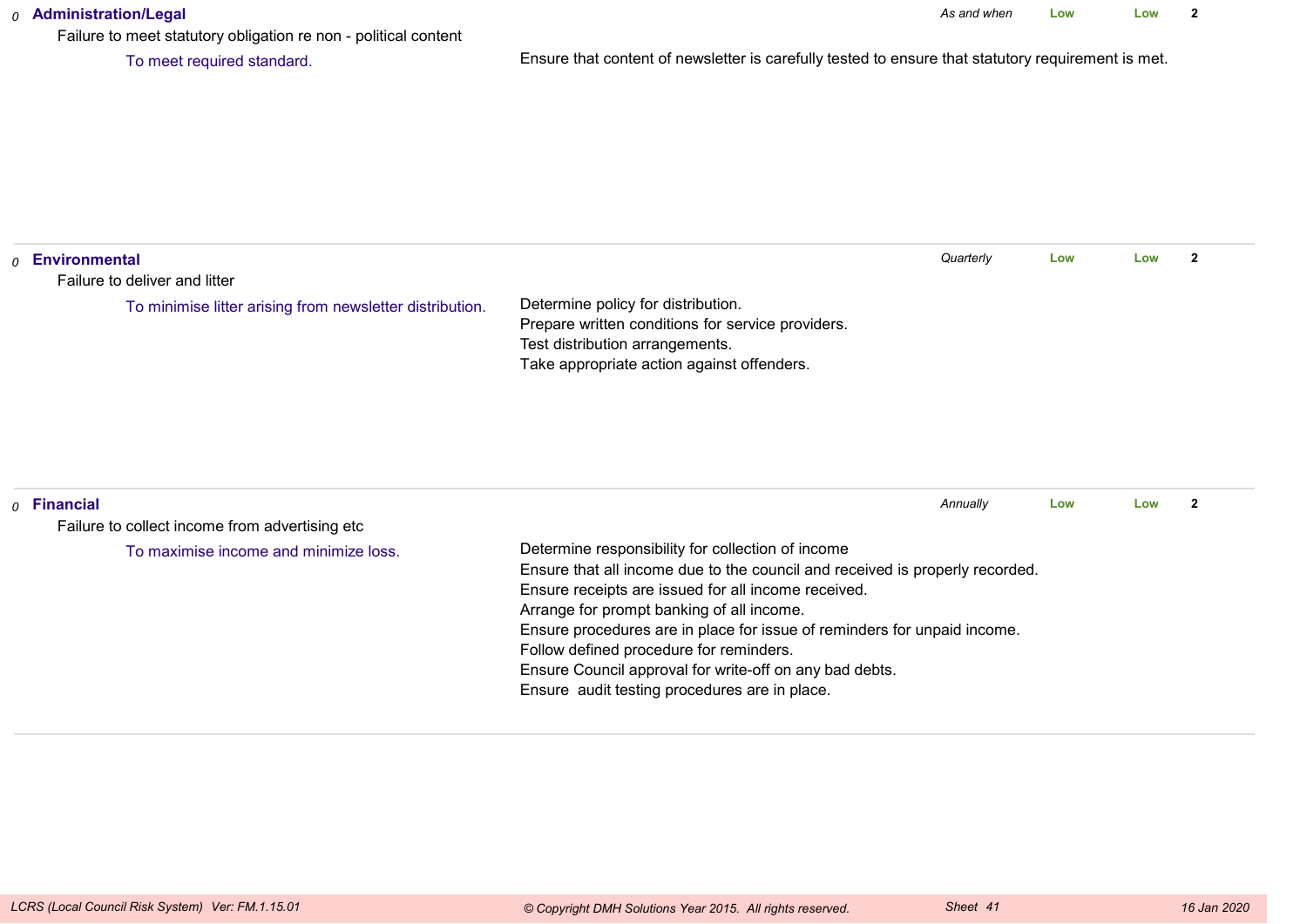| $o$ Financial<br>Inadequate budget provision          |                                                                                                                                                       | Annually  | Low | Low | 2                       |
|-------------------------------------------------------|-------------------------------------------------------------------------------------------------------------------------------------------------------|-----------|-----|-----|-------------------------|
| To ensure review of service requirement.              | Ensure that service requirements are included in budgetary process.                                                                                   |           |     |     |                         |
|                                                       |                                                                                                                                                       |           |     |     |                         |
|                                                       |                                                                                                                                                       |           |     |     |                         |
|                                                       |                                                                                                                                                       |           |     |     |                         |
|                                                       |                                                                                                                                                       |           |     |     |                         |
| <sub>0</sub> Physical<br>Non production of newsletter |                                                                                                                                                       | Quarterly | Low | Low | $\overline{\mathbf{2}}$ |
|                                                       | Determine responsibility for and ensure that all publication deadlines are met.<br>Ensure that all contracts with service provider signed and sealed. |           |     |     |                         |
|                                                       | Monitor performance to ensure that contract conditions/obligations are met.<br>Enforce contract conditions.                                           |           |     |     |                         |
|                                                       |                                                                                                                                                       |           |     |     |                         |
|                                                       |                                                                                                                                                       |           |     |     |                         |
|                                                       |                                                                                                                                                       |           |     |     |                         |

| Completed by: | Date: | Position: | No of Risks | No of risks | No of Action    |
|---------------|-------|-----------|-------------|-------------|-----------------|
|               |       |           |             | scored:     | 2000<br>-idiis. |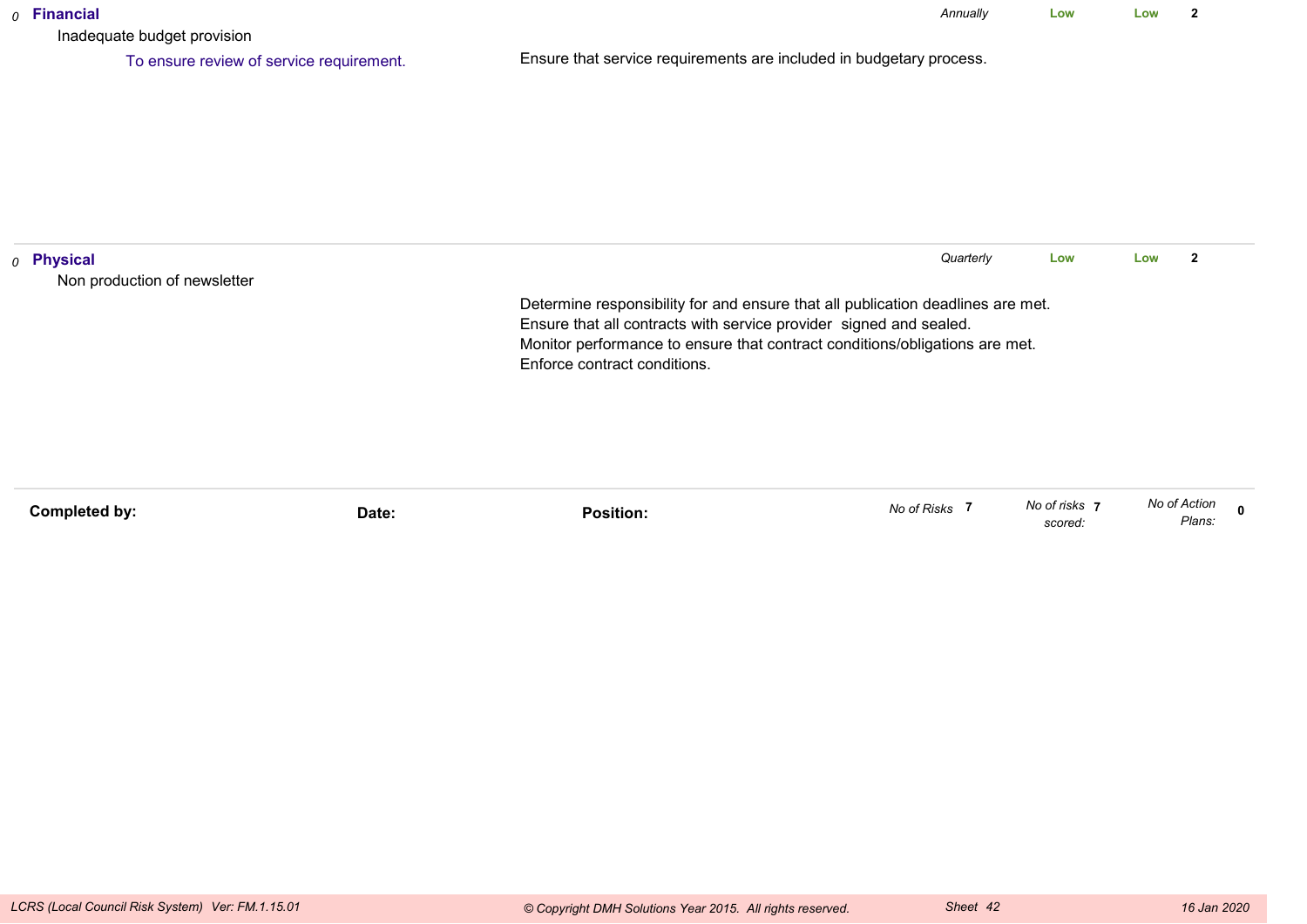# LCRS Step 5 - Risk report for Open spaces

| Power to acquire land and maintain<br>Your Duty $=$<br>s 9 and 10 - Open Spaces Act 1906<br>$Act =$<br>Risk /<br>Hazard / Requirement<br>Ref | <b>Control</b>                | Scoring note:<br>$Low = 1$<br>$Median = 2$<br>and High $=$ 3                                                                                                                                                                         | <b>Croxley Green Parish Council</b><br>Assessment year: 2019<br>Action by:<br><b>Review</b><br>timing &<br><b>Responsibility occurrence</b> | Likelihood<br>оf | <b>Impact</b><br>on<br><b>Council</b> | Score          | Your<br>action<br>required<br>( > 3) |
|----------------------------------------------------------------------------------------------------------------------------------------------|-------------------------------|--------------------------------------------------------------------------------------------------------------------------------------------------------------------------------------------------------------------------------------|---------------------------------------------------------------------------------------------------------------------------------------------|------------------|---------------------------------------|----------------|--------------------------------------|
| <sub>0</sub> Administration/Legal<br>Absence of agreements with users, permits etc.                                                          |                               |                                                                                                                                                                                                                                      | Annually                                                                                                                                    | Low              | Low                                   | $\overline{2}$ |                                      |
| To facilitate control of facilities.                                                                                                         | Maintain a register of users. | Ensure that signed contracts/agreements/permits are place where necessary.<br>Ensure a contingency plan is in place in the event of Rangers being unavailable - contingency contractor<br>currently R M Garden & Landscape Services. |                                                                                                                                             |                  |                                       |                |                                      |
|                                                                                                                                              |                               |                                                                                                                                                                                                                                      |                                                                                                                                             |                  |                                       |                |                                      |

| 433 Environmental<br>Fly tipping                                            |                                                                                                                                                                                                                                                                                                                                  | Weekly | Low | Low |  |
|-----------------------------------------------------------------------------|----------------------------------------------------------------------------------------------------------------------------------------------------------------------------------------------------------------------------------------------------------------------------------------------------------------------------------|--------|-----|-----|--|
| To minimise the impact of fly tipping and associated<br>health/safety risk. | Carry out regular site inspections.<br>Arrange for safe disposal facility.<br>Ensure any hazardous substances are properly dealt with.<br>Maintain liaison with local enforcement agencies/PCSOs<br>Enforce regulations/bye-laws as appropriate -TRDC/Police function.<br>Regular liaison with local enforcement agencies/PCSOs. |        |     |     |  |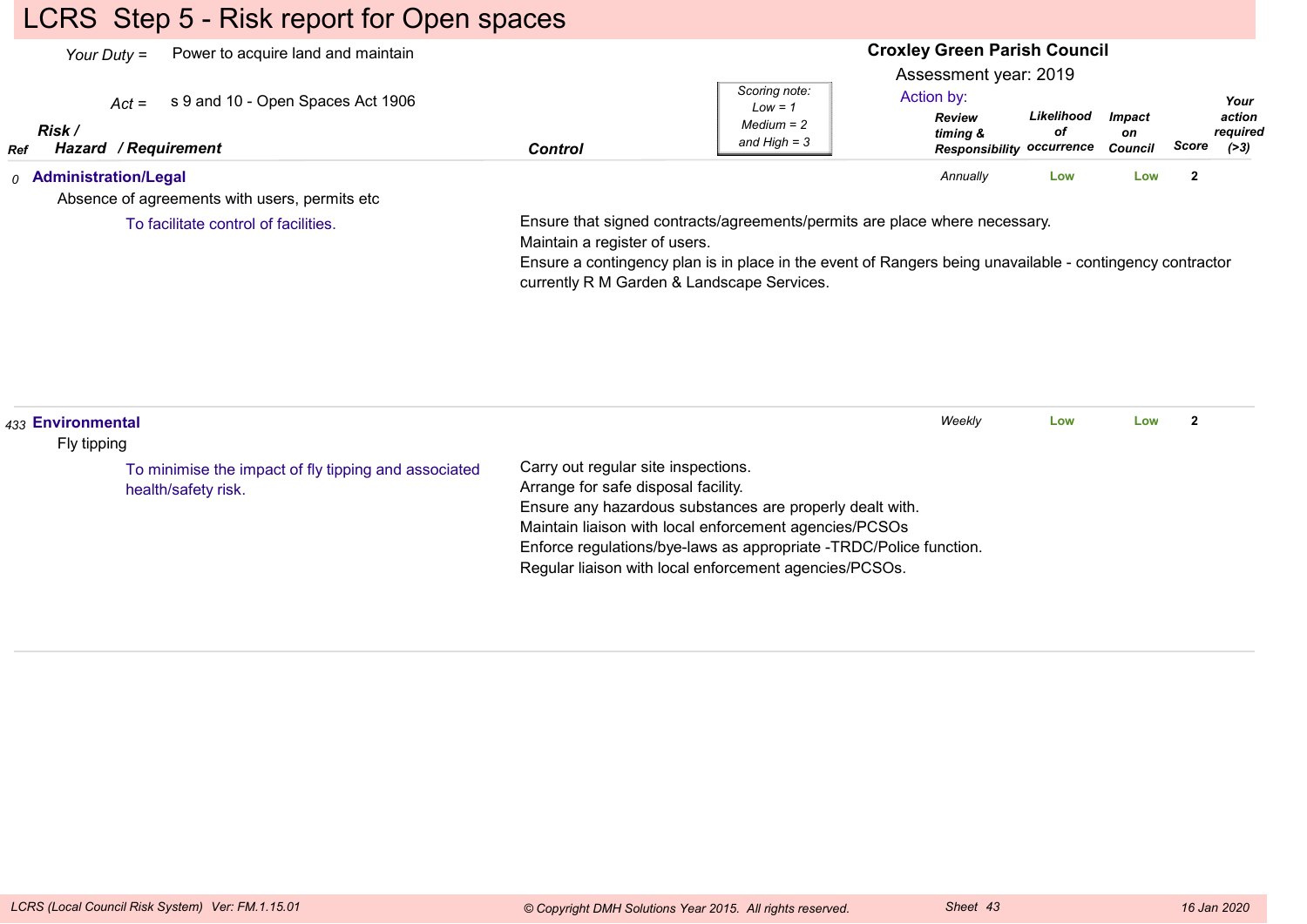#### *320* **Environmental**

#### Pollution

To minimize risk/complaint arising from pollution atcouncil owned facilities.

Carry out regular site inspections.

 Record all complaints received and ensure that they are investigated and prompt action taken whereappropriate. Refer to TRDC as appropriate.Liaise with local enforcement agencies.

| <b>Environmental</b> | Vandalism                                                                                                                     | Monthly                                                                                                                   | Low | Low |  |
|----------------------|-------------------------------------------------------------------------------------------------------------------------------|---------------------------------------------------------------------------------------------------------------------------|-----|-----|--|
|                      | To minimise the risk of loss/damage/injury arising from<br>vandalism.<br>To minimise risk arising from anti-social behaviour. | Maintain liaison with local enforcement agencies.<br>Take action as appropriate against offenders - PCSO/Police function. |     |     |  |

| $o$ Financial                                    |                                                                                                       | Monthly | Low | Low |  |  |  |  |
|--------------------------------------------------|-------------------------------------------------------------------------------------------------------|---------|-----|-----|--|--|--|--|
| Failure to collect all income due to the council |                                                                                                       |         |     |     |  |  |  |  |
| To maximise income and minimize risk of loss.    | Determine responsibility for collection of income                                                     |         |     |     |  |  |  |  |
|                                                  | Ensure that all income due to the council and received is properly recorded.                          |         |     |     |  |  |  |  |
|                                                  | Ensure receipts are issued for all income received.                                                   |         |     |     |  |  |  |  |
|                                                  | Arrange for prompt banking of all income.                                                             |         |     |     |  |  |  |  |
|                                                  | Ensure procedures are in place for issue of reminders for unpaid income. Follow defined procedure for |         |     |     |  |  |  |  |
|                                                  | reminders.                                                                                            |         |     |     |  |  |  |  |
|                                                  | Ensure Council approval for write-off on any bad debts.                                               |         |     |     |  |  |  |  |
|                                                  | Ensure audit testing procedures are in place.                                                         |         |     |     |  |  |  |  |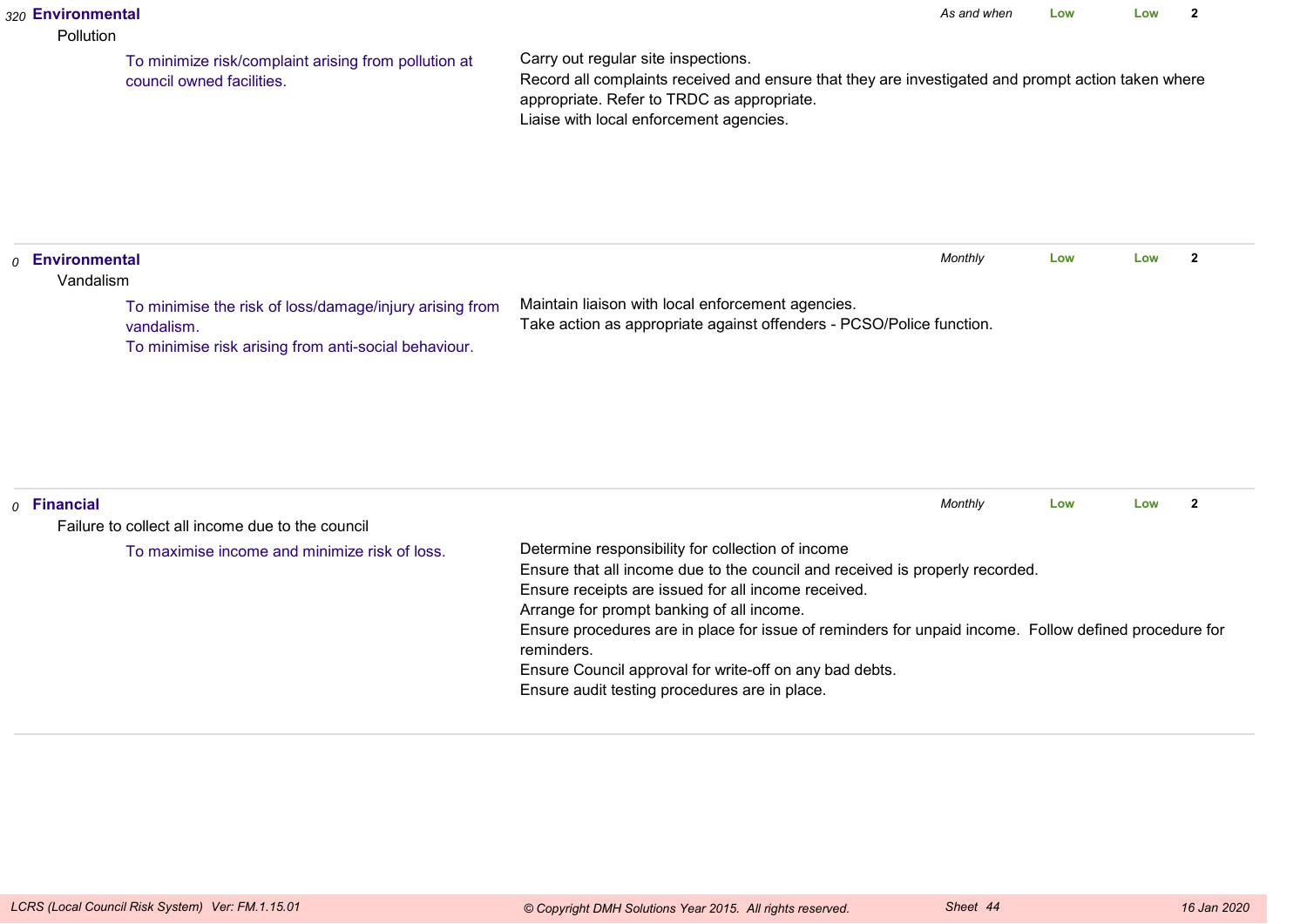| $o$ Financial<br>Failure to review charges                                                                             | Annually                                                                                                               | Low | Low | $\overline{2}$ |  |  |  |  |
|------------------------------------------------------------------------------------------------------------------------|------------------------------------------------------------------------------------------------------------------------|-----|-----|----------------|--|--|--|--|
| To ensure that all charges are reviewed annually.                                                                      | Ensure that all charges are reviewed as an integral part of the budgetary process.                                     |     |     |                |  |  |  |  |
|                                                                                                                        |                                                                                                                        |     |     |                |  |  |  |  |
|                                                                                                                        |                                                                                                                        |     |     |                |  |  |  |  |
|                                                                                                                        |                                                                                                                        |     |     |                |  |  |  |  |
|                                                                                                                        |                                                                                                                        |     |     |                |  |  |  |  |
| $o$ Financial                                                                                                          | Annually                                                                                                               | Low | Low | $\mathbf{2}$   |  |  |  |  |
| Inadequate budget provision                                                                                            |                                                                                                                        |     |     |                |  |  |  |  |
| To ensure proper financial provision.                                                                                  | Ensure that service income/expenditure is detailed in budgetary process.                                               |     |     |                |  |  |  |  |
|                                                                                                                        |                                                                                                                        |     |     |                |  |  |  |  |
|                                                                                                                        |                                                                                                                        |     |     |                |  |  |  |  |
|                                                                                                                        |                                                                                                                        |     |     |                |  |  |  |  |
|                                                                                                                        |                                                                                                                        |     |     |                |  |  |  |  |
|                                                                                                                        |                                                                                                                        |     |     |                |  |  |  |  |
|                                                                                                                        |                                                                                                                        |     |     |                |  |  |  |  |
| <b>Physical</b>                                                                                                        | Quarterly                                                                                                              | Low | Low | $\overline{2}$ |  |  |  |  |
| Failure to provide adequate staff training in the use of dangerous machinery and the handling of dangerous substances. |                                                                                                                        |     |     |                |  |  |  |  |
| To ensure that all staff have appropriate training.                                                                    | Determine council policy for training.                                                                                 |     |     |                |  |  |  |  |
|                                                                                                                        | Ensure that all staff receive appropriate training where necessary.                                                    |     |     |                |  |  |  |  |
|                                                                                                                        | Ensure that any necessary licences, certificates for use have been obtained.<br>Maintain records of training provided. |     |     |                |  |  |  |  |
|                                                                                                                        |                                                                                                                        |     |     |                |  |  |  |  |
|                                                                                                                        |                                                                                                                        |     |     |                |  |  |  |  |
|                                                                                                                        |                                                                                                                        |     |     |                |  |  |  |  |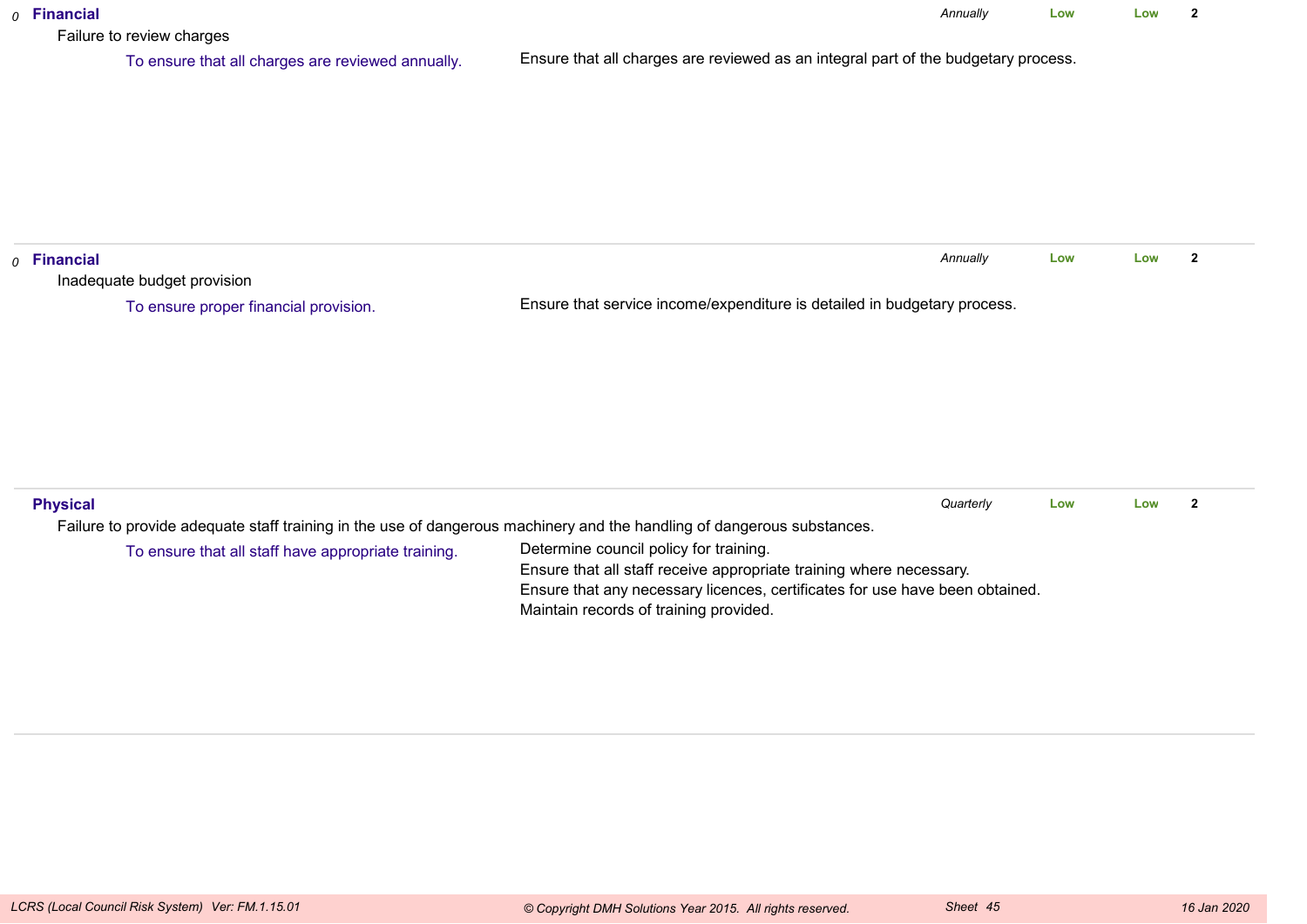#### **Physical**

Injury to public or employees as a result of defective vehicles or machinery.

To ensure that any conditions that might lead topersonal injury are minimised and properly controlled.

Ensure that all staff have appropriate training and adhere to approved working practices.Ensure that the correct, properly maintained equipment is available as appropriate.Ensure that any risks to the public are minimised and eliminated wherever possible.

| 441 Physical                                                                    |                                                                                                                                                                                                                                                                                                                                                                                                            | Annually | Low | Low |  |
|---------------------------------------------------------------------------------|------------------------------------------------------------------------------------------------------------------------------------------------------------------------------------------------------------------------------------------------------------------------------------------------------------------------------------------------------------------------------------------------------------|----------|-----|-----|--|
| Personal injury.                                                                |                                                                                                                                                                                                                                                                                                                                                                                                            |          |     |     |  |
| To minimize the risk of personal injury to persons<br>using council facilities. | Ensure that appropriate regulations/controls are in place to minimise the risk of injury to all facility users.<br>Arrange regular site inspection to ensure that defined standards are being maintained.<br>Ensure that, where necessary, appropriate signage is in place and detailed records maintained in liaison<br>with TRDC/other Agencies.<br>Ensure that appropriate insurance cover is in place. |          |     |     |  |

| 315 Physical                                    |                                                                                  | Annually | Low | Low |  |
|-------------------------------------------------|----------------------------------------------------------------------------------|----------|-----|-----|--|
| <b>Property Maintenance</b>                     |                                                                                  |          |     |     |  |
| Top ensure that all council assets are properly | Define policy for maintenance of assets.                                         |          |     |     |  |
| maintained.                                     | Allocate responsibility and ensure that any training requirement is complete.    |          |     |     |  |
|                                                 | Staff employed or contract with service provider in place.                       |          |     |     |  |
|                                                 | Ensure all property is properly maintained through regular inspection/servicing. |          |     |     |  |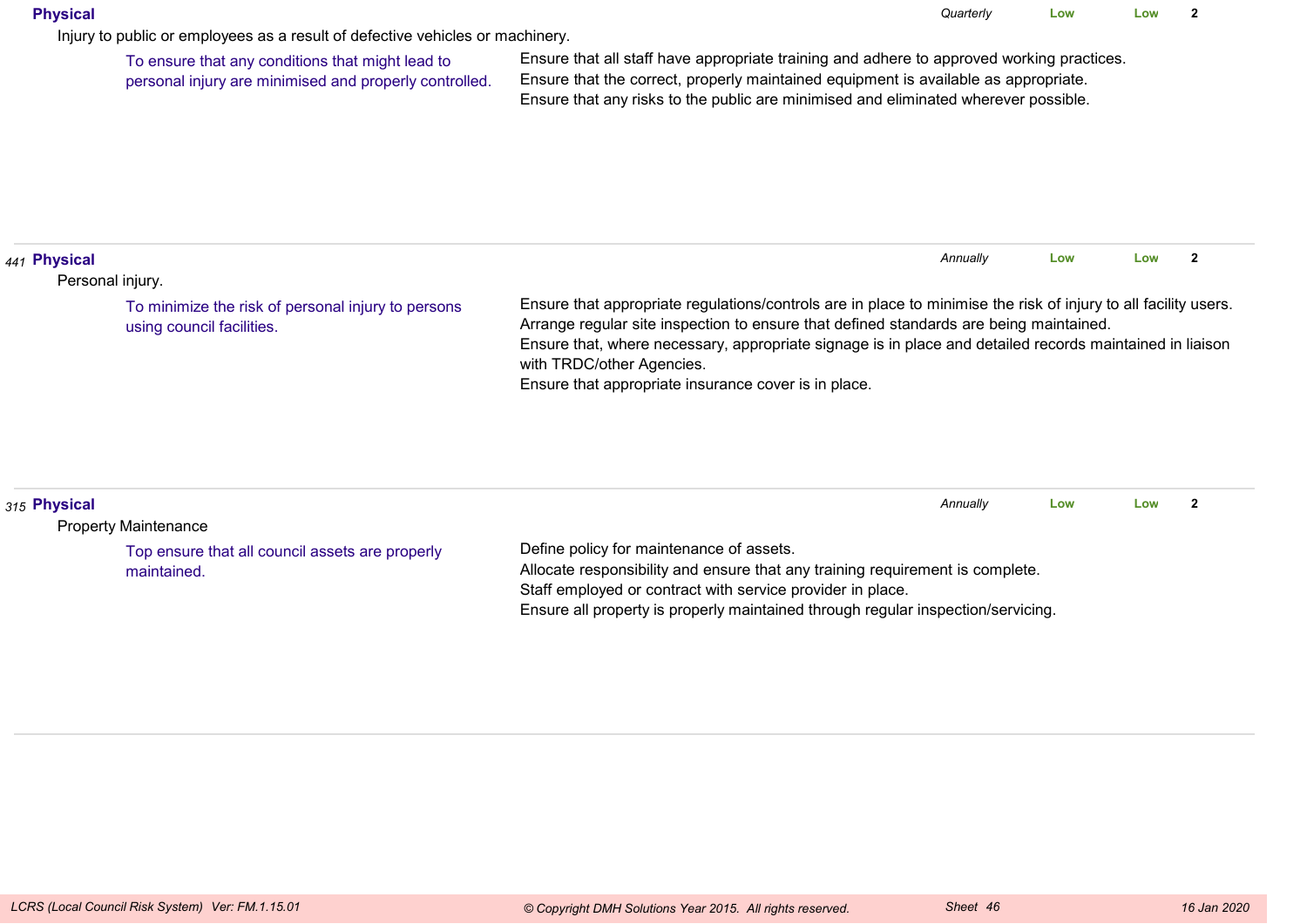| Physica |
|---------|
|---------|

Protection of manual workers from health risks associated with the land.

To minimise health and safety risks .

Define standards required.

Provide for any necessary training.

Provide for appropriate protective clothing.

Ensure any hazardous material is properly dealt with.

Ensure that all workers have any necessary licences, certificates for use have been obtained.

Ensure that all relevant regulations are adhered to and understood by all relevant parties.

| 318 Physical              |       |                  | Annually       | N/A                       | N/A<br>$\bf{0}$        |             |
|---------------------------|-------|------------------|----------------|---------------------------|------------------------|-------------|
| Stock control             |       |                  |                |                           |                        |             |
| To minimize risk of loss. |       | Not applicable.  |                |                           |                        |             |
|                           |       |                  |                |                           |                        |             |
|                           |       |                  |                |                           |                        |             |
|                           |       |                  |                |                           |                        |             |
|                           |       |                  |                |                           |                        |             |
|                           |       |                  |                |                           |                        |             |
|                           |       |                  |                |                           |                        |             |
|                           |       |                  |                |                           |                        |             |
| Completed by:             | Date: | <b>Position:</b> | No of Risks 13 | No of risks 13<br>scored: | No of Action<br>Plans: | $\mathbf 0$ |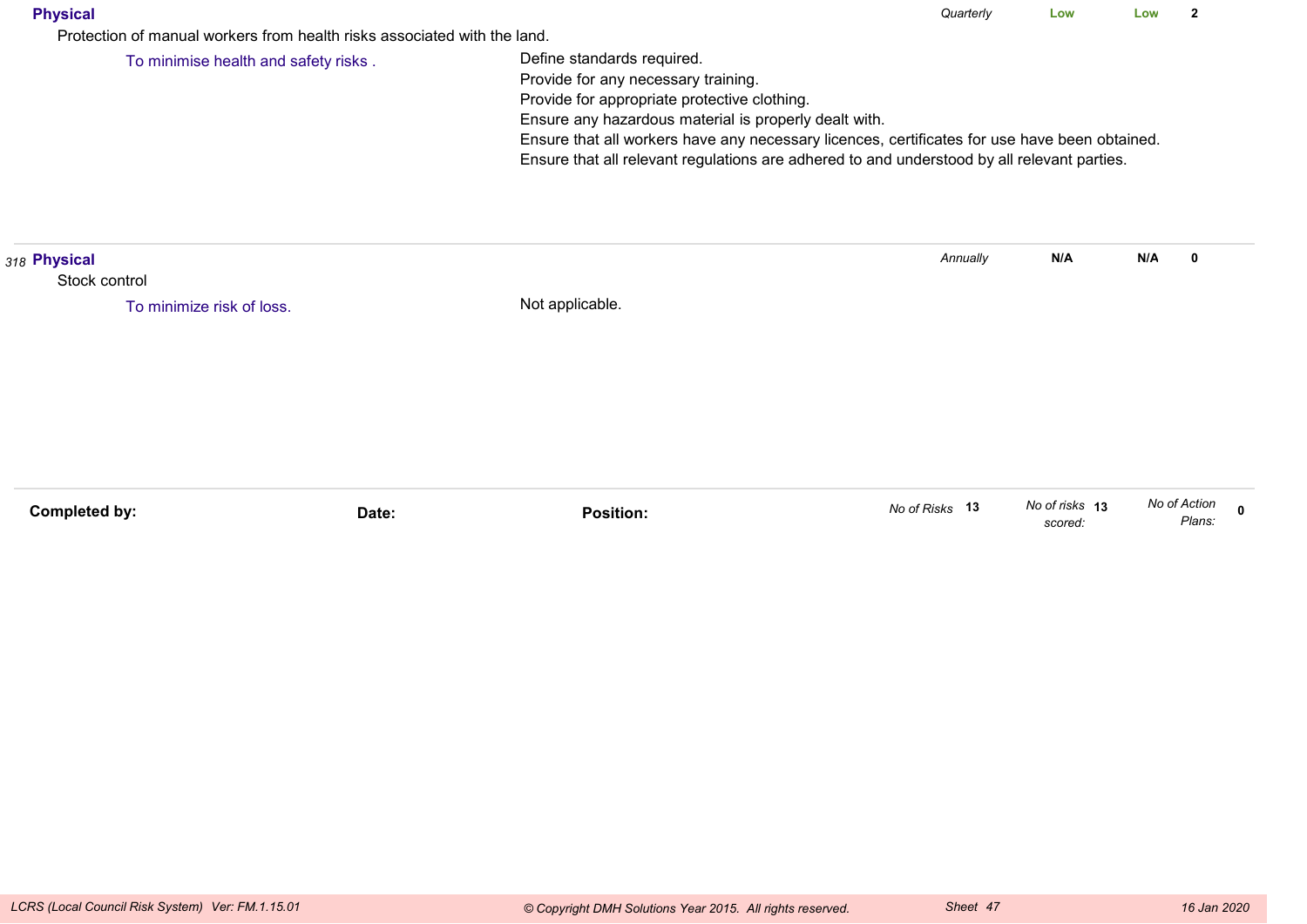### LCRS Step 5 - Risk report for Planning & Development Control

| Your Duty $=$ |                   |         | Rights of consultation                                                              |                                                                                    | <b>Croxley Green Parish Council</b>                          |                                                                                                      |                  |                                       |       |                                    |  |
|---------------|-------------------|---------|-------------------------------------------------------------------------------------|------------------------------------------------------------------------------------|--------------------------------------------------------------|------------------------------------------------------------------------------------------------------|------------------|---------------------------------------|-------|------------------------------------|--|
| <b>Ref</b>    | Risk /            | $Act =$ | 4B, Planning and Compulsory Purchase Act 2004, s 38A<br><b>Hazard / Requirement</b> | Localism Act 2011, s9. Town and Country Planing Act 1990, ss 61E-61Q, s<br>Control | Scoring note:<br>$Low = 1$<br>$Median = 2$<br>and High $=$ 3 | Assessment year: 2019<br>Action by:<br><b>Review</b><br>timing &<br><b>Responsibility occurrence</b> | Likelihood<br>οf | <i><b>Impact</b></i><br>on<br>Council | Score | Your<br>action<br>reauired<br>(>3) |  |
|               | 202 Environmental |         |                                                                                     |                                                                                    |                                                              | Annually                                                                                             | Low              | Low                                   | -2    |                                    |  |
|               |                   |         | Failure to comply within consultation deadline                                      |                                                                                    |                                                              |                                                                                                      |                  |                                       |       |                                    |  |
|               |                   |         | To meet consultation timetable.                                                     | Ensure adequate number of Planning & Development Committee meetings are arranged.  |                                                              |                                                                                                      |                  |                                       |       |                                    |  |

Ensure adequate number of Planning & Development Committee meetings are arranged.Where necessary liaise with the Planning Authority for possible extension.Planning applications viewed on line electronically at meetings.

| Completed by: | Date: | .<br>Position: | No of Risks | No of risks<br>scored: | No of Action<br>Plans:<br>$\sim$ $\sim$ |  |
|---------------|-------|----------------|-------------|------------------------|-----------------------------------------|--|
|               |       |                |             |                        |                                         |  |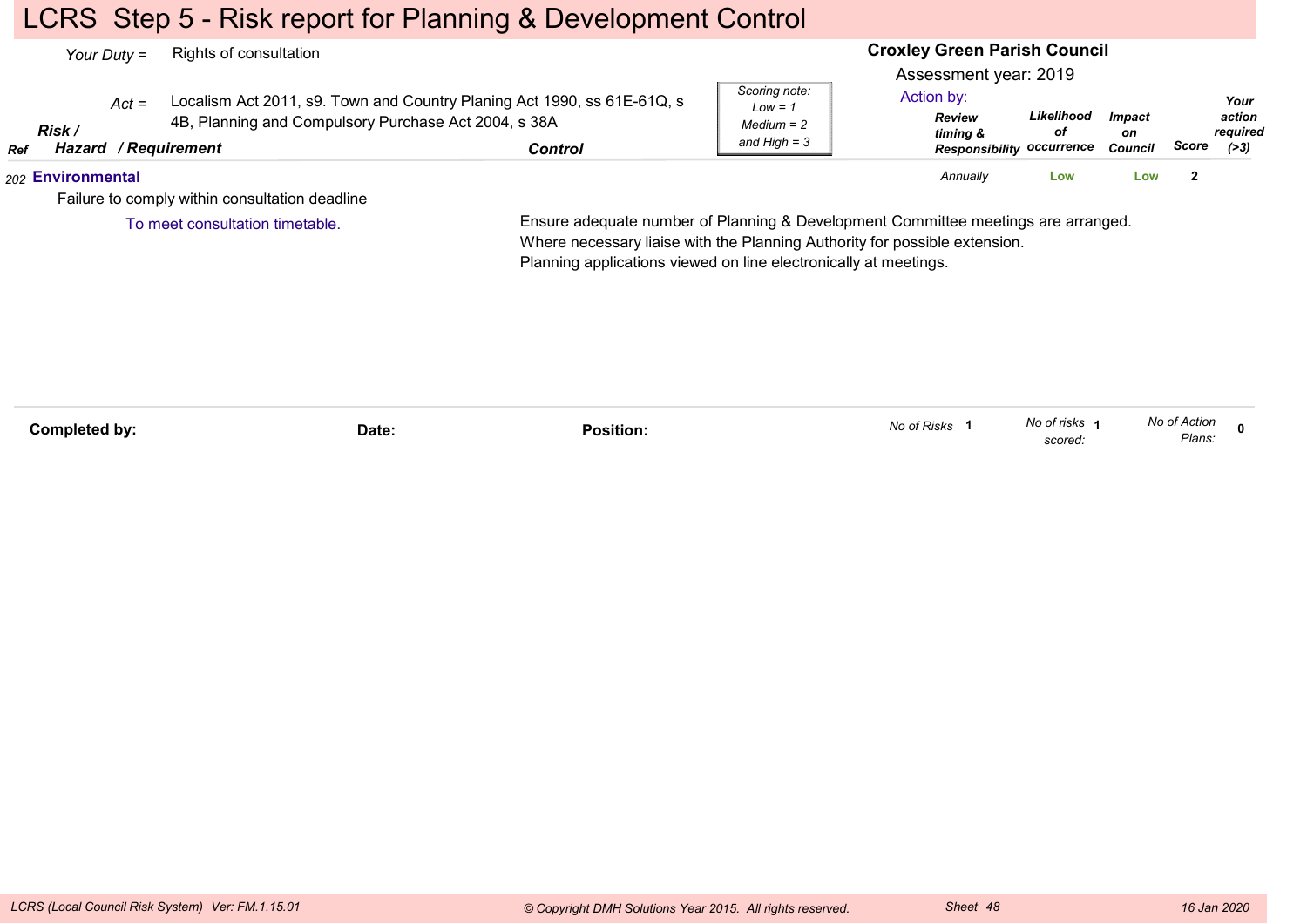### LCRS Step 5 - Risk report for Provision of Office Accommodation

#### **Croxley Green Parish Council**Assessment year: 2019*Your Duty =* Power to provide *Act =* s 133 Local Government Act 1972 *RefRisk / Hazard Control / RequirementReview timing & Responsibility occurrenceLikelihoodofImpacton Council ScoreScoring note:Low = 1 Medium = 2 and High = 3Your action required(>3)*Action by:*0* **Financial** Inadequate budget provisionEnsure requirements included in annual budget process.*Annually* **Low Low <sup>2</sup>** To ensure proper financial provision.*0* **Physical** FireEnsure Health/Safety testing complete.Ensure appropriate staff training Provide for strict security/control of combustible materials held by council.Fire alarm tested weekly.Fire drills held on a regular basis Provide appropriate fire extinguishers are in placeEnsure appropriate signage in place.That a risk assessment is in place.*Annually* **Low Low <sup>2</sup>** To safeguard against fire risk.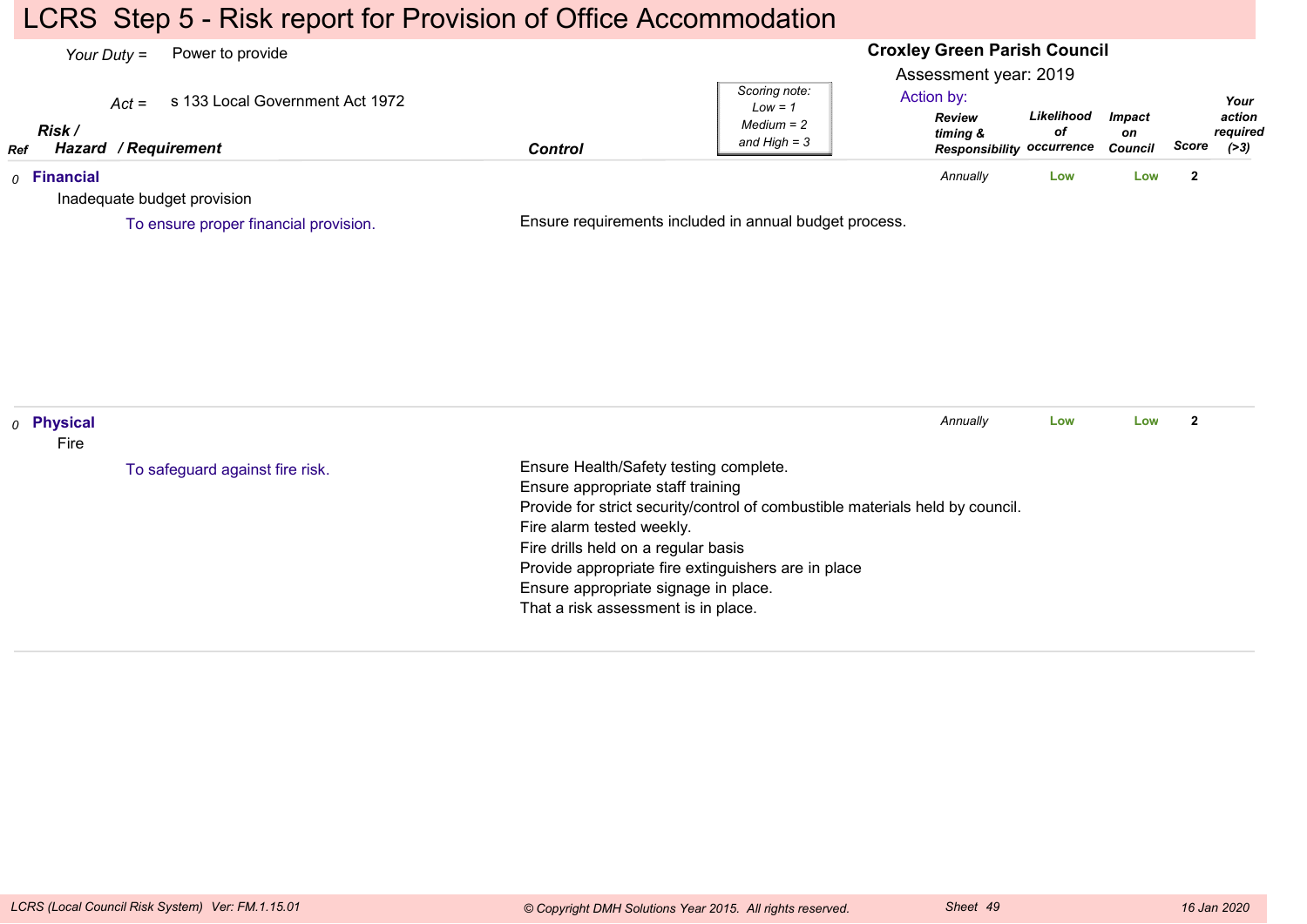#### *0* **Physical**

Legionella bacteria in water supply

 Risk Assessment required every two years, ifapplicable

Only toilet, handwashing facilities and kitchen sinks are provided in buildings belonging to the TownCouncil. Greater risk from Legionella bacteria could occur in showering facilities.

| 349 Physical |                                                                             | Quarterly                                                                                                                                                                                                                                                  | Low | Low |  |
|--------------|-----------------------------------------------------------------------------|------------------------------------------------------------------------------------------------------------------------------------------------------------------------------------------------------------------------------------------------------------|-----|-----|--|
|              | Poor Office Conditions<br>All office accommodation to be of a good standard | Arrange periodical inspection of office.<br>Report any adverse conditions to council/committee/landlord as appropriate<br>Arrange repair/maintenance etc. in accordance with tenancy agreement.<br>Ensure Health & Safety matters are dealt with promptly. |     |     |  |
| 350 Physical | Poor/Faulty Office Furniture                                                | Monthly                                                                                                                                                                                                                                                    | Low | Low |  |
|              | To maintain approved standards for office furniture<br>and fittings.        | Arrange periodical inspection of office furniture and fittings.<br>Where appropriate submit report to council/committee for approval to repair/replace.                                                                                                    |     |     |  |

Clerk has delegated responsibility.

and fittings.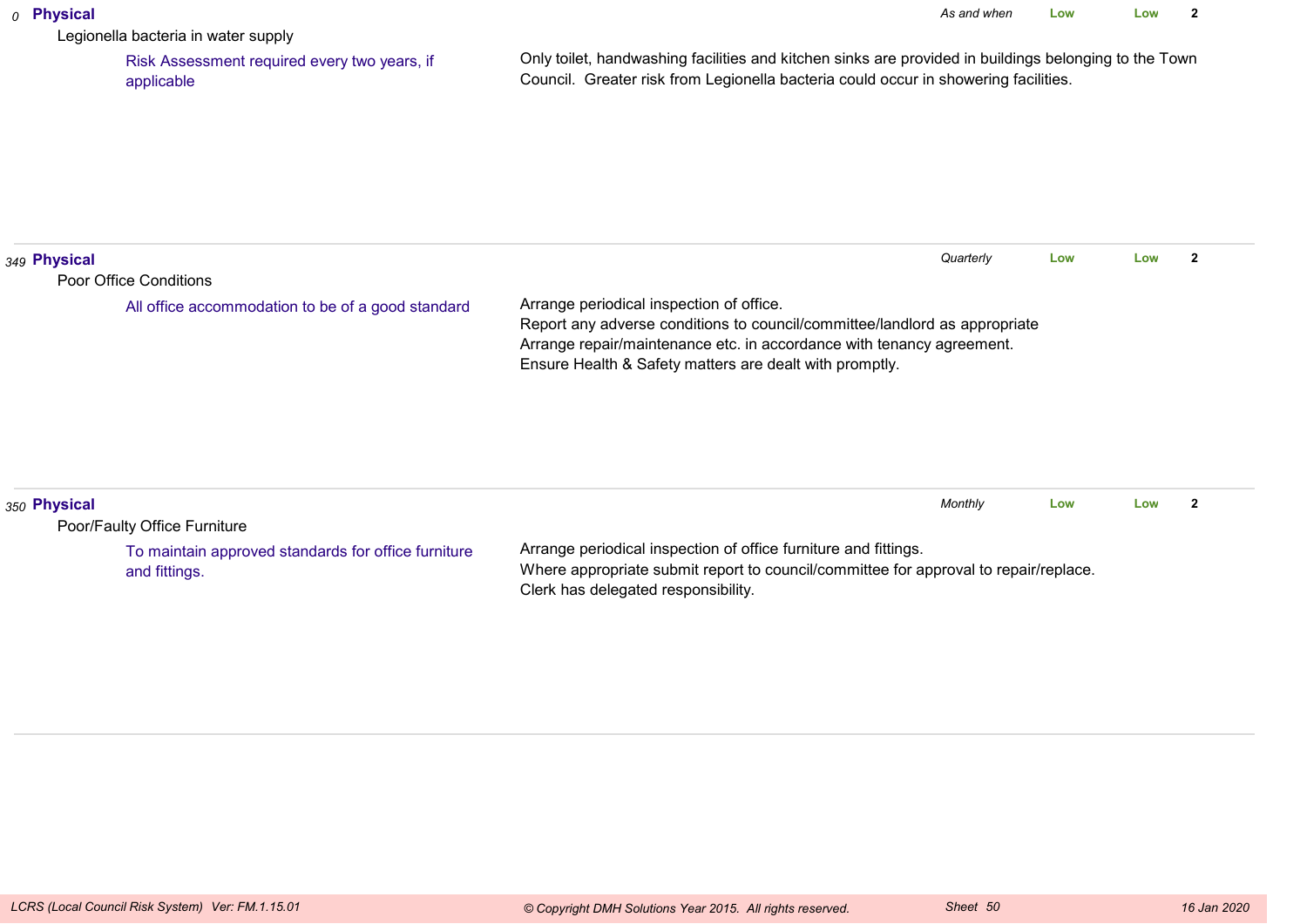| 357 Technical                                                                                         | Monthly | Low | Low | ົ |
|-------------------------------------------------------------------------------------------------------|---------|-----|-----|---|
| Defective Electrical Equipment/Machinery                                                              |         |     |     |   |
| Ensure maintenance agreement/contract in place where appropriate.                                     |         |     |     |   |
| Allocate responsibility for local repair/maintenance.<br>Restrict access to qualified personnel only. |         |     |     |   |
| Arrange regular inspection to ensure that any statutory obligations are met.                          |         |     |     |   |
| Ensure that PAT is carried out regularly by a competent qualified person.                             |         |     |     |   |
| Ensure that the appropriate records maintained.                                                       |         |     |     |   |
|                                                                                                       |         |     |     |   |
|                                                                                                       |         |     |     |   |
|                                                                                                       |         |     |     |   |

| Completed by: | Date: | Position: | No of Risks | No of risks 6<br>scored: | No of Action<br>Plans: |  |
|---------------|-------|-----------|-------------|--------------------------|------------------------|--|
|               |       |           |             |                          |                        |  |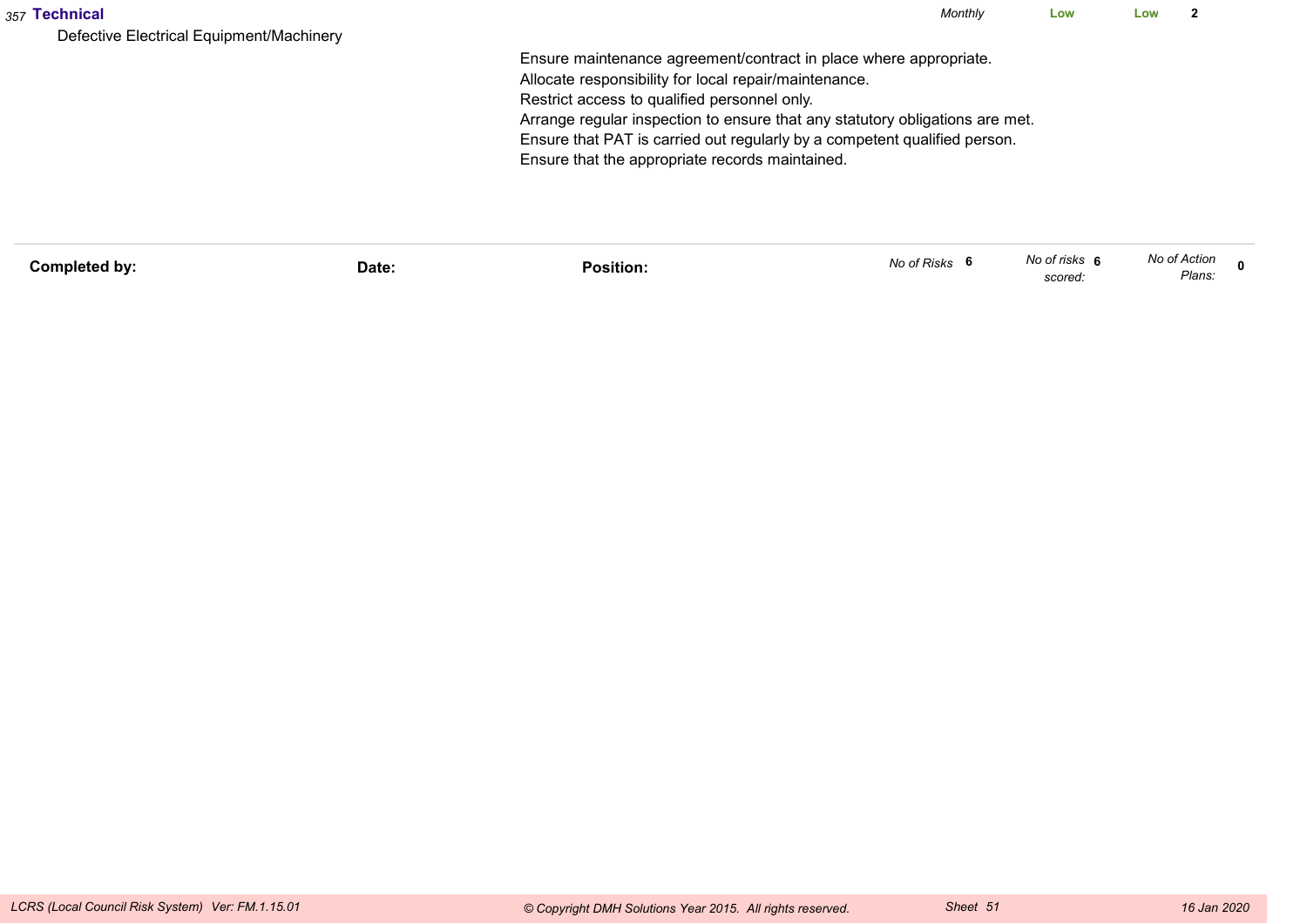### LCRS Step 5 - Risk report for Provision of Website/Internet Access

#### **Croxley Green Parish Council**Assessment year: 2019*Your Duty =* Power to provide from 'free resource' *Act =* s 137 Local Government Act 1972 *RefRisk / Hazard Control / RequirementReview timing & Responsibility occurrenceLikelihoodofImpacton Council ScoreScoring note:Low = 1 Medium = 2 and High = 3Your action required(>3)*Action by:*0* **Financial** Inadequate budget provisionAnnual costs included in the precept budget.*Annually* **Low Low <sup>2</sup>** To ensure proper financial provision*348* **Technical** Failure of Website/Internet ProvidersMaintenance/service level agreements in place.*Weekly* **Low Low <sup>2</sup>** To maintain high standard of service provision.**Completed by: Date: Position: <sup>0</sup>** *No of risks scored:***2** *No of Action Plans:No of Risks* **<sup>2</sup>**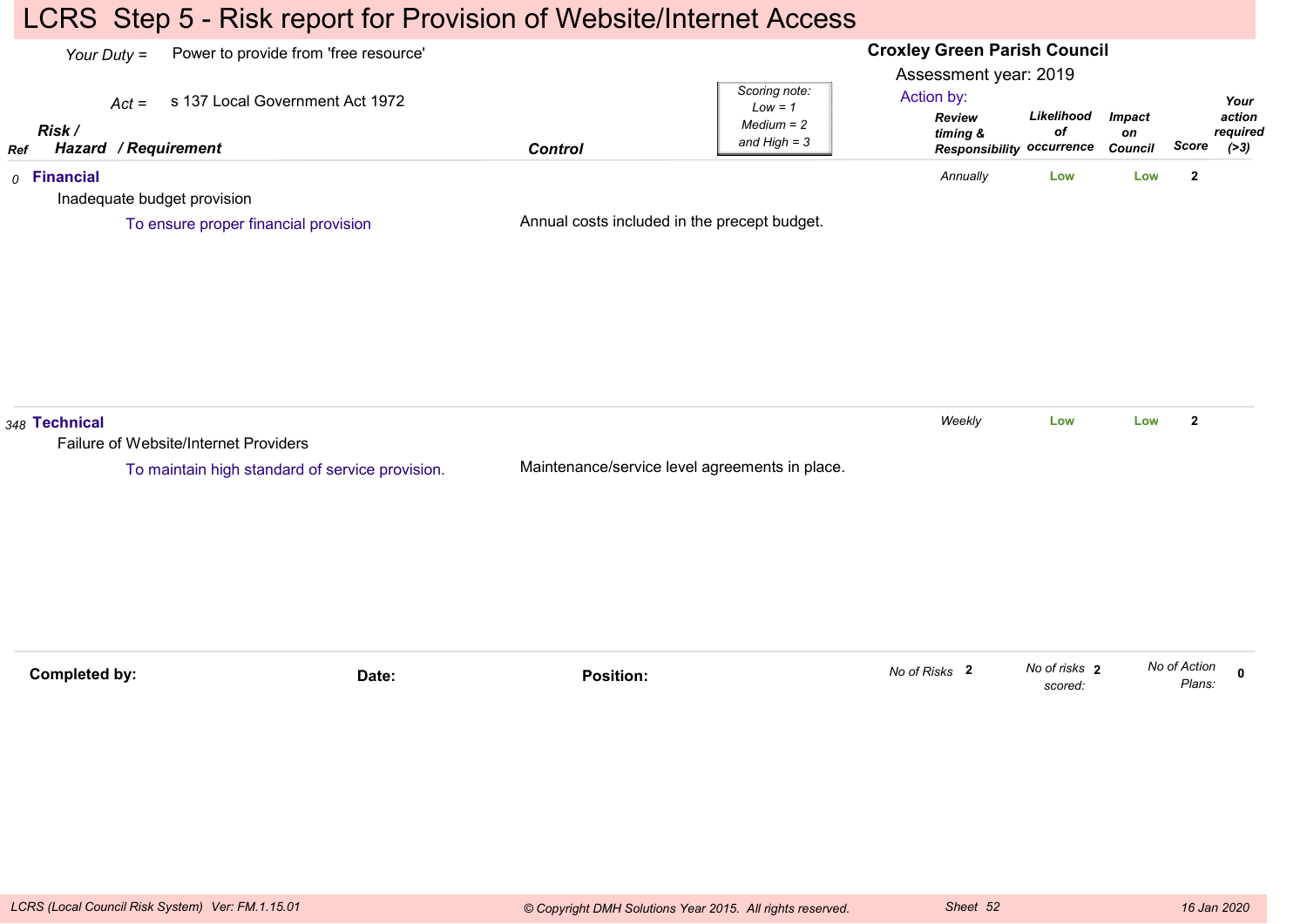## LCRS Step 5 - Risk report for Shelters & Seats

| Power to provide<br>Your Duty $=$                                                                                   |                                                |                                                                                                                                                                      | <b>Croxley Green Parish Council</b>                                                                  |                  |                                       |                |                                      |
|---------------------------------------------------------------------------------------------------------------------|------------------------------------------------|----------------------------------------------------------------------------------------------------------------------------------------------------------------------|------------------------------------------------------------------------------------------------------|------------------|---------------------------------------|----------------|--------------------------------------|
| s 4 Local Government (Miscellaneous Provisions) Act 1953<br>$Act =$<br>Risk /<br><b>Hazard / Requirement</b><br>Ref | <b>Control</b>                                 | Scoring note:<br>$Low = 1$<br>$Median = 2$<br>and High $=$ 3                                                                                                         | Assessment year: 2019<br>Action by:<br><b>Review</b><br>timing &<br><b>Responsibility occurrence</b> | Likelihood<br>оf | <b>Impact</b><br>on<br><b>Council</b> | Score          | Your<br>action<br>required<br>( > 3) |
| 0 Administration/Legal                                                                                              |                                                |                                                                                                                                                                      | Annually                                                                                             | Low              | Low                                   | $\overline{2}$ |                                      |
| Provision of inadequate standard of seating.                                                                        |                                                |                                                                                                                                                                      |                                                                                                      |                  |                                       |                |                                      |
|                                                                                                                     | inspection of all seating prior to acceptance. | Ensure that all prospective donors are provided with copy of policy prior to acceptance and carry out<br>Arrangements will be made for safe and secure installation. |                                                                                                      |                  |                                       |                |                                      |
| Environmental<br>$\Omega$<br>Vandalism                                                                              |                                                |                                                                                                                                                                      | Annually                                                                                             | Low              | Low                                   | $\mathbf{2}$   |                                      |
| To minimise the risk of loss/damage/injury arising from<br>vandalism.                                               | Determine policy for dealing with offenders.   | Maintain liaison with enforcement agencies/PCSOs.                                                                                                                    |                                                                                                      |                  |                                       |                |                                      |

To minimise risk arising from anti-social behaviour.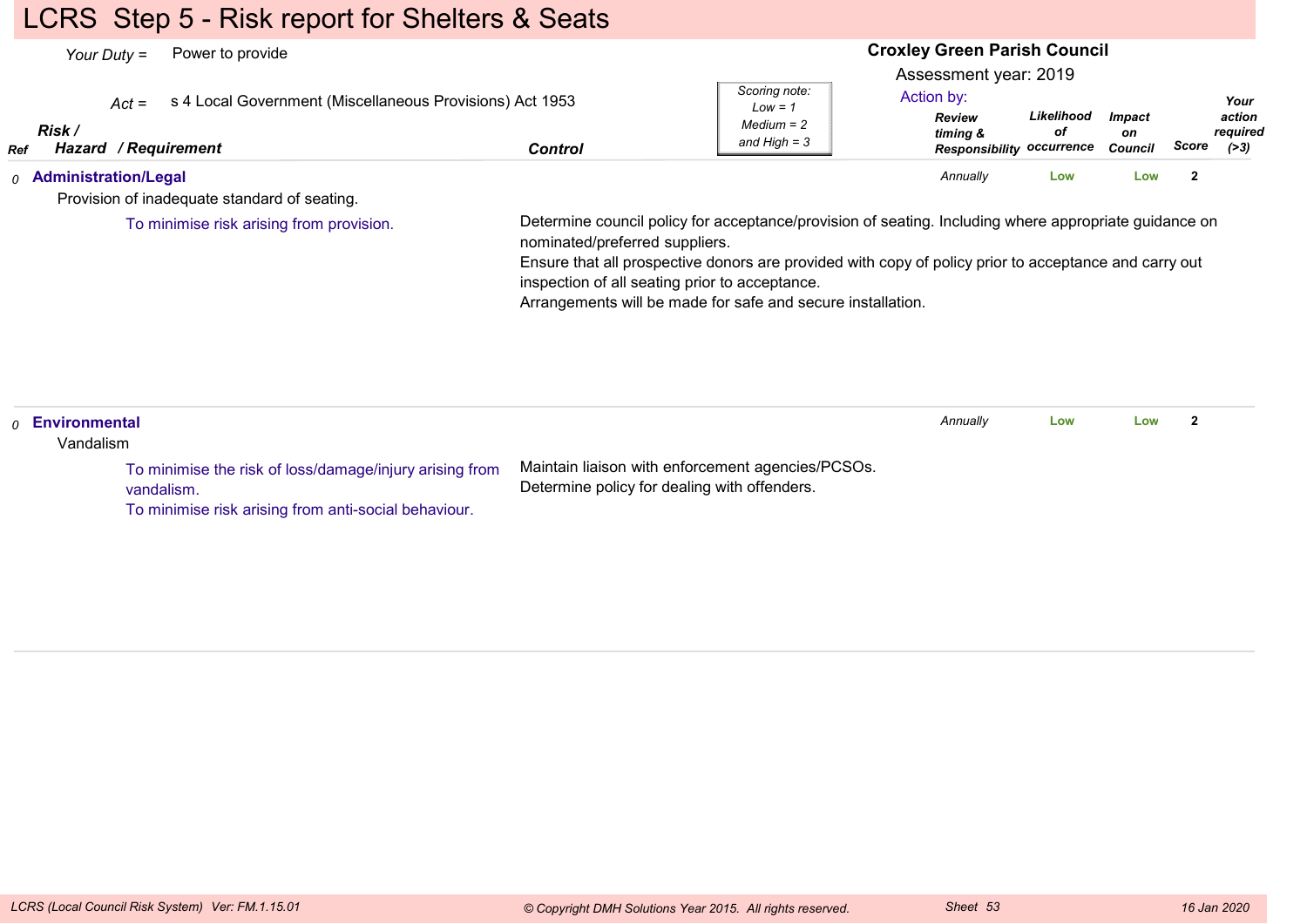| $0$ Physical<br>Fire |                                            |                                                                                                                                                                                                                                                                                                       | Annually | Low | Low | $\overline{2}$ |
|----------------------|--------------------------------------------|-------------------------------------------------------------------------------------------------------------------------------------------------------------------------------------------------------------------------------------------------------------------------------------------------------|----------|-----|-----|----------------|
|                      | To safeguard against fire risk.            | Ensure Health/Safety testing complete.<br>Ensure appropriate staff training<br>Provide for strict security/control of combustible materials held by council.<br>Provide appropriate extinguishers etc.<br>Ensure appropriate signage in place.<br>Ensure appropriate regulations/controls adhered to. |          |     |     |                |
| $o$ Physical         |                                            |                                                                                                                                                                                                                                                                                                       | Annually | Low | Low | $\overline{2}$ |
|                      | Injury or damage arising from use.         |                                                                                                                                                                                                                                                                                                       |          |     |     |                |
|                      | To minimise risk arising from use.         | Carry out regular inspection of public seating & maintain records.<br>Have necessary arrangements in place for repair/renewal.<br>Ensure that appropriate insurance cover is held.                                                                                                                    |          |     |     |                |
| $0$ Technical        | Inadequate maintenance of shelters & seats |                                                                                                                                                                                                                                                                                                       | Annually | Low | Low | $\overline{2}$ |
|                      | To minimise risk arising.                  | Determine responsibility for maintenance of property.<br>Arrange regular inspection and cleaning.<br>Arrange repairs and maintenance as per programme or as required.                                                                                                                                 |          |     |     |                |

Maintain records of repair and maintenance.Maintain and update the Assets Register.

Have arrangement in place to remove/replace dangerous equipment.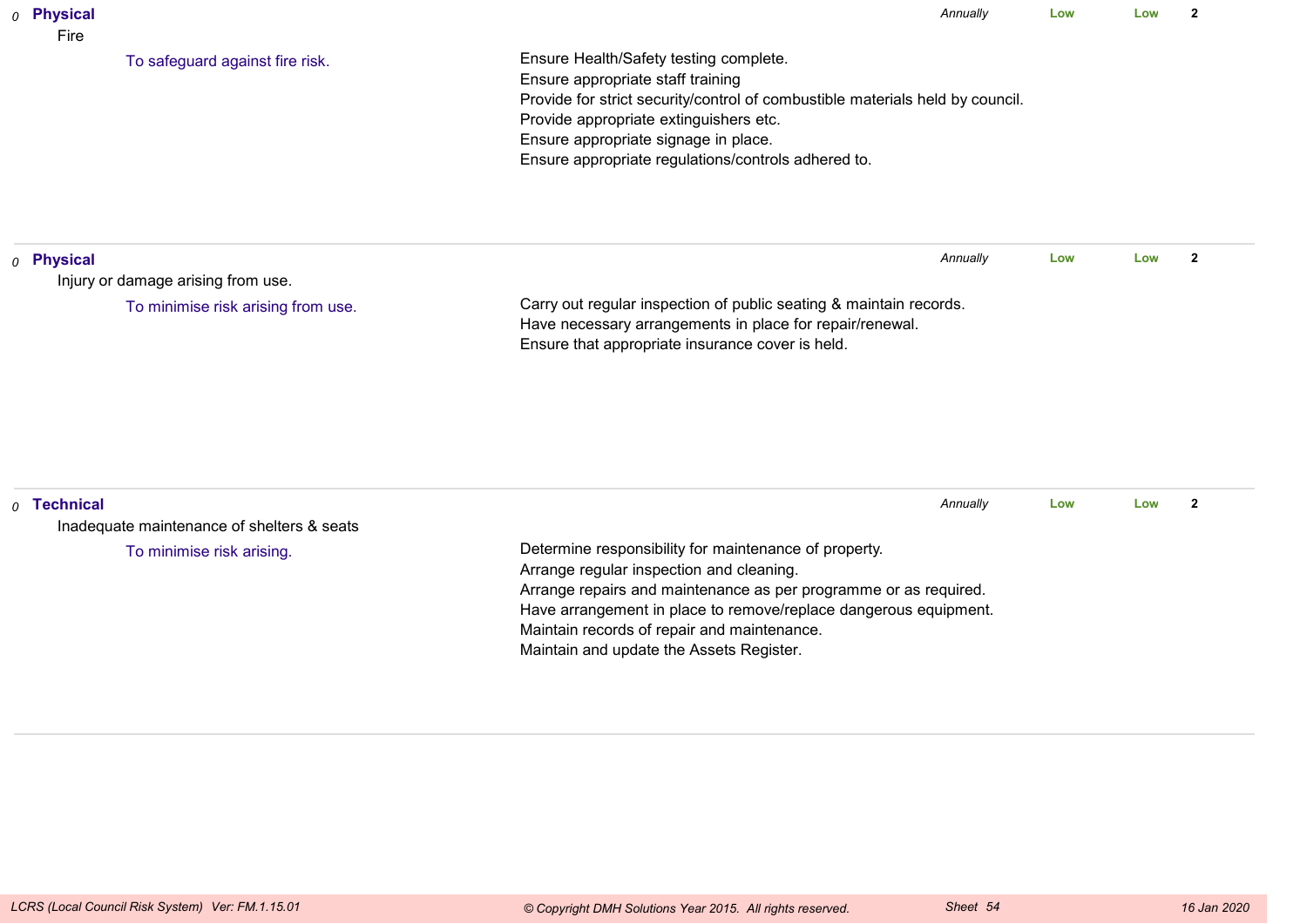### *0* **Technical**

*Annually* **LowLow <sup>2</sup>**

Provision of inadequate public seating

 To ensure that standards as determined by council areEnsure that all applicants wishing to provide public seating are provided with a copy of the council policy.Inspect all seats prior to acceptance to ensure required standards are met.met.

| Completed by: | Date: | .<br>Position: | No of Risks | No of risks<br>scored. | No of Action<br>Plans. |  |
|---------------|-------|----------------|-------------|------------------------|------------------------|--|
|               |       |                |             |                        |                        |  |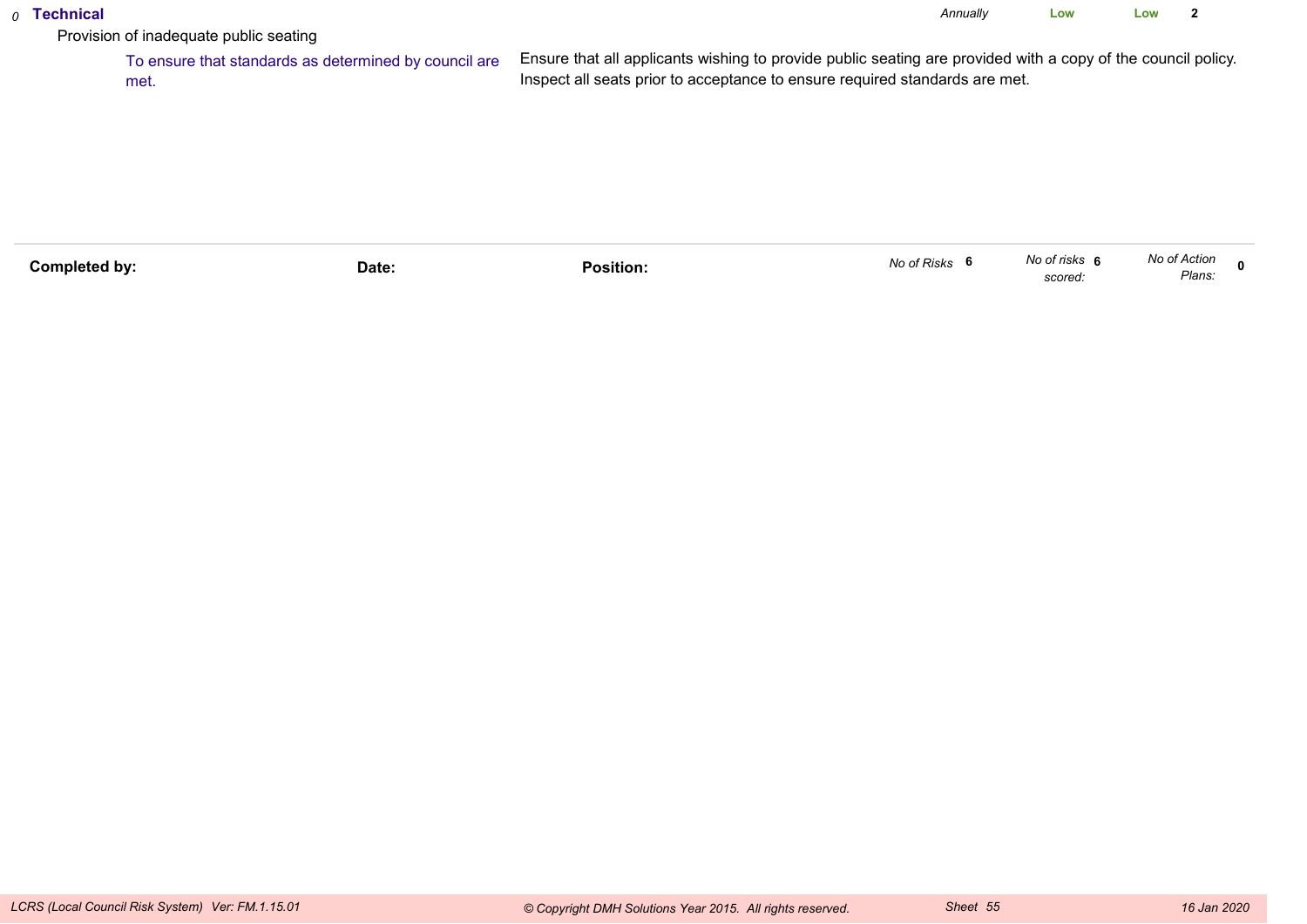### LCRS Step 5 - Risk report for Street/Footway Lighting

#### **Croxley Green Parish Council**Assessment year: 2019*Your Duty =* Power to provide *Act =* s 3 Parish Councils Act 1957; sch13 LGA 1972 *RefRisk / Hazard Control / RequirementReview timing & Responsibility occurrenceLikelihoodofImpacton Council ScoreScoring note:Low = 1 Medium = 2 and High = 3Your action required(>3)*Action by:*279* **Administration/Legal** Contracts with service providersPrincipally Herts Highways responsibility.Report faulty lighting to Highways.*Annually* **N/A N/A <sup>0</sup>** To ensure proper administrative arrangements.*278* **Administration/Legal** Service level agreementsEnsure that all service level agreements are fully completed and operational.Monitor performance to ensure conditions met.*Annually* **N/A N/A <sup>0</sup>** To ensure proper agreements in place.

Review conditions periodically.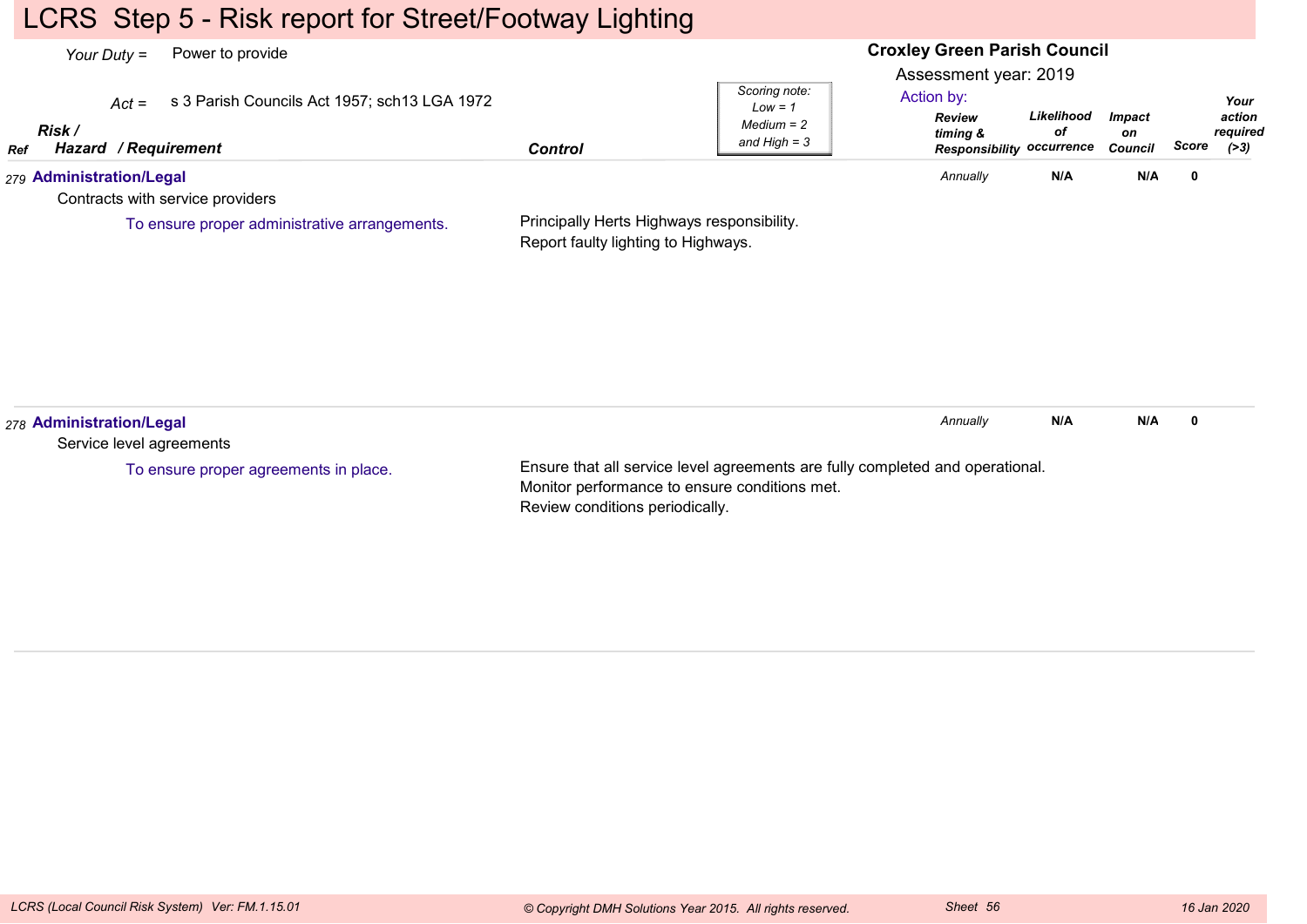| 203 Environmental                | Failure to provide lighting                                           |                                                                                                                                                                                          | Quarterly | Low | Low | $\mathbf{2}$ |
|----------------------------------|-----------------------------------------------------------------------|------------------------------------------------------------------------------------------------------------------------------------------------------------------------------------------|-----------|-----|-----|--------------|
|                                  |                                                                       | Monitor Service Level Agreement with major authority on a regular basis<br>Report any faulty lights as soon as possible<br>Monitor service performance and enforce agreement conditions. |           |     |     |              |
| 293 Environmental<br>Fly posting |                                                                       |                                                                                                                                                                                          | Annually  | N/A | N/A | 0            |
|                                  | To minimize associated risk.                                          | Define policy on fly posting - Highways function.<br>Maintain liaison with enforcement agencies.<br>Take action as appropriate against offenders.                                        |           |     |     |              |
|                                  |                                                                       |                                                                                                                                                                                          |           |     |     |              |
| 285 Environmental<br>Vandalism   |                                                                       |                                                                                                                                                                                          | Annually  | N/A | N/A | $\mathbf 0$  |
|                                  | To minimise the risk of loss/damage/injury arising from<br>vandalism. | Maintain efficient and effective security.<br>Maintain liaison with local enforcement agencies.<br>Take action as appropriate against offenders.                                         |           |     |     |              |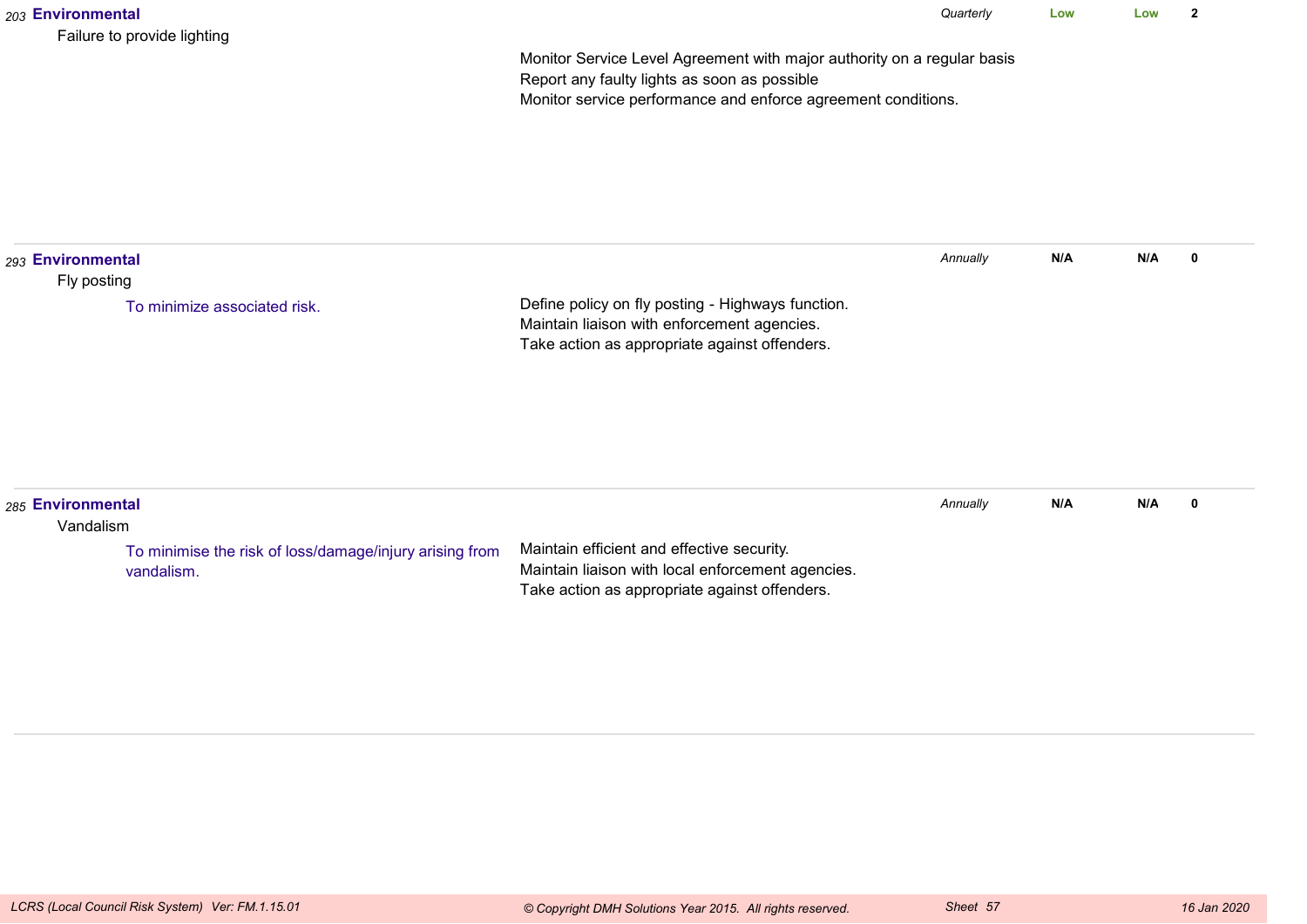| 290 Financial               |                                                                                      |                                                                                                                                                                                                                                            | Annually      | N/A                      | N/A |              | 0                     |
|-----------------------------|--------------------------------------------------------------------------------------|--------------------------------------------------------------------------------------------------------------------------------------------------------------------------------------------------------------------------------------------|---------------|--------------------------|-----|--------------|-----------------------|
|                             | Inadequate budget provision<br>To provide for annual review of service requirements. | Ensure that service/facility requirements are detailed in budget process.                                                                                                                                                                  |               |                          |     |              |                       |
| 281 Physical<br>Maintenance |                                                                                      | Define responsibility for maintenance - Highways function.<br>Ensure contractual arrangements in place for renewal/repair<br>Carry out regular inspections of all equipment.<br>Maintain detailed records of all work scheduled/completed. | Annually      | N/A                      | N/A |              | 0                     |
| 287 Physical                | Security of inspection plates etc.<br>To maintain service standards.                 | Arrange for regular inspection of equipment - Highways function. Any damage report to Highways.<br>Ensure contractual arrangements in place for renewal/repair.                                                                            | Annually      | N/A                      | N/A |              | 0                     |
| <b>Completed by:</b>        | Date:                                                                                | <b>Position:</b>                                                                                                                                                                                                                           | No of Risks 8 | No of risks 8<br>scored: |     | No of Action | $\mathbf 0$<br>Plans: |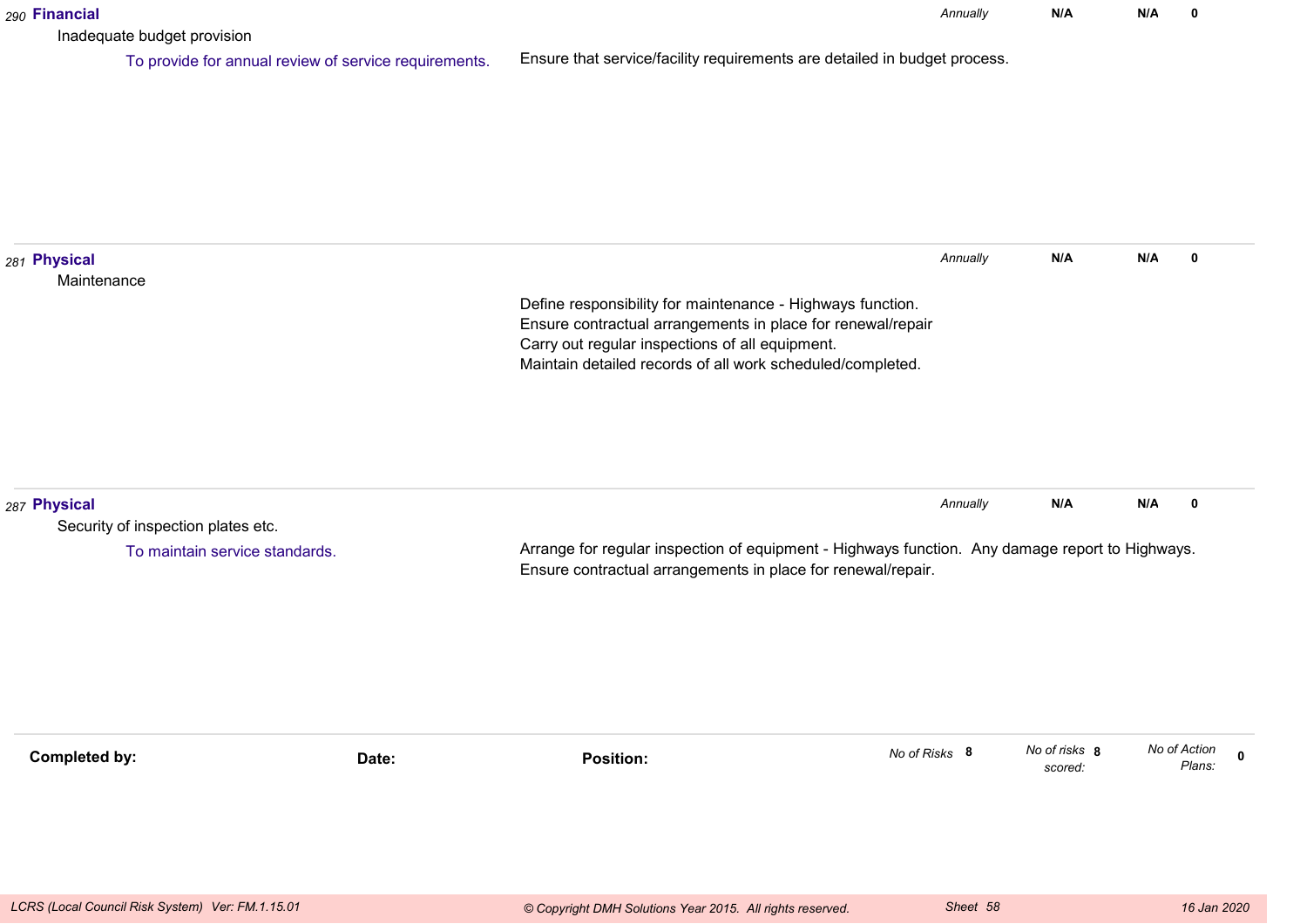# LCRS Step 5 - Risk report for Tourism

|                      | Your Duty $=$                              | Power to contribute to organisations encouraging tourism |                                          |                                                                                                              | <b>Croxley Green Parish Council</b>                  |                          |                      |                        |                    |  |
|----------------------|--------------------------------------------|----------------------------------------------------------|------------------------------------------|--------------------------------------------------------------------------------------------------------------|------------------------------------------------------|--------------------------|----------------------|------------------------|--------------------|--|
|                      | s 144 Local Government Act 1972<br>$Act =$ |                                                          |                                          | Scoring note:<br>$Low = 1$<br>$Median = 2$                                                                   | Assessment year: 2019<br>Action by:<br><b>Review</b> | Likelihood               | <b>Impact</b>        |                        | Your<br>action     |  |
| Risk /<br>Ref        | Hazard / Requirement                       |                                                          | <b>Control</b>                           | and $High = 3$                                                                                               | timing &<br><b>Responsibility</b>                    | of<br>occurrence         | on<br><b>Council</b> | Score                  | required<br>( > 3) |  |
| $0$ Financial        | Inappropriate funding applications         |                                                          |                                          |                                                                                                              | Annually                                             | Low                      | Low                  | $\overline{2}$         |                    |  |
|                      | To ensure integrity of funding.            |                                                          | Carry out regular monitoring and review. | Determine procedures for dealing with grant/loan applications.<br>Ensure that any conditions are adhered to. |                                                      |                          |                      |                        |                    |  |
| 205 Physical         | Inadequate budget provision                |                                                          |                                          |                                                                                                              | Annually                                             | Low                      | Low                  | $\overline{2}$         |                    |  |
|                      | To ensure proper financial provision.      |                                                          |                                          | Ensure that service requirement is included in annual budget process.                                        |                                                      |                          |                      |                        |                    |  |
|                      |                                            |                                                          |                                          |                                                                                                              |                                                      |                          |                      |                        |                    |  |
| <b>Completed by:</b> |                                            | Date:                                                    | <b>Position:</b>                         |                                                                                                              | No of Risks 2                                        | No of risks 2<br>scored: |                      | No of Action<br>Plans: | 0                  |  |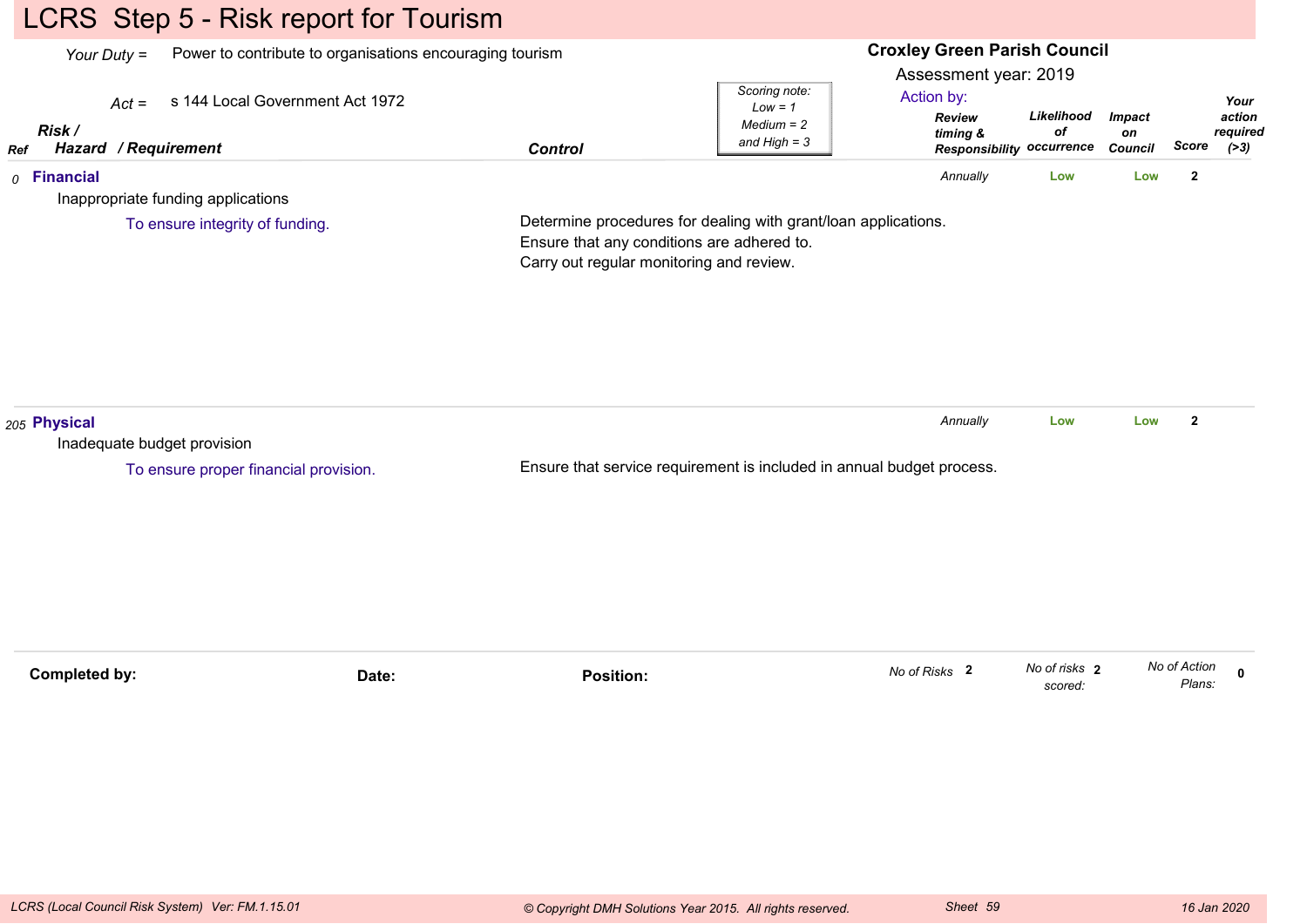### LCRS Step 5 - Risk report for Town and Country Planning

To meet consultation timetable.

| Right to be notified of planning applications<br>Your Duty $=$                                                |         | <b>Croxley Green Parish Council</b><br>Assessment year: 2019<br>Scoring note:          |                                                      |                                |       |                                      |
|---------------------------------------------------------------------------------------------------------------|---------|----------------------------------------------------------------------------------------|------------------------------------------------------|--------------------------------|-------|--------------------------------------|
| s 1 (p8) Town and Country Planning Act 1990<br>$Act =$<br>Risk /<br><b>Hazard / Requirement</b><br><b>Ref</b> | Control | Action by:<br>$Low = 1$<br><b>Review</b><br>$Median = 2$<br>timina &<br>and High $=$ 3 | Likelihood<br>οf<br><b>Responsibility occurrence</b> | <b>Impact</b><br>on<br>Council | Score | Your<br>action<br>required<br>( > 3) |
| 204 Administration/Legal<br>Failure to meet consultation deadlines.                                           |         | Annually                                                                               | Low                                                  | LOW                            |       |                                      |

Ensure adequate number of Planning & Development Committee meetings are arranged.

Where necessary liaise with the Planning Authority for possible extension.

*211* **Administration/Legal** Maintenance of register/recordsMaintain record of P&D decisions and dates when notified to TRDC.*Annually* **LowLow <sup>2</sup>**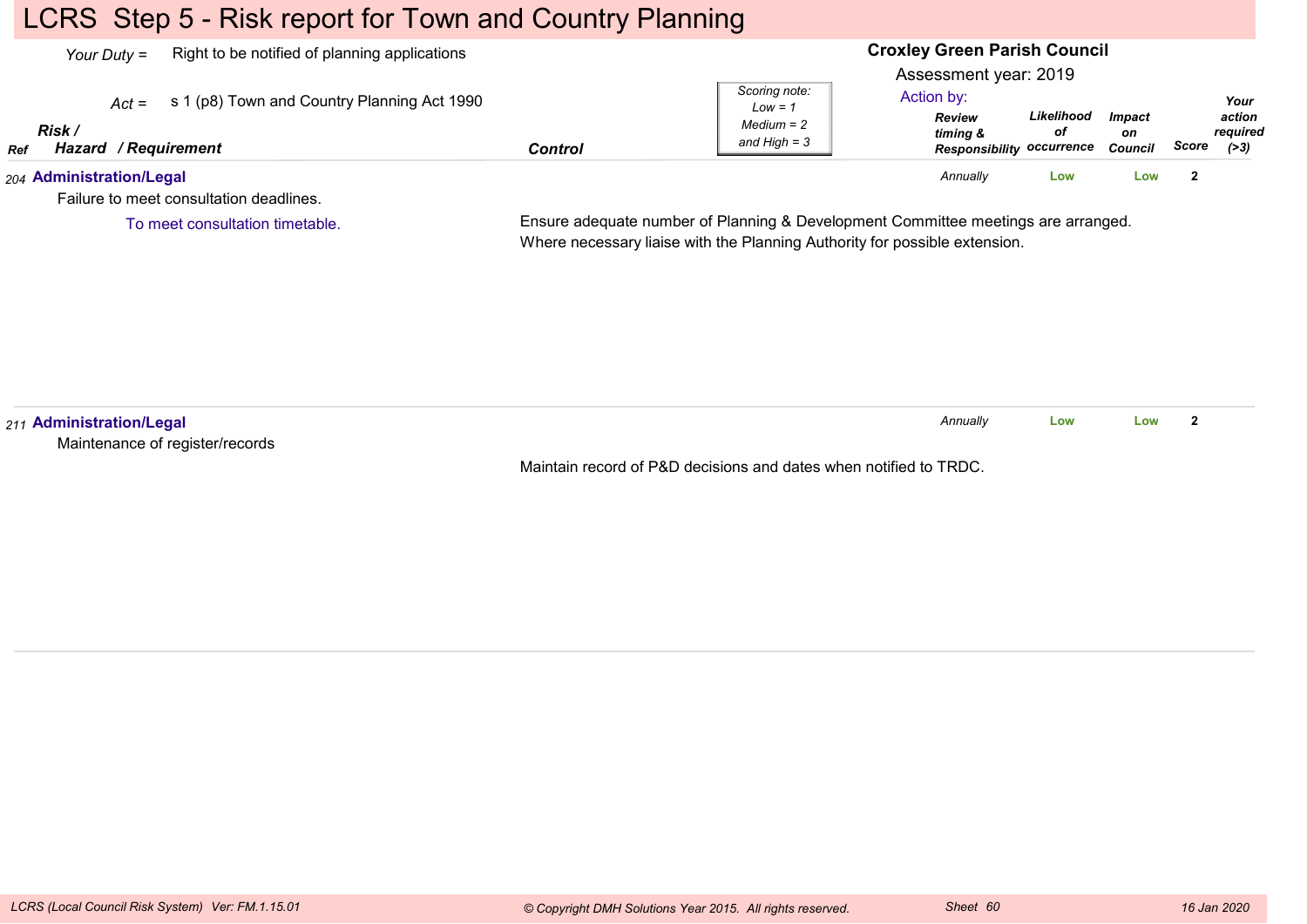| 207 Physical                   |                                                                                                                                      | Annually | Low | Low |  |
|--------------------------------|--------------------------------------------------------------------------------------------------------------------------------------|----------|-----|-----|--|
| Security of records            |                                                                                                                                      |          |     |     |  |
| To safeguard planning records. | Allocate responsibility for records.<br>Provide for secure storage facilities. History record backed up with weekly computer backup. |          |     |     |  |

| Completed bv: | Date: | .<br>Position. | No of Risks | No of risks<br>scored: | No of Action<br>Plans. |  |
|---------------|-------|----------------|-------------|------------------------|------------------------|--|
|               |       |                |             |                        |                        |  |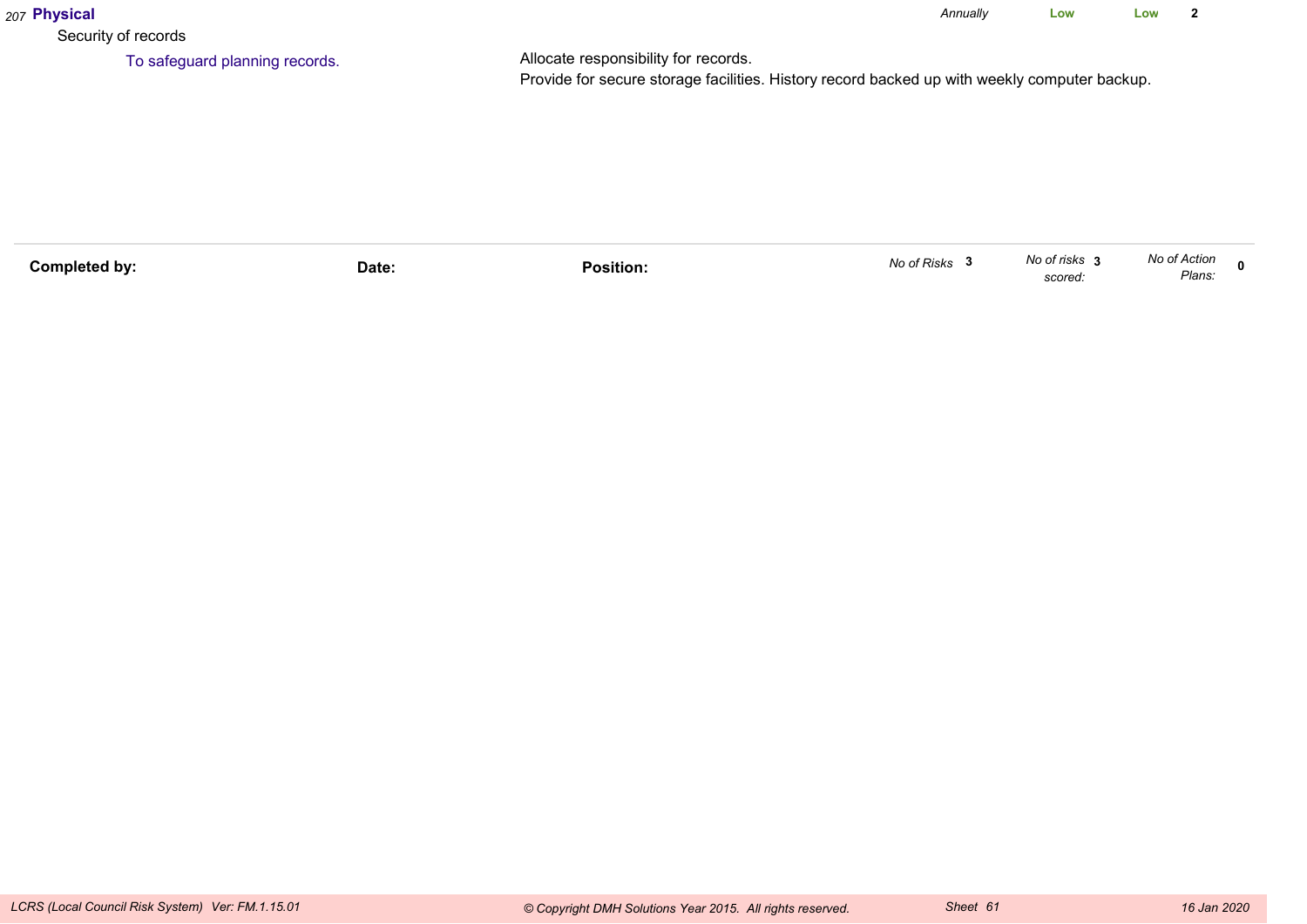# LCRS Step 5 - Risk report for Village Signs

| Power to erect (with Highway Authority approval)<br>Your Duty $=$ |                                       |                | <b>Croxley Green Parish Council</b>                          |                                                                                                      |                  |                                       |       |                                      |
|-------------------------------------------------------------------|---------------------------------------|----------------|--------------------------------------------------------------|------------------------------------------------------------------------------------------------------|------------------|---------------------------------------|-------|--------------------------------------|
| $Act =$<br>Risk<br>Hazard / Requirement<br>Ref                    | s 3 Parish Council Act 1970           | <b>Control</b> | Scoring note:<br>$Low = 1$<br>$Median = 2$<br>and High $=$ 3 | Assessment year: 2019<br>Action by:<br><b>Review</b><br>timing &<br><b>Responsibility occurrence</b> | Likelihood<br>οf | <i><b>Impact</b></i><br>on<br>Council | Score | Your<br>action<br>required<br>( > 3) |
| <sub>0</sub> Administration/Legal                                 | Failure to obtain necessary approval. |                |                                                              | As and when                                                                                          | Low              | Low                                   |       |                                      |

Determine responsibility for administration.

Ensure that appropriate applications are submitted to Highway Authority.

| $\rho$ Financial                      |                                                       | Annuallv | Low | Low |  |
|---------------------------------------|-------------------------------------------------------|----------|-----|-----|--|
| Inadequate budget provision           |                                                       |          |     |     |  |
| To ensure proper financial provision. | Ensure service requirement included in annual budget. |          |     |     |  |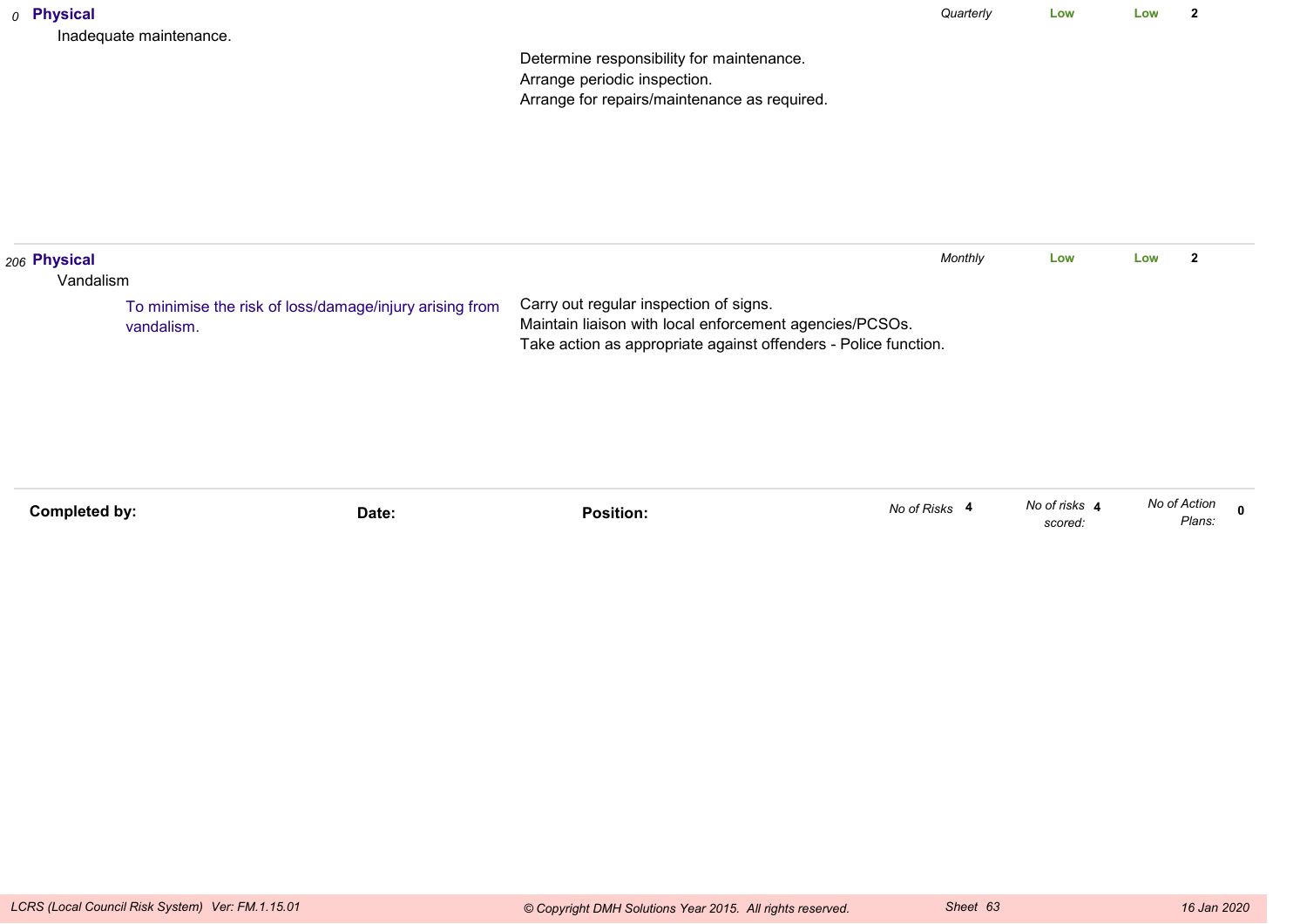# LCRS Step 5 - Risk report for War Memorials

| Your Duty $=$ |                       |         | Power to maintain, repair, protect and adapt war memorials                                                                                                              |                                                                                                                                                                                                |                                                              | <b>Croxley Green Parish Council</b><br>Assessment year: 2019                |                  |                                       |                         |                                            |
|---------------|-----------------------|---------|-------------------------------------------------------------------------------------------------------------------------------------------------------------------------|------------------------------------------------------------------------------------------------------------------------------------------------------------------------------------------------|--------------------------------------------------------------|-----------------------------------------------------------------------------|------------------|---------------------------------------|-------------------------|--------------------------------------------|
| Ref           | Risk /<br>Hazard      | $Act =$ | s 1, 133 - War Memorials (Local Authorities' Powers) Act 1923, as extended<br>by Local Government Act 1948, Local Government Act 1972 s 272 & schedule<br>/ Requirement | <b>Control</b>                                                                                                                                                                                 | Scoring note:<br>$Low = 1$<br>$Median = 2$<br>and $High = 3$ | Action by:<br><b>Review</b><br>timing &<br><b>Responsibility occurrence</b> | Likelihood<br>οf | <b>Impact</b><br>on<br><b>Council</b> |                         | Your<br>action<br>required<br>Score $(>3)$ |
|               | 469 Physical          |         |                                                                                                                                                                         |                                                                                                                                                                                                |                                                              | Annually                                                                    | Low              | Low                                   | $\overline{2}$          |                                            |
|               |                       |         | Inadequate budget provision                                                                                                                                             |                                                                                                                                                                                                |                                                              |                                                                             |                  |                                       |                         |                                            |
|               |                       |         | To ensure annual service review.                                                                                                                                        | Review service provision within annual budget process.                                                                                                                                         |                                                              |                                                                             |                  |                                       |                         |                                            |
|               |                       |         |                                                                                                                                                                         |                                                                                                                                                                                                |                                                              |                                                                             |                  |                                       |                         |                                            |
|               | <sub>0</sub> Physical |         |                                                                                                                                                                         |                                                                                                                                                                                                |                                                              | Annually                                                                    | Low              | Low                                   | $\overline{\mathbf{2}}$ |                                            |
|               |                       |         | Inadequate maintenance.                                                                                                                                                 |                                                                                                                                                                                                |                                                              |                                                                             |                  |                                       |                         |                                            |
|               |                       |         | To maintain war memorial and the surrounding area to<br>an acceptable standard                                                                                          | Define responsibility for maintenance.<br>Structure should be inspected annually.<br>Carry out regular inspections of memorials.<br>Maintain detailed records of all work scheduled/completed. |                                                              |                                                                             |                  |                                       |                         |                                            |

Annual maintenance carried out prior to Remembrance Sunday.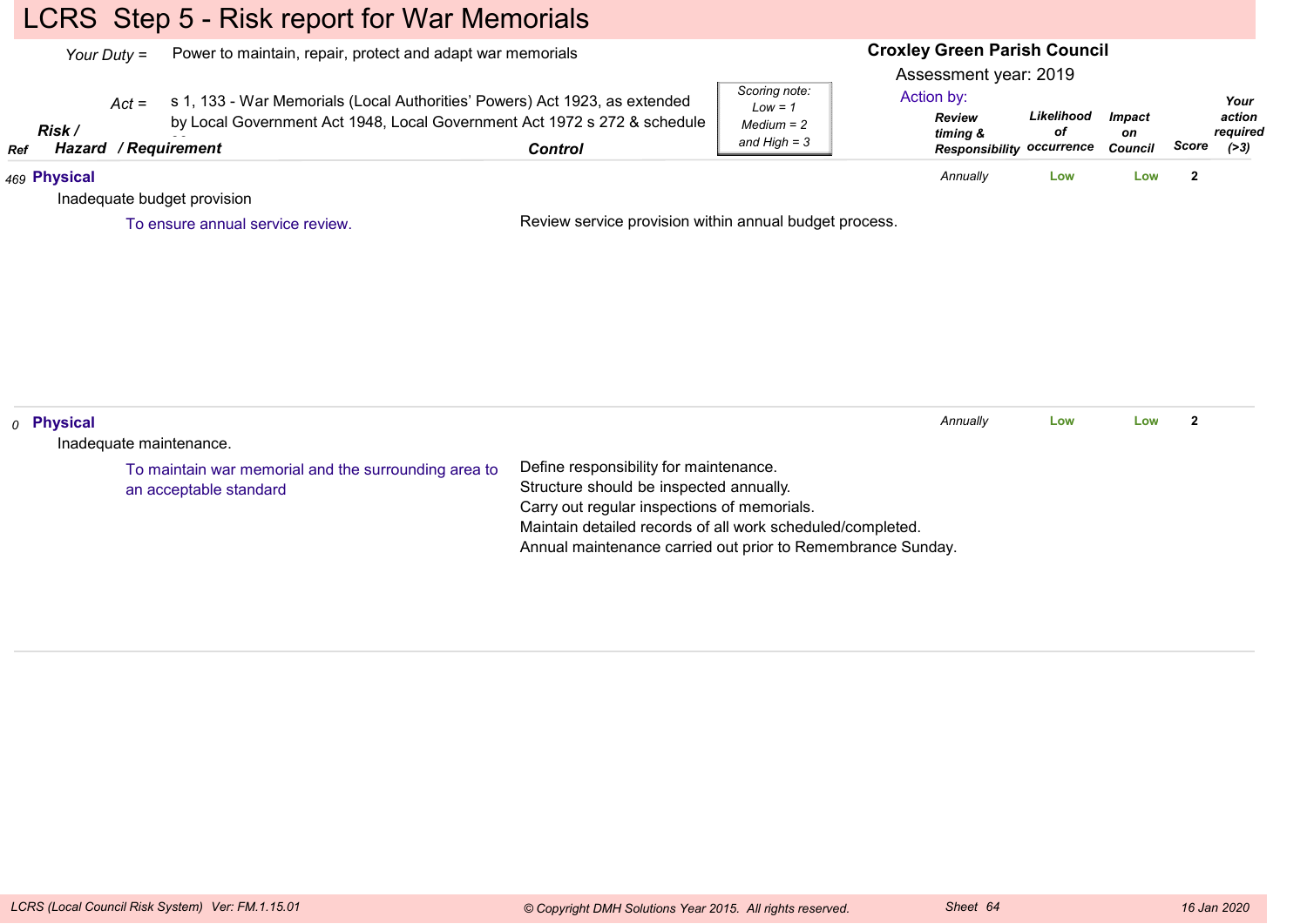#### *208* **Physical**

#### Vandalism

Maintain security. Maintain liaison with local enforcement agencies. Take action as appropriate against offenders - Police function.To minimise the risk of loss/damage/injury arising fromvandalism.

| Completed by: | Date: | Position. | No of Risks | No of risks 3<br>scored. | No of Action<br>Plans: |  |
|---------------|-------|-----------|-------------|--------------------------|------------------------|--|
|               |       |           |             |                          |                        |  |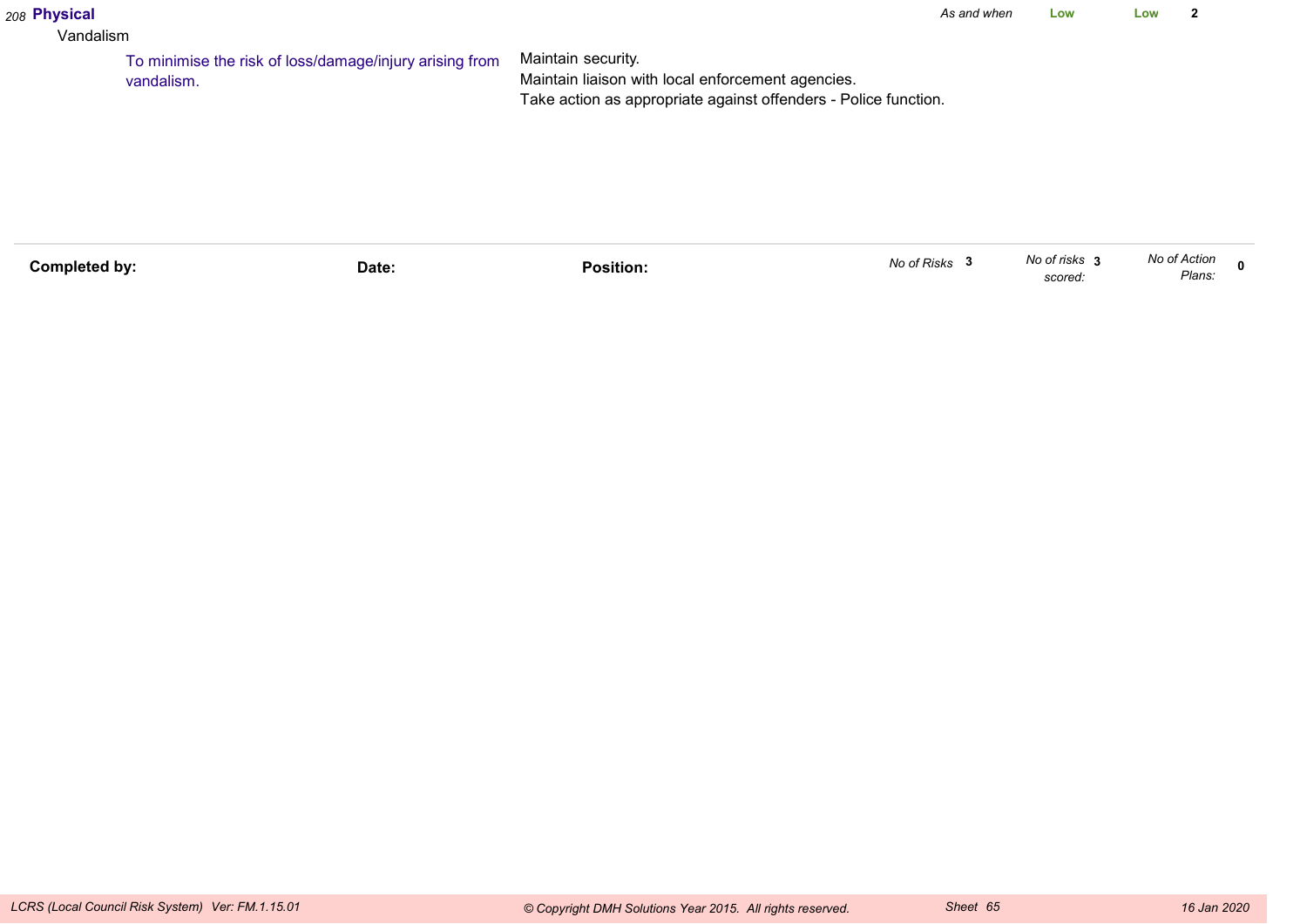### LCRS Step 5 - Risk report for Web Sites

#### **Croxley Green Parish Council**Assessment year: 2019*Your Duty =Act =RefRisk / Hazard Control / RequirementReview timing & Responsibility occurrence CouncilLikelihoodofImpacton ScoreScoring note:Low = 1 Medium = 2 and High = 3Your action required(>3)*Action by:*0* **Administration/Legal** *As and when* **LowLow <sup>2</sup>**

Availability of Software tools to build and manage site

To ensure that the council has full control of website.

Ensure that the council controls ownership of the necessary software including website editor, FTP (FileTransfer Tool), anti virus software, image management software and a word processor.

| Administration/Legal                                             |                                                                                                     | Annuallv | Low | Low |  |
|------------------------------------------------------------------|-----------------------------------------------------------------------------------------------------|----------|-----|-----|--|
| Compromise of copyright by inclusion of website links or frames. |                                                                                                     |          |     |     |  |
| To minimise risk.                                                | If web site contains links to other sites ensure permission of destination website is prerequisite. |          |     |     |  |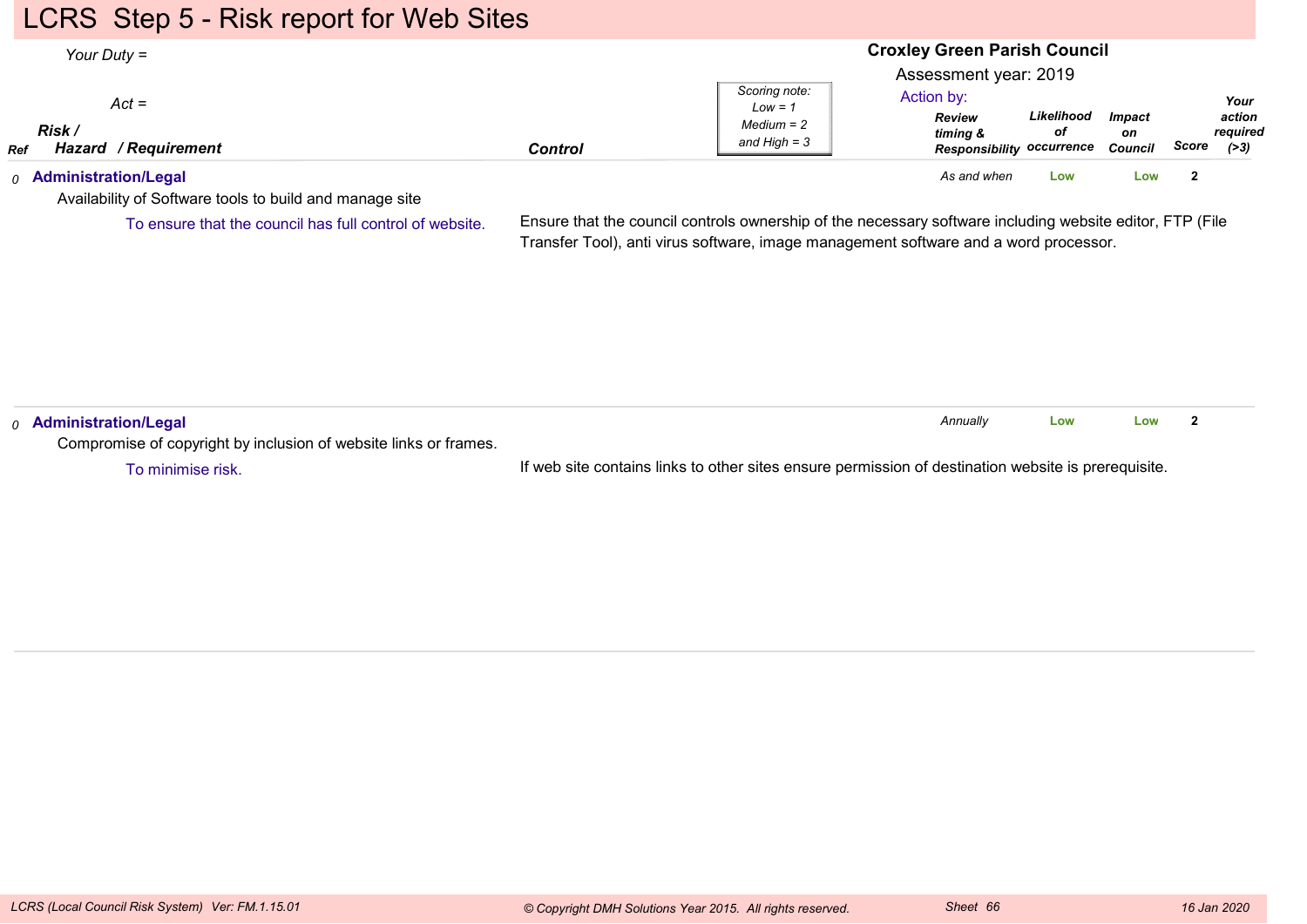### *0* **Administration/Legal** Confusion arising from links to external websitesEnsure that adequate control is in place and that web site makes clear council privacy policy that it is notresponsible for the privacy practices or the content of external websites.*Annually* **Low Low <sup>2</sup>** To minimise risk.*457* **Administration/Legal Content** Ensure that all content is specifically approved by the Clerk to the Council.**Low Low <sup>2</sup>** To maintain effective administration.*0* **Administration/Legal** Dependence upon an individual*Annually* **LowLow <sup>2</sup>**

| <b>Administration/Legal</b>                               |                                                                                                             | Annuallv | Low | Low |  |
|-----------------------------------------------------------|-------------------------------------------------------------------------------------------------------------|----------|-----|-----|--|
| Dependence upon an individual                             |                                                                                                             |          |     |     |  |
| To ensure that the site activity is not restricted to one | Ensure that a minimum of two people have the necessary ability to undertake all website activity and are up |          |     |     |  |
| person.                                                   | to date with current site status.                                                                           |          |     |     |  |
|                                                           | Provide training where necessary to minimise risk.                                                          |          |     |     |  |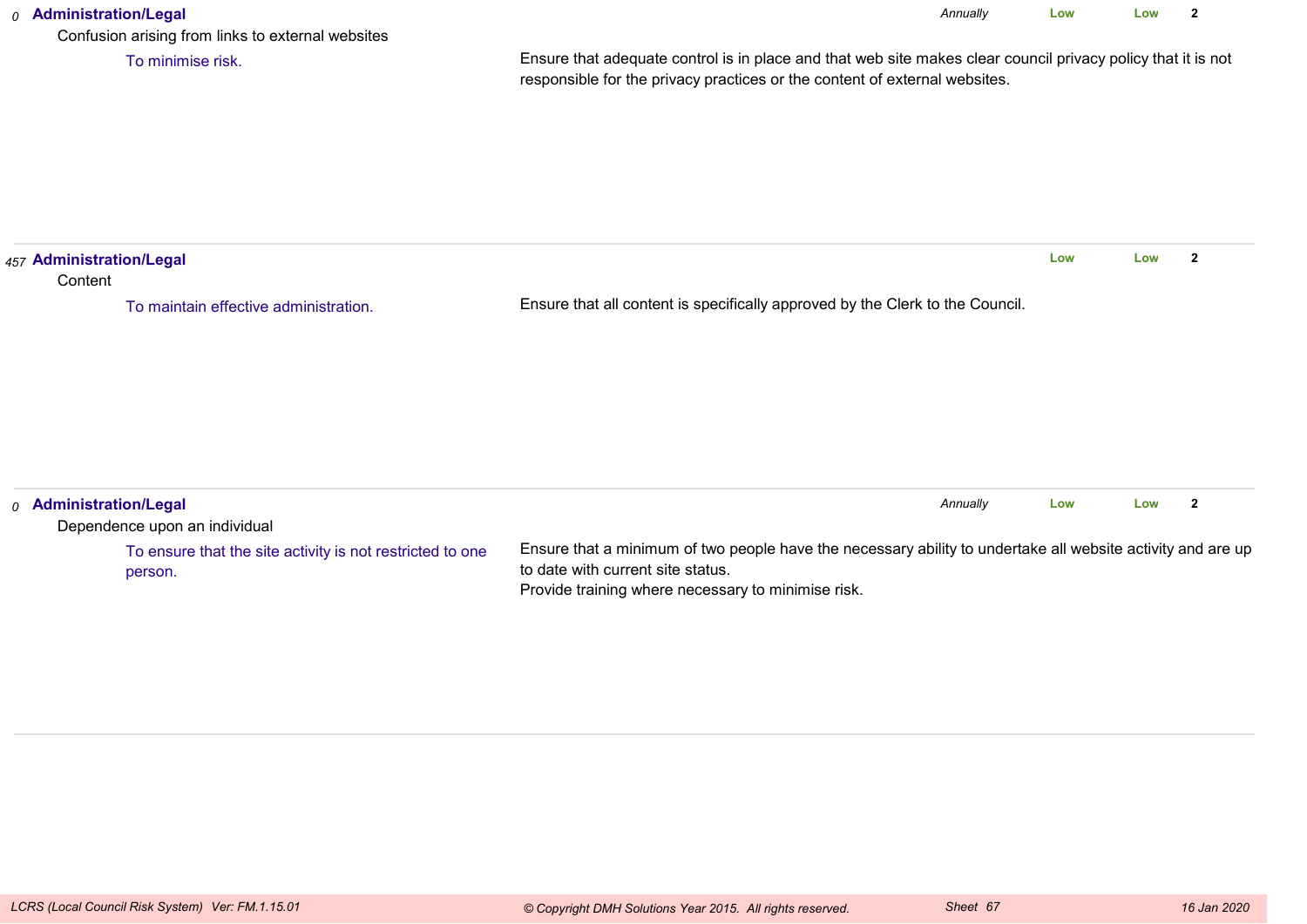| 464 Administration/Legal<br>Insurance                                                                             |                                                                                                                                                                                                                                               |     | Low | $\mathbf{2}$   |
|-------------------------------------------------------------------------------------------------------------------|-----------------------------------------------------------------------------------------------------------------------------------------------------------------------------------------------------------------------------------------------|-----|-----|----------------|
| To protect council.                                                                                               | Ensure that appropriate insurance cover is held by council.                                                                                                                                                                                   |     |     |                |
| <sub>0</sub> Administration/Legal<br>Lack of motivation for continued management of website.<br>To minimise risk. | Quarterly<br>Recognise risks associated with poor site maintenance and development - lack of users - lack of feed back<br>- user dissatisfaction - waste of resources.<br>Ensure that proper recognition is given to site manager, the Clerk. | Low | Low | $\overline{2}$ |
|                                                                                                                   | Arrange for regular review of site content and update of the site content is carried out on an as required<br>basis.                                                                                                                          |     |     |                |
| 0 Administration/Legal<br>Lack of visibility of visitor numbers.                                                  | Annually                                                                                                                                                                                                                                      | Low | Low | $\mathbf{2}$   |
| To maintain adequate statistics.                                                                                  | Ensure that a web site statistics package is available for analysis of use.<br>Ensure that examination of detail is an integral part of the process.                                                                                          |     |     |                |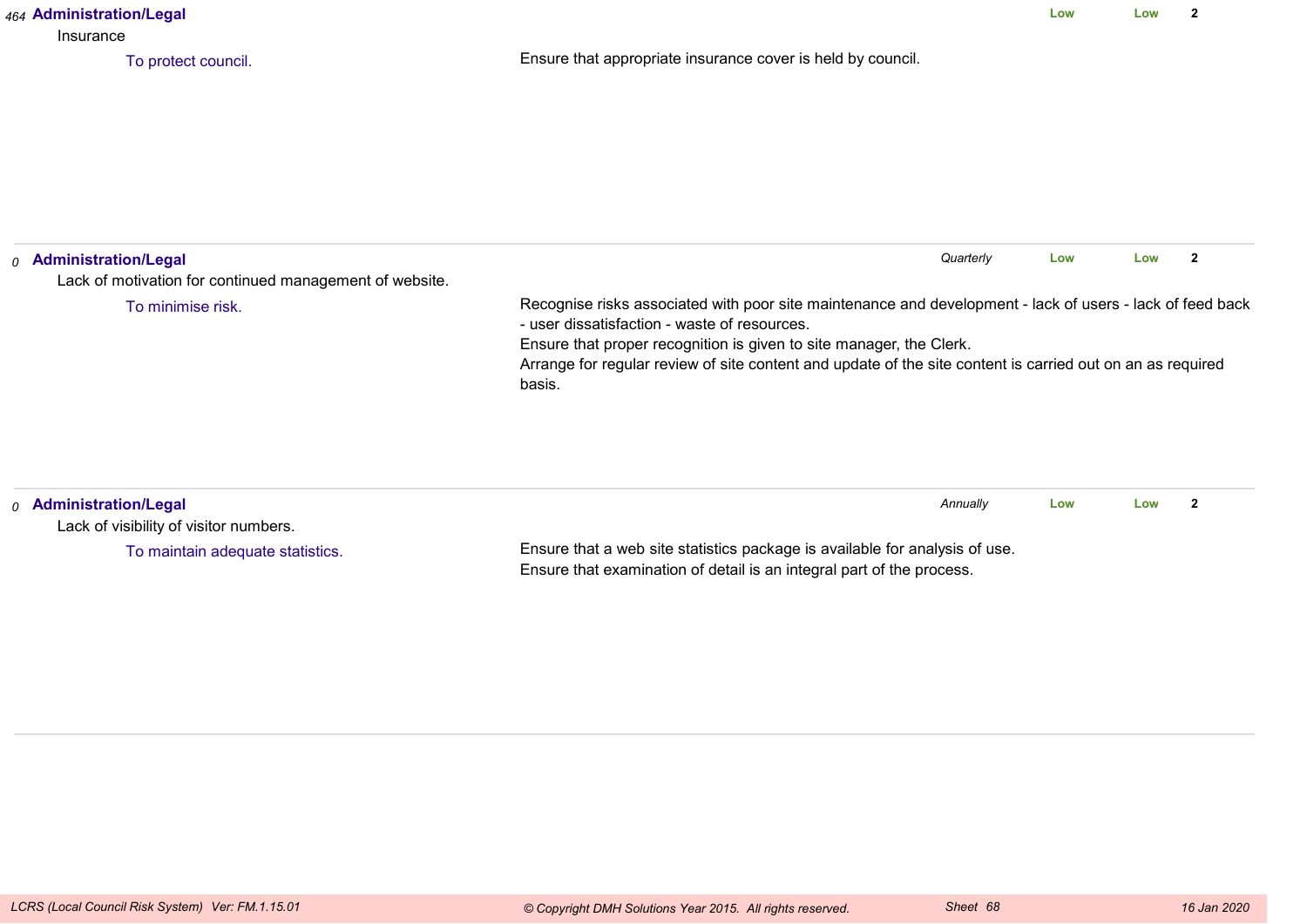### *0* **Administration/Legal**

Loss of Data/ Inability to access backup

To avoid risk arising from loss of data.

Ensure that a back-up copy of web content is held by the clerk and is updated on a monthly or other agreedtime scale.

*Monthly*

**Low**

**Low <sup>2</sup>**

 Where website is subject to outside management carry out monthly review and ensure that the ServiceLevel Agreement is in place and adhered to.

| <sub>0</sub> Administration/Legal<br>Non compliance with Freedom of Information Act |                                                                                                                                                                                                                                                                                | Annually    |     |     |              |
|-------------------------------------------------------------------------------------|--------------------------------------------------------------------------------------------------------------------------------------------------------------------------------------------------------------------------------------------------------------------------------|-------------|-----|-----|--------------|
| To minimise risk.                                                                   | Ensure that legal requirements are met in full.<br>Ensure that all information, as declared in the Council Model publication, is available via the clerk to the<br>council and alternatively via the website.                                                                  |             |     |     |              |
|                                                                                     |                                                                                                                                                                                                                                                                                |             |     |     |              |
| <sub>0</sub> Administration/Legal<br>Non conformance with the Data Protection Act   |                                                                                                                                                                                                                                                                                | As and when | Low | Low | $\mathbf{2}$ |
| To minimise risk.                                                                   | Where posting information to website, or storing personal information, ensure that permission is in place<br>and the eight principles of data protection have been followed.<br>The data must be fairly and lawfully processed.<br>Ensure that all legal requirements are met. |             |     |     |              |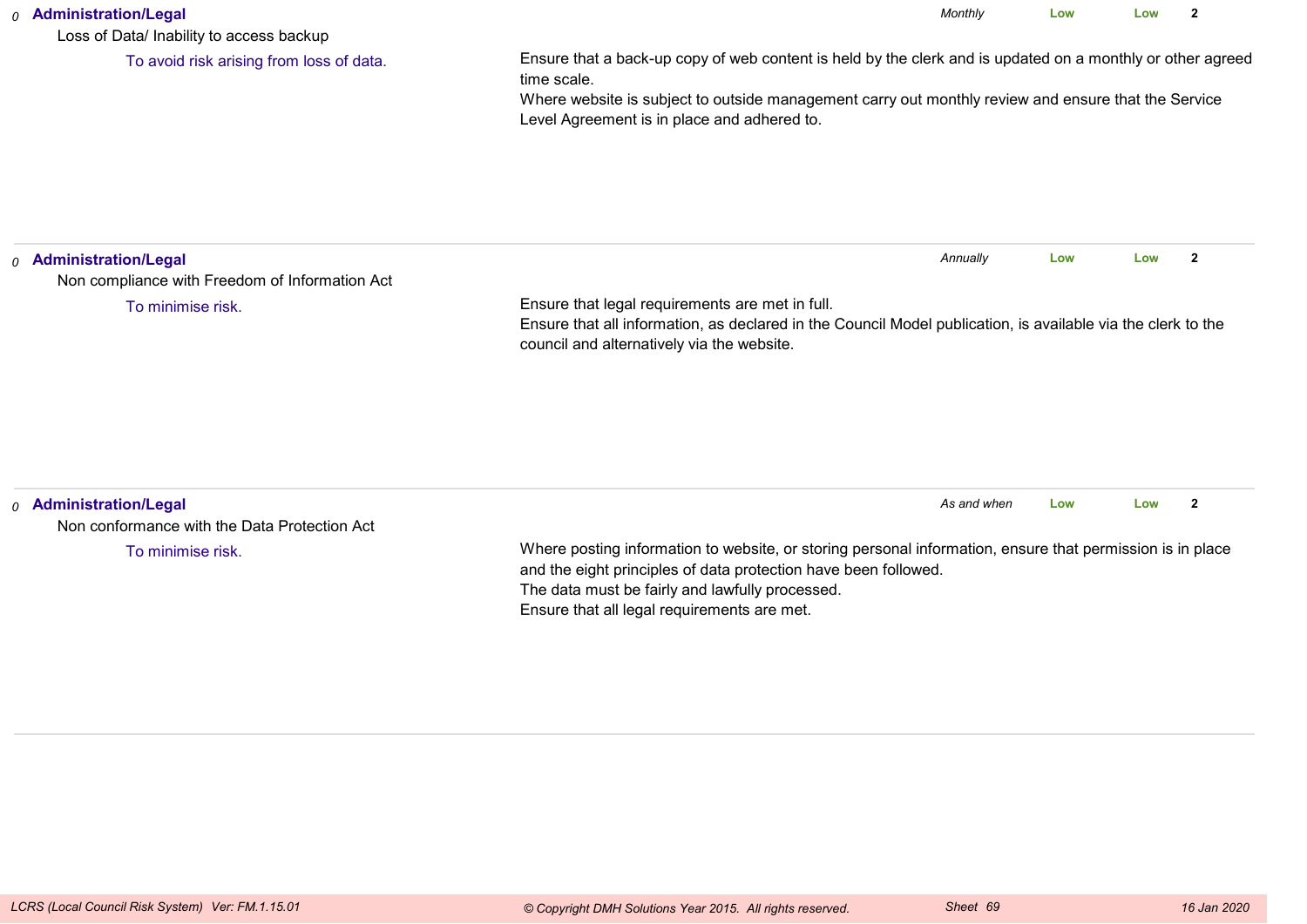| <sub>0</sub> Administration/Legal<br>Ownership and Control of Universal Resource Locator (URL) | Annually                                                                                                                                                                                                                                                                              |          |     |     |   |
|------------------------------------------------------------------------------------------------|---------------------------------------------------------------------------------------------------------------------------------------------------------------------------------------------------------------------------------------------------------------------------------------|----------|-----|-----|---|
| To ensure that council has full control of website.                                            | Ensure that Clerk to the Council is listed as registrant of website when Web address is purchased and<br>registered.<br>Ensure that hosting charges and domain renewal charges are met by council.<br>Ensure that council has full details of web address, account name and password. |          |     |     |   |
| <b>Administration/Legal</b><br>$\Omega$<br>Risk arising from paid advertising                  |                                                                                                                                                                                                                                                                                       | Annually | N/A | N/A | 0 |
| To minimise risk.                                                                              | Determine council policy for accepting paid advertising. Ensure that all advertisements comply with the<br>Advertising Standards. There is no advertising on the Council's web site.                                                                                                  |          |     |     |   |
|                                                                                                | Formulate Terms & Conditions for advertisers, including refund policy should advert be withdrawn from<br>display. Ensure that provision is included to deal with advertising proving unreliable or offensive including<br>capability for rapid removal from website.                  |          |     |     |   |
| <b>Administration/Legal</b><br>O                                                               |                                                                                                                                                                                                                                                                                       | Annually | Low | Low |   |

| $_0$ Administration/Legal                                                                        |                                                                                                                                                                                                                                                                                                                                              | Annually | Low | Low |  |
|--------------------------------------------------------------------------------------------------|----------------------------------------------------------------------------------------------------------------------------------------------------------------------------------------------------------------------------------------------------------------------------------------------------------------------------------------------|----------|-----|-----|--|
| Risk arising from use of unlicensed software                                                     |                                                                                                                                                                                                                                                                                                                                              |          |     |     |  |
| To ensure that the council is protected from charges of<br>condoning use of unlicensed software. | The council must ensure that only properly licensed software is used and must maintain records of all<br>software used to build and manage the site.<br>This is particularly important where the site is built or managed on behalf of the council.<br>If applicable, ensure that you have a Service Level Agreement with web site provider. |          |     |     |  |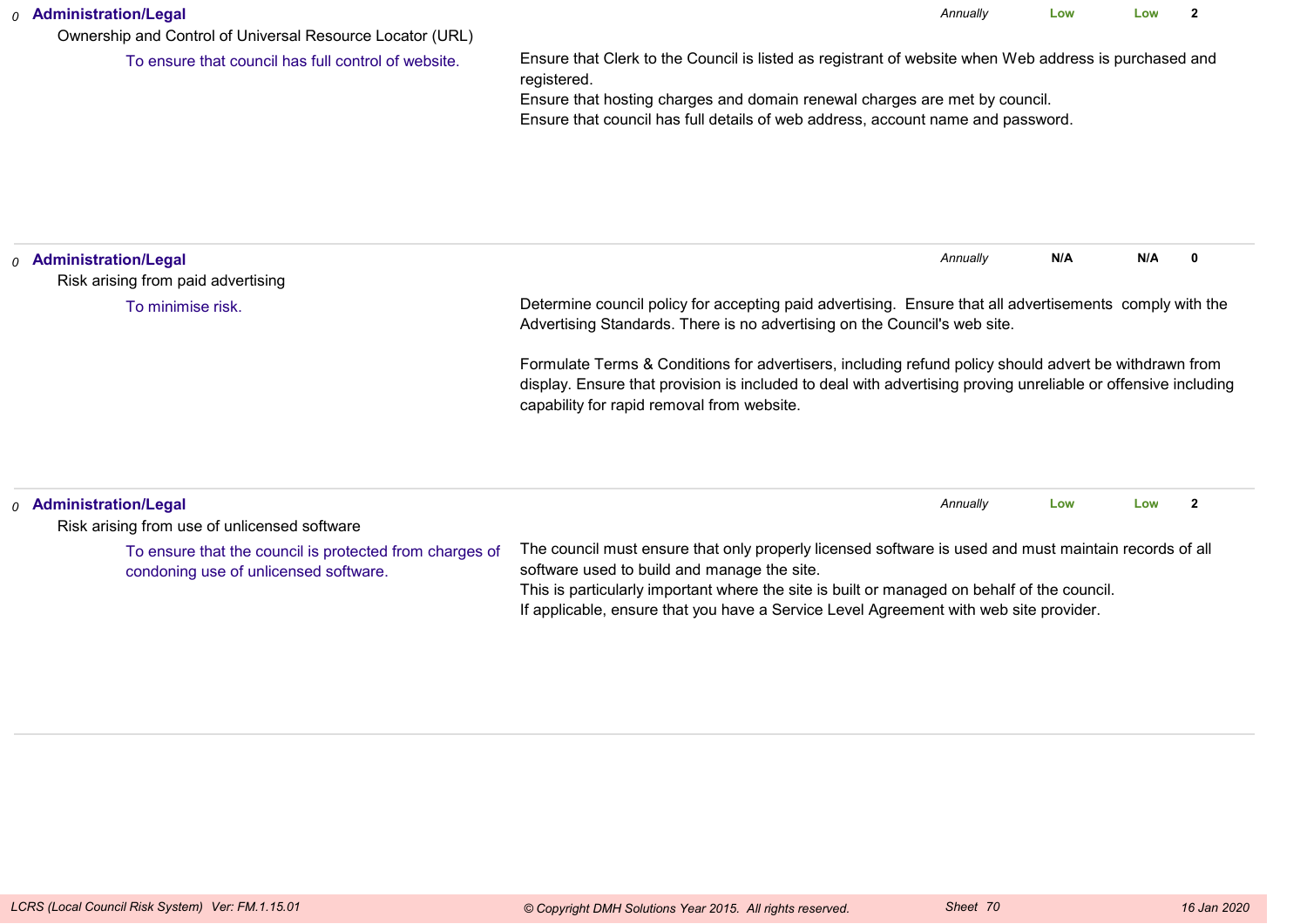### *0* **Administration/Legal**

The placing of information on site that may put people at risk.

To minimise risk.

Ensure that all involved are aware of the risks involved when publishing information regarding individuals orgroups of individuals . Formulate and implement a policy that follows best practice guidelines to protectthose involved.

*Annually*

**Low**

**Low <sup>2</sup>**

Only designated personnel are able to upload information on website.

| $\rho$ Technical | Failure to meet needs/expectations of visitors to site. |                                                                                                                                                                                                                                                                                                                                       | Annually | Low | Low |                |
|------------------|---------------------------------------------------------|---------------------------------------------------------------------------------------------------------------------------------------------------------------------------------------------------------------------------------------------------------------------------------------------------------------------------------------|----------|-----|-----|----------------|
|                  | To minimise risk.                                       | Employ only suitably skilled persons to design develop site.<br>Maintain a record of all views, comments, complaints received.<br>Carry out a regular review of the website, with third parties where appropriate and initiate agreed<br>changes/improvements where necessary.                                                        |          |     |     |                |
| $\rho$ Technical | Inadequate control of website                           |                                                                                                                                                                                                                                                                                                                                       | Annually | Low | Low | $\overline{2}$ |
|                  | To minimise risk arising from third party input.        | Ensure in all circumstances where third party is involved in design and control of website that a written<br>formal agreement is in place that details financial and other responsibilities between the council and third<br>party(s).<br>Ensure that a Service Level Agreement with the website provider is in place as appropriate. |          |     |     |                |